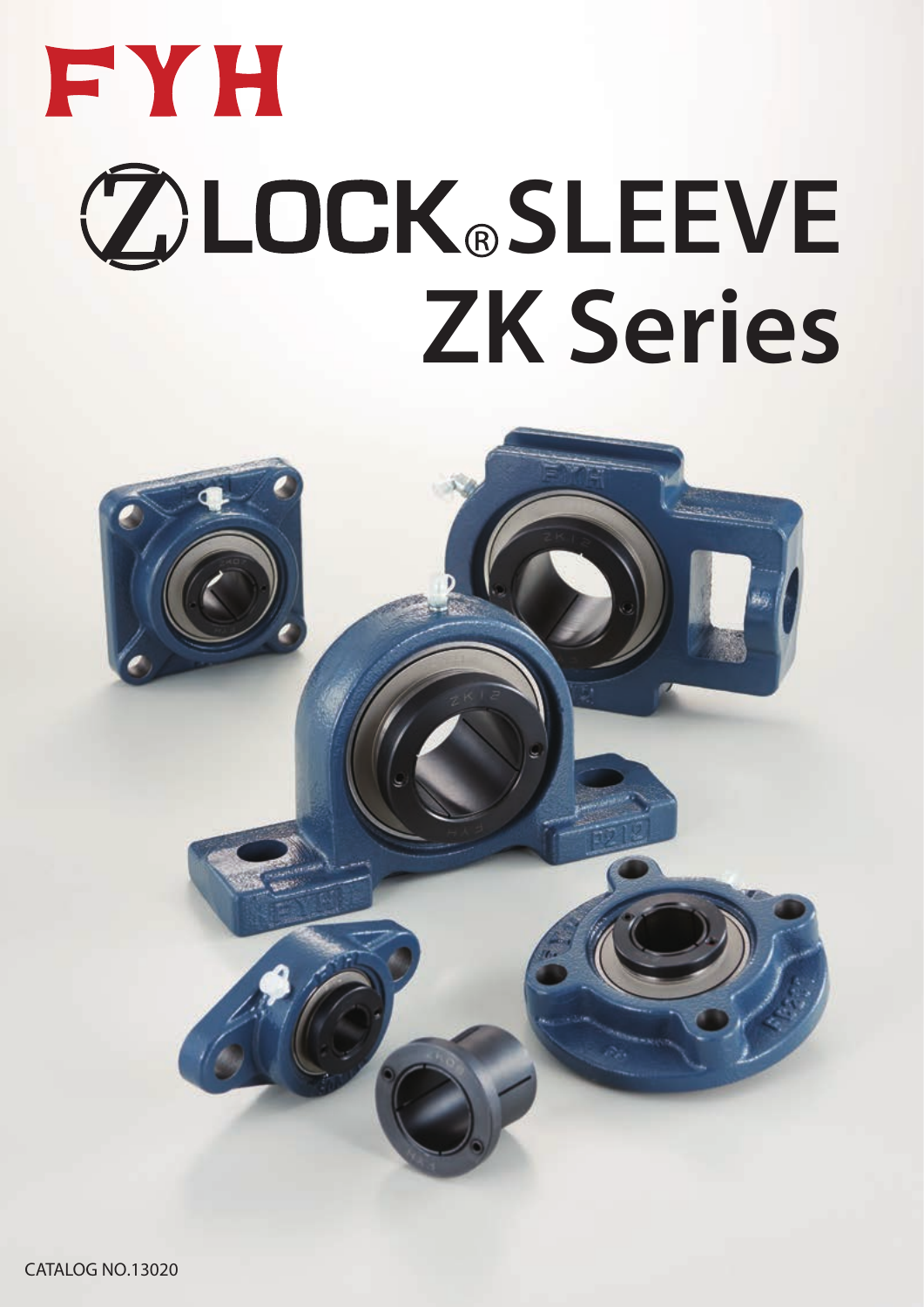ZKP2 ZKPX, 3





Variations of tolerance of distance from mounting bottom to center of spherical bore  $(\varDelta_{H\mathrm{s}})$ 





#### **ZKP**

**Tapered bore (with adapter)**

Forms and dimensions of  $H_{2c}$  of P205JE3 (housing with cast iron cover) are shown below.

|                                   | Unit: mm    |
|-----------------------------------|-------------|
| Housing No.                       | $\Delta$ Hs |
| P205~P210   PX05~PX10   P305~P310 | $+0.15$     |
| P211~P212 PX11~PX12 P311~P312     | $+0.2$      |



P205JE3 *H*2c = 77 mm

|                 | <b>Shaft Dia.</b>          |                       |                     |                  |                      |               | <b>Dimensions</b>  |             |                 |                      |                   | Bolt          |                                      | <b>Standard</b> |                      |      |           | <b>Basic</b>        | <b>Factor</b> |                          | <b>With Pressed Steel Cover</b>              |      |                          |                          |                                 | <b>With Cast Iron Cover</b>                                        |                          |                |          |
|-----------------|----------------------------|-----------------------|---------------------|------------------|----------------------|---------------|--------------------|-------------|-----------------|----------------------|-------------------|---------------|--------------------------------------|-----------------|----------------------|------|-----------|---------------------|---------------|--------------------------|----------------------------------------------|------|--------------------------|--------------------------|---------------------------------|--------------------------------------------------------------------|--------------------------|----------------|----------|
|                 | mm inch                    |                       |                     |                  |                      |               | inch               |             |                 |                      |                   | Size          | <b>Unit</b>                          | <b>Housing</b>  | <b>Bearing</b>       | Mass |           | <b>Load Ratings</b> |               |                          | <b>Unit No.</b>                              |      | <b>Dimension</b>         | <b>Mass</b>              | <b>Unit No.</b>                 |                                                                    | <b>Dimension</b>         |                | Mass     |
|                 |                            |                       |                     |                  |                      |               | mm                 |             |                 |                      |                   | inch          | No.                                  | No.             | No.                  |      |           | kN                  |               | <b>Open Type</b>         | <b>One Side</b>                              | mm   | inch                     |                          | <b>Open Type</b>                | <b>One Side</b>                                                    | mm                       | inch           |          |
|                 | $d_1$                      | Н                     |                     | $\boldsymbol{A}$ |                      | N             | $N_1$              | $H_1$       | $H_2$           | $L_1$                | $B_1$             | mm            |                                      |                 |                      | kg   | $C_{r}$   | $C_{0r}$            | $f_0$         |                          | <b>Closed Type</b>                           |      | $A_{\rm s}$              | kg                       |                                 | <b>Closed Type</b>                                                 | $A_{c}$                  |                | kg       |
|                 | $^{3}/_{4}$                | $1^{7}/_{16}$         | $5^{1/2}$           | $1^{1/2}$        | $4^{1}/8$            | $\frac{1}{2}$ | 23/32              | 5/8         | $2^{3}/4$       | $1^{1/2}$            | $1^{15}/_{32}$    | $^{3}/_{8}$   | ZKP205-12                            |                 | ZK205-12             |      |           |                     |               |                          |                                              |      |                          |                          |                                 |                                                                    | $\overline{\phantom{m}}$ |                |          |
|                 |                            | 36.5                  | 140                 | 38               | 105                  | 13            | 18                 | 16          | 70              | 38                   | 37                | M10           | <b>ZKP205</b>                        | P205            | ZK205                | 0.84 | 14.0      | 7.85                | 13.9          | <b>ZKP205C</b>           | ZKP205CD                                     | 49   | $1^{15}/_{16}$           | 0.84                     | ZKP205FC                        | ZKP205FCD                                                          | 49                       | $1^{15}/_{16}$ | 0.84     |
|                 | $^{3}/_{4}$                | $1^{3}/4$             | $6^{1}/4$           | $\overline{2}$   | 411/16               | 21/32         | 31/32              | 5/8         | $3^{3}/8$       | $1^{27}/_{32}$       | $1 \frac{15}{32}$ | $\frac{1}{2}$ | <b>ZKPX05-12</b>                     |                 | ZKX05-12             |      |           |                     |               |                          | $\qquad \qquad -$                            |      |                          | $\overline{\phantom{a}}$ |                                 |                                                                    |                          |                |          |
| 20              |                            | 44.4                  | 159                 | 51               | 119                  | 17            | 25                 | 16          | 86              | 47                   | 37                | M14           | ZKPX05                               | <b>PX05</b>     | ZKX05                | 1.5  |           | 19.5 11.3           | 13.9          | ZKPX05C                  | ZKPX05CD                                     | 53   | $2^{3}/_{32}$            | 1.5                      |                                 |                                                                    |                          |                |          |
|                 | $^{3}/_{4}$                |                       | $6^{7}/s$           | $1^{3}/4$        | $5^{3}/_{16}$        | 21/32         | 25/32              | $^{5}/_{8}$ | $3^{11}/_{32}$  | $2^{5}/_{32}$        | $1^{15}/_{32}$    | $\frac{1}{2}$ | ZKP305-12                            | P305            | ZK305-12             | 1.7  | 21.2 10.9 |                     | 12.6          |                          | $\hspace{0.1mm}-\hspace{0.1mm}$              |      |                          | $\equiv$                 | $\hspace{0.1mm}-\hspace{0.1mm}$ | $\qquad \qquad -$                                                  | $\overline{\phantom{a}}$ |                | $\equiv$ |
|                 |                            | 45                    | 175                 | 45               | 132                  | 17            | 20                 | 16          | 85              | 55                   | 37                | M14           | <b>ZKP305</b>                        |                 | ZK305                |      |           |                     |               |                          |                                              |      |                          |                          | <b>ZKP305C</b>                  | ZKP305CD                                                           | 76                       |                | 2.3      |
|                 | $^{7}/_8$<br>15/16         | $1^{11}/_{16}$        | $6^{1/2}$           | $1^{7}/8$        | $4^{3}/4$            | 21/32         | 13/16              | 21/32       | $3^{5}/_{16}$   | $1^{7}/8$            | $1\frac{9}{16}$   | $^{1/2}$      | ZKP206-14<br><b>ZKP206-15</b>        |                 | ZK206-14<br>ZK206-15 |      |           |                     |               |                          | $\sim$<br>$\sim$                             |      |                          | $\overline{\phantom{a}}$ |                                 | $\hspace{0.1mm}-\hspace{0.1mm}$<br>$\hspace{0.1mm}-\hspace{0.1mm}$ | $\overline{\phantom{m}}$ |                |          |
|                 |                            | 42.9                  | 165                 | 48               | 121                  | 17            | 21                 | 17          | 84              | 48                   | 40                | M14           | <b>ZKP206</b>                        | P206            | ZK206                | 1.4  |           | 19.5 11.3           | 13.9          | <b>ZKP206C</b>           | <b>ZKP206CD</b>                              | 53.0 | $2^{3}/_{32}$            | $1.4^{\circ}$            | ZKP206FC                        | ZKP206FCD                                                          | 70.0                     | $2^{3}/4$      | 1.9      |
|                 |                            |                       |                     |                  |                      |               |                    |             |                 |                      |                   |               | <b>ZKP206-16</b>                     |                 | ZK206-16             |      |           |                     |               |                          |                                              |      |                          |                          |                                 |                                                                    |                          |                |          |
|                 | $^{7}/_{8}$                |                       |                     |                  |                      |               |                    |             |                 |                      |                   |               | <b>ZKPX06-14</b>                     |                 | ZKX06-14             |      |           |                     |               |                          | $\hspace{0.1mm}$                             |      |                          |                          |                                 |                                                                    |                          |                |          |
| 25              | 15/16                      | $1^{7}/8$             | $6^{7}/s$           |                  |                      | 21/32         | 31/32              | 21/32       | $3^{21}/_{32}$  | $2^{5}/_{32}$        | $1\frac{9}{16}$   | $^{1/2}$      | <b>ZKPX06-15</b>                     | <b>PX06</b>     | ZKX06-15             | 2.1  | 25.7      | 15.4                | 13.9          |                          | $\hspace{0.1mm}$                             |      |                          |                          |                                 |                                                                    |                          |                |          |
|                 |                            | 47.6                  | 175                 | 57               | 127                  | 17            | 25                 | 17          | 93              | 55                   | 40                | M14           | ZKPX06                               |                 | ZKX06                |      |           |                     |               | ZKPX06C                  | ZKPX06CD                                     | 60.0 | $2^{3}/8$                | 2.1                      |                                 |                                                                    |                          |                |          |
|                 | $^{7}/_8$                  |                       |                     |                  |                      |               |                    |             |                 |                      |                   |               | <b>ZKPX06-16</b><br>ZKP306-14        |                 | ZKX06-16<br>ZK306-14 |      |           |                     |               |                          | $\sim$<br>$\hspace{0.1mm}-\hspace{0.1mm}$    |      |                          |                          |                                 |                                                                    |                          |                |          |
|                 | 15/16                      | 131/32                | $7^{3}/_{32}$       | $1^{31}/32$      | $5\frac{1}{2}$       | 21/32         | 25/32              | 21/32       | $3^{3}/4$       | $2^{3}/_{32}$        | $1\frac{9}{16}$   | $^{1/2}$      | ZKP306-15                            |                 | ZK306-15             |      |           |                     |               |                          |                                              |      |                          |                          |                                 |                                                                    |                          |                |          |
|                 |                            | 50                    | 180                 | 50               | 140                  | 17            | 20                 | 17          | 95              | 53                   | 40                | M14           | <b>ZKP306</b>                        | P306            | ZK306                | 2.3  | 26.7      | 15.0                | 13.3          |                          |                                              |      |                          |                          | <b>ZKP306C</b>                  | <b>ZKP306CD</b>                                                    | 82.0                     | $3^{7}/_{32}$  | 2.9      |
|                 |                            |                       |                     |                  |                      |               |                    |             |                 |                      |                   |               | ZKP306-16                            |                 | ZK306-16             |      |           |                     |               |                          |                                              |      |                          |                          |                                 |                                                                    |                          |                |          |
|                 | $1^{1/8}$                  | $1^{7}/8$             | $6\frac{9}{16}$     | $1^{7}/8$        | - 5                  | 21/32         | 13/16              | 23/32       | $3^{3}/_{4}$    | $1 \frac{27}{32}$    | 147/64            | $^{1/2}$      | <b>ZKP207-18</b>                     |                 | ZK207-18             |      |           |                     |               |                          | $\hspace{0.1mm}$                             |      |                          |                          |                                 | $\equiv$                                                           |                          |                |          |
|                 |                            | 47.6                  | 167                 | 48               | 127                  | 17            | 21                 | 18          | 95              | 47                   | 44                | M14           | <b>ZKP207</b>                        | P207            | ZK207                | 1.7  | 25.7      | 15.4                | 13.9          | <b>ZKP207C</b>           | ZKP207CD                                     | 60.0 | $2^{3}/8$                | 1.7                      | ZKP207FC                        | ZKP207FCD                                                          | 78.0                     | $3^{1/6}$      | 2.5      |
|                 | $1^{3}/_{16}$<br>$1^{1/8}$ |                       |                     |                  |                      |               |                    |             |                 |                      |                   |               | <b>ZKP207-19</b><br><b>ZKPX07-18</b> |                 | ZK207-19<br>ZKX07-18 |      |           |                     |               | $\overline{\phantom{a}}$ | $\equiv$<br>$\equiv$                         |      |                          | $\sim$                   |                                 |                                                                    | $\overline{\phantom{m}}$ |                | $\equiv$ |
| 30              |                            | $2^{1/s}$             |                     | $2^{1/4}$        | $5^{21}/31$          | 21/32         | $1^{3}/16$         | $^{3}/_{4}$ | $4^{1}/8$       | $2^{17}/_{32}$       | 147/64            | $^{1/2}$      | ZKPX07                               | <b>PX07</b>     | ZKX07                | 2.7  | 29.1      | 17.8                | 14.0          | ZKPX07C                  | ZKPX07CD                                     | 69.0 | $2^{23}/_{32}$           | 2.7                      |                                 |                                                                    |                          |                |          |
|                 | $1 \frac{3}{16}$           | 54                    | 203                 | 57               | 144                  | 17            | 30                 | 19          | 105             | 64                   | 44                | M14           | <b>ZKPX07-19</b>                     |                 | ZKX07-19             |      |           |                     |               |                          | $\sim$                                       |      |                          |                          |                                 |                                                                    |                          |                |          |
|                 | $1\frac{1}{8}$             | $2^{13}/64$           | $8\frac{9}{32}$     | $2^{7}/_{32}$    | $6\frac{5}{16}$      | 21/32         | 31/32              | $^{3}/_{4}$ | 47/32           | $2\frac{9}{16}$      | 147/64            | $^{1/2}$      | <b>ZKP307-18</b>                     |                 | ZK307-18             |      |           |                     |               |                          | $\hspace{0.1mm}-\hspace{0.1mm}$              |      |                          | $\overline{\phantom{a}}$ |                                 | $\qquad \qquad -$                                                  | $\overline{\phantom{m}}$ |                |          |
|                 |                            | 56                    | 210                 | 56               | 160                  | 17            | 25                 | 19          | 107             | 65                   | 44                | M14           | <b>ZKP307</b>                        | P307            | ZK307                | 3.0  | 33.4 19.3 |                     | 13.2          |                          |                                              |      |                          |                          | <b>ZKP307C</b>                  | ZKP307CD                                                           | 88.0                     | $3^{15}/_{32}$ | 3.9      |
|                 | $1^{3}/_{16}$              |                       |                     |                  |                      |               |                    |             |                 |                      |                   |               | ZKP307-19                            |                 | ZK307-19             |      |           |                     |               |                          |                                              |      |                          |                          |                                 |                                                                    |                          |                |          |
|                 | $1^{1}/4$<br>$1^{3}/8$     | 115/16                | $7^{1}/4$           | $2^{1}/8$        | $5^{13}/32$          | 21/32         | 13/16              | 23/32       | $3^{27}/32$     | $2^{3}/_{32}$        | 155/64            | 1/2           | <b>ZKP208-20</b><br><b>ZKP208-22</b> | P208            | ZK208-20<br>ZK208-22 | 2.0  | 29.1      | 17.8                | 14.0          |                          | $\overline{\phantom{0}}$<br>$\hspace{0.1mm}$ |      | $\overline{\phantom{m}}$ |                          | $\overline{\phantom{0}}$        | $\equiv$                                                           | $\overline{\phantom{m}}$ |                |          |
|                 |                            | 49.2                  | 184                 | 54               | 137                  | 17            | 21                 | 18          | 98              | 53                   | 47                | M14           | <b>ZKP208</b>                        |                 | ZK208                |      |           |                     |               | ZKP208C                  | ZKP208CD                                     | 69.0 | $2^{23}/32$              | 2.0                      | ZKP208FC                        | ZKP208FCD                                                          | 86.0                     | $3^{3}/8$      | 2.9      |
|                 | $1^{1/4}$                  |                       |                     |                  |                      |               |                    |             | $4^{1/2}$       |                      |                   |               | <b>ZKPX08-20</b>                     |                 | ZKX08-20             |      |           |                     |               |                          | $\hspace{0.1mm}-\hspace{0.1mm}$              |      |                          |                          |                                 |                                                                    |                          |                |          |
| 35 <sub>2</sub> | $1^{3}/8$                  | $2^{5}/_{16}$<br>58.7 | $8^{3}/_{4}$<br>222 | $2^{5}/8$<br>67  | $6^{5}/_{32}$<br>156 | 25/32<br>20   | $1^{1}/4$<br>32    | 13/16<br>21 | 114             | $2^{25}/_{32}$<br>71 | 155/64<br>47      | 5/8<br>M16    | <b>ZKPX08-22</b>                     | PX08            | ZKX08-22             | 3.5  | 34.1 21.3 |                     | 14.0          | $\sim$                   | $\hspace{0.1mm}$                             |      |                          | $\overline{\phantom{a}}$ |                                 |                                                                    |                          |                |          |
|                 |                            |                       |                     |                  |                      |               |                    |             |                 |                      |                   |               | ZKPX08                               |                 | ZKX08                |      |           |                     |               | ZKPX08C                  | ZKPX08CD                                     | 69.0 | $2^{23}/_{32}$           | 3.5                      |                                 |                                                                    |                          |                |          |
|                 | $1^{1}/4$<br>$1^{3}/8$     | $2^{23}/64$           | $8^{21}/_{32}$      | $2^{3}/8$        | $6^{11}/_{16}$       | 21/32         | $1\frac{1}{16}$    | $^{3}/_{4}$ | $4^{21}/_{32}$  | $2\frac{9}{16}$      | $1^{55}/_{64}$    | $\frac{1}{2}$ | <b>ZKP308-20</b>                     |                 | ZK308-20             | 3.8  |           |                     |               |                          |                                              |      |                          |                          |                                 |                                                                    | $\overline{\phantom{a}}$ |                |          |
|                 |                            | 60                    | 220                 | 60               | 170                  | 17            | 27                 | 19          | 118             | 65                   | 47                | M14           | <b>ZKP308-22</b><br><b>ZKP308</b>    | P308            | ZK308-22<br>ZK308    |      | 40.7 24.0 |                     | 13.2          |                          |                                              |      |                          | $\overline{\phantom{a}}$ | <b>ZKP308C</b>                  | ZKP308CD                                                           | 96.0                     | $3^{25}/_{32}$ | 5.2      |
|                 | $1^{7}/_{16}$              |                       |                     |                  |                      |               |                    |             |                 |                      |                   |               | <b>ZKP209-23</b>                     |                 | ZK209-23             |      |           |                     |               |                          | $\hspace{0.1mm}-\hspace{0.1mm}$              |      | $\overline{\phantom{a}}$ |                          |                                 | $\sim$                                                             |                          |                |          |
|                 | $1^{1/2}$                  | $2^{1/8}$             | $7 \frac{15}{32}$   | $2^{1/8}$        | $5^{3}/4$            | 21/32         | 13/16              | 25/32       | $4^{3}/_{16}$   | $2^{5}/_{32}$        | 115/16            | $\frac{1}{2}$ | <b>ZKP209-24</b>                     | P209            | ZK209-24             | 2.3  | 34.1      | 21.3                | 14.0          |                          |                                              |      |                          |                          |                                 |                                                                    |                          |                |          |
|                 |                            | 54                    | 190                 | 54               | 146                  | 17            | 21                 | 20          | 106             | 55                   | 49                | M14           | <b>ZKP209</b>                        |                 | ZK209                |      |           |                     |               | ZKP209C                  | ZKP209CD                                     | 69.0 | $2^{23}/32$              | 2.3                      | ZKP209FC                        | ZKP209FCD                                                          | 88.0                     | $3^{15}/32$    | 3.2      |
|                 | $1\frac{7}{16}$            |                       |                     | $2^{5}/8$        | $6^{5}/_{32}$        | 25/32         | $1\frac{5}{16}$    |             | $4\frac{9}{16}$ | $2^{25}/_{32}$       | 115/16            | 5/8           | <b>ZKPX09-23</b>                     |                 | ZKX09-23             |      |           |                     |               |                          | $\overline{\phantom{0}}$                     |      |                          |                          |                                 |                                                                    |                          |                |          |
| 40              | $1^{1/2}$                  | 58.7                  | 222                 | 67               | 156                  | 20            | 33                 | 21          | 116             | 71                   | 49                | M16           | <b>ZKPX09-24</b>                     | PX09            | ZKX09-24             | 3.7  | 35.1      | 23.3                | 14.4          | $\overline{\phantom{a}}$ | $\hspace{0.1mm}$                             |      |                          | $\overline{\phantom{a}}$ |                                 |                                                                    |                          |                |          |
|                 | $1^{7}/_{16}$              |                       |                     |                  |                      |               |                    |             |                 |                      |                   |               | ZKPX09<br><b>ZKP309-23</b>           |                 | ZKX09<br>ZK309-23    |      |           |                     |               | ZKPX09C                  | ZKPX09CD                                     | 73.0 | $2^{29/32}$              | 3.7                      |                                 |                                                                    |                          |                |          |
|                 | $1^{1/2}$                  |                       |                     | $2^{5}/8$        |                      | 25/32         | 1 <sup>3</sup> /16 | 13/16       | $5^{3}/_{16}$   | $2^{15}/16$          | $1^{15}/_{16}$    | $^{5}/_8$     | <b>ZKP309-24</b>                     | P309            | ZK309-24             | 5.0  | 48.9      | 29.5                | 13.3          |                          |                                              |      |                          |                          |                                 |                                                                    |                          |                |          |
|                 |                            | 67                    | 245                 | 67               | 190                  | 20            | 30                 | 21          | 132             | 75                   | 49                | M16           | <b>ZKP309</b>                        |                 | ZK309                |      |           |                     |               |                          |                                              |      |                          | $\sim$                   | ZKP309C                         | ZKP309CD                                                           | 102.0                    | $4^{1}/_{32}$  | 6.3      |

Remarks 1. In Part No. of unit and units with covers, fitting codes follow bore diameter munbers.

2. Part No. of applicable grease fittings are shown below.

4. As for the triple seal type seal type product (205 is the double seal type prodcut), suffix code L3 (or L2) follows the Part No. of unit or bearing. (Example of Part No. : ZKP206JL3)

A-1/4-28UNF............205~210, X05~X09, 305~308

A-R1/8........................211~212, X10~X12, 309~312

 3. In Part No. of bearing with adapters, turn UK in the Part No. shown in the dimensional tables to ZK. (Example of Part No. : ZK206)

5. For the dimensions and forms of applicable bearings and adapters, see the dimensional tables of ball bearing for unit and adapter.

6. Representative examples of the forms of housing are indicated.

7. Housings of nodular graphite cast iron are also available.



#### With Pressed Steel Cover With Cast Iron Cover

*<sup>d</sup>*1**<sup>20</sup>**~ **40 mm**

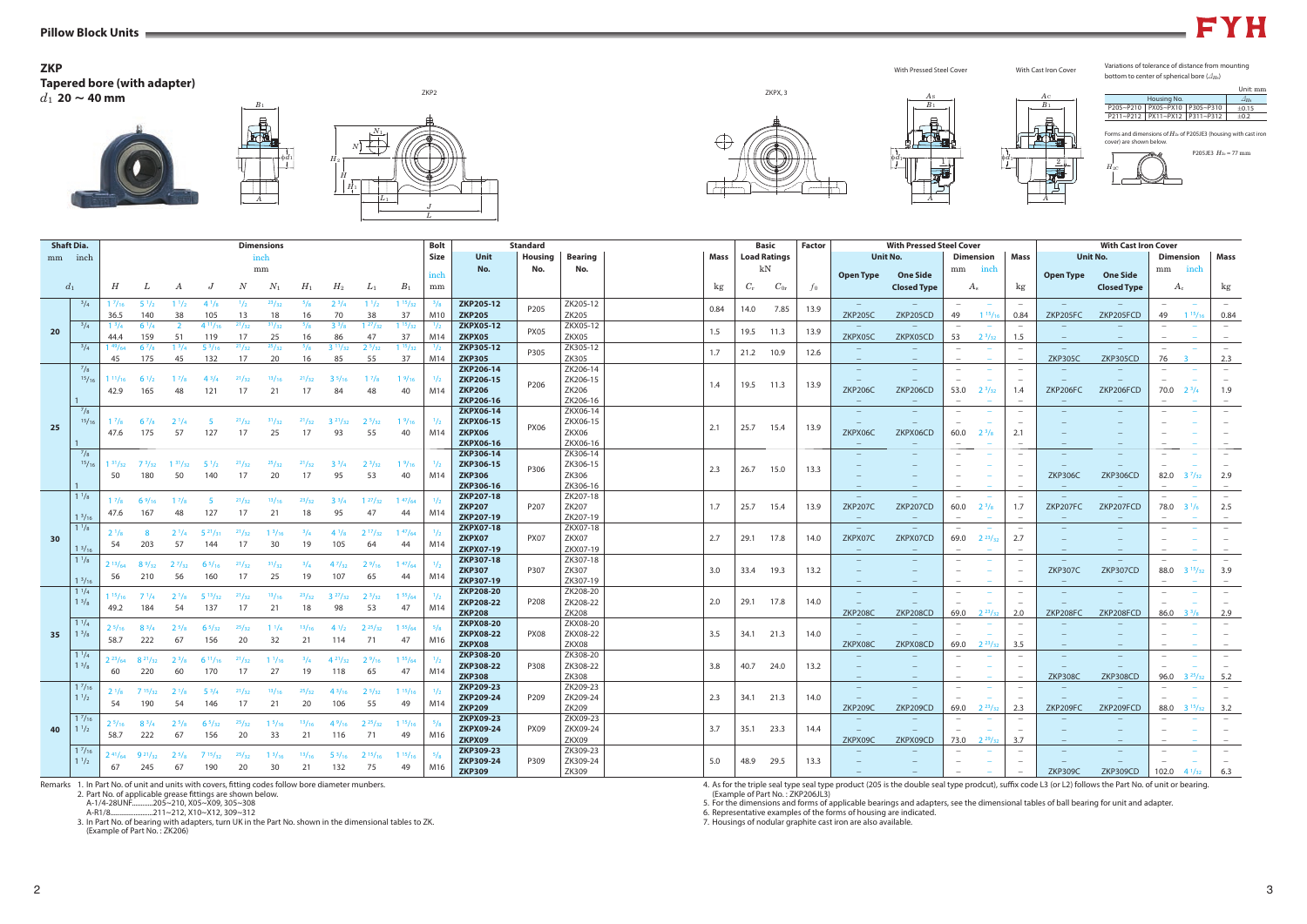





Variations of tolerance of distance from mounting bottom to center of spherical bore  $(\varDelta_{H\mathrm{s}})$ 





#### **ZKP**

Forms and dimensions of  $H_{2c}$  of P205JE3 (housing with cast iron cover) are shown below.

|                                   |                                   | Unit: mm           |
|-----------------------------------|-----------------------------------|--------------------|
| Housing No.                       |                                   | $\Delta H_{\rm S}$ |
| P205~P210   PX05~PX10   P305~P310 |                                   | $+0.15$            |
|                                   | P211~P212   PX11~PX12   P311~P312 | $+0.2$             |

**Tapered bore (with adapter)** *<sup>d</sup>*1**<sup>45</sup>**~ **55 mm**





P205JE3 *H*2c = 77 mm

|    | <b>Shaft Dia.</b>           |               |                 |           |         |                   | <b>Dimensions</b> |         |         |              |                | Bolt            |                        | <b>Standard</b> |                      |             |             | <b>Basic</b>        | <b>Factor</b> |                                 | <b>With Pressed Steel Cover</b> |                                  |                          |                                 |                          | <b>With Cast Iron Cover</b> |                                                      |                          |                                 |
|----|-----------------------------|---------------|-----------------|-----------|---------|-------------------|-------------------|---------|---------|--------------|----------------|-----------------|------------------------|-----------------|----------------------|-------------|-------------|---------------------|---------------|---------------------------------|---------------------------------|----------------------------------|--------------------------|---------------------------------|--------------------------|-----------------------------|------------------------------------------------------|--------------------------|---------------------------------|
|    | mm inch                     |               |                 |           |         |                   | inch              |         |         |              |                | Size            | Unit                   | <b>Housing</b>  | <b>Bearing</b>       | <b>Mass</b> |             | <b>Load Ratings</b> |               | <b>Unit No.</b>                 |                                 |                                  | <b>Dimension</b>         | Mass                            | <b>Unit No.</b>          |                             |                                                      | <b>Dimension</b>         | Mass                            |
|    |                             |               |                 |           |         |                   | mm                |         |         |              |                |                 | No.                    | No.             | No.                  |             |             | kN                  |               |                                 |                                 | mm                               | inch                     |                                 |                          |                             | mm                                                   | inch                     |                                 |
|    |                             |               |                 |           |         |                   |                   |         |         |              |                | inch            |                        |                 |                      |             |             |                     |               | <b>Open Type</b>                | <b>One Side</b>                 |                                  |                          |                                 | <b>Open Type</b>         | <b>One Side</b>             |                                                      |                          |                                 |
|    | $d_1$                       | H             |                 | A         | $\cdot$ | $\,N$             | $N_{1}$           | $H_{1}$ | $H_{2}$ | $L_1$        | $B_1$          | mm              |                        |                 |                      | kg          | $C_{\rm r}$ | $C_{0r}$            | $f_0$         |                                 | <b>Closed Type</b>              |                                  | $A_{\rm s}$              | kg                              |                          | <b>Closed Type</b>          |                                                      | $A_{c}$                  | kg                              |
|    | 1 <sup>5</sup> /8           |               |                 |           |         |                   |                   |         |         |              |                |                 | <b>ZKP210-26</b>       |                 | ZK210-26             |             |             |                     |               |                                 | $\overline{\phantom{m}}$        | $\overline{\phantom{a}}$         |                          | $\hspace{0.1mm}-\hspace{0.1mm}$ |                          | $\frac{1}{2}$               | $\overline{\phantom{m}}$                             |                          |                                 |
|    | $1^{11}/_{16}$              | $2^{1/4}$     |                 |           |         |                   |                   |         |         |              | $2^{1/8}$      |                 | <b>ZKP210-27</b>       | P210            | ZK210-27             | 3.0         | 35.1        | 23.3                | 14.4          |                                 |                                 |                                  |                          |                                 |                          |                             | $\qquad \qquad$                                      |                          |                                 |
|    | $1^{3}/4$                   | 57.2          | 206             | 60        | 159     | 20                | 22                | 21      | 113     | 60           | -54            | M16             | <b>ZKP210-28</b>       |                 | ZK210-28             |             |             |                     |               |                                 |                                 | $\overline{\phantom{a}}$         |                          | $\overline{\phantom{a}}$        |                          |                             | $\overline{\phantom{a}}$                             |                          |                                 |
|    |                             |               |                 |           |         |                   |                   |         |         |              |                |                 | <b>ZKP210</b>          |                 | ZK210                |             |             |                     |               | <b>ZKP210C</b>                  | ZKP210CD                        | 74.0                             | $2^{29}/32$              | 3.0 <sub>2</sub>                | ZKP210FC                 | ZKP210FCD                   | 97.0                                                 | $3^{13}/16$              | -4.1                            |
|    | 15/8                        |               |                 |           |         |                   |                   |         |         |              |                |                 | <b>ZKPX10-26</b>       |                 | ZKX10-26             |             |             |                     |               |                                 | $\overline{\phantom{m}}$        | $\overline{\phantom{a}}$         |                          |                                 |                          |                             | $\overline{\phantom{a}}$                             |                          |                                 |
| 45 | 111/                        |               |                 |           |         |                   |                   |         |         |              | $2^{1}/8$      |                 | <b>ZKPX10-27</b>       | <b>PX10</b>     | ZKX10-27             | 4.6         | 43.4        | 29.4                | 14.4          |                                 |                                 |                                  |                          |                                 |                          |                             |                                                      |                          |                                 |
|    | $1^{3}/4$                   | 63.5          | 241             | 73        | 171     | 20                | 36                | 22      | 126     | 76           | 54             | M16             | <b>ZKPX10-28</b>       |                 | ZKX10-28             |             |             |                     |               |                                 |                                 | $\hspace{0.1mm}-\hspace{0.1mm}$  |                          | $\overline{\phantom{a}}$        |                          |                             |                                                      |                          |                                 |
|    | $1^{5}/8$                   |               |                 |           |         |                   |                   |         |         |              |                |                 | ZKPX10<br>ZKP310-26    |                 | ZKX10<br>ZK310-26    |             |             |                     |               | ZKPX10C                         | ZKPX10CD<br>$\qquad \qquad -$   | 76.0<br>$\overline{\phantom{a}}$ |                          | 4.6<br>$\overline{\phantom{a}}$ |                          |                             | $\overline{\phantom{a}}$<br>$\overline{\phantom{m}}$ |                          |                                 |
|    | $1^{11}/1$                  | $2^{61}/64$   | $10^{13}/_{16}$ |           |         |                   |                   |         |         |              | $2^{1/8}$      |                 | ZKP310-27              |                 | ZK310-27             |             |             |                     |               |                                 |                                 |                                  |                          |                                 |                          |                             |                                                      |                          |                                 |
|    | $1^{3}/4$                   | 75            | 275             | 75        | 212     | 20                | 35                | 24      | 148     | 88           | 54             | M <sub>16</sub> | ZKP310-28              | P310            | ZK310-28             | 6.7         | 62.0        | 38.3                | 13.2          |                                 |                                 |                                  |                          | $\overline{\phantom{0}}$        |                          |                             | $\qquad \qquad$                                      |                          |                                 |
|    |                             |               |                 |           |         |                   |                   |         |         |              |                |                 | <b>ZKP310</b>          |                 | ZK310                |             |             |                     |               |                                 | $\sim$                          | $\overline{\phantom{m}}$         |                          | $\overline{\phantom{a}}$        | <b>ZKP3100</b>           | ZKP310CD                    | 110.0                                                | $^{1}/32$                | 8.4                             |
|    | $1^{7}/_8$                  |               |                 |           |         |                   |                   |         |         |              |                |                 | ZKP211-30              |                 | ZK211-30             |             |             |                     |               |                                 | $\overline{\phantom{m}}$        | $\overline{\phantom{0}}$         |                          |                                 |                          |                             | $\overline{\phantom{a}}$                             |                          |                                 |
|    | $1^{15}/16$                 | $2^{1/2}$     |                 |           |         |                   |                   |         |         |              | $2^{13}/_{32}$ |                 | ZKP211-31              | P211            | ZK211-31             |             |             |                     |               |                                 |                                 |                                  |                          | $\overline{\phantom{a}}$        |                          |                             | $\overline{\phantom{m}}$                             |                          |                                 |
|    |                             | 63.5          | 219             | 60        | 171     | 20                | 22                | 23      | 125     | 65           | 61             | M16             | <b>ZKP211</b>          |                 | ZK211                | 3.7         | 43.4        | 29.4                | 14.4          | <b>ZKP211C</b>                  | ZKP211CD                        | 76.0                             |                          | 3.7                             | ZKP211FC                 | ZKP211FCD                   | 99.0                                                 |                          | 5.0                             |
|    | $\overline{2}$              |               |                 |           |         |                   |                   |         |         |              |                |                 | <b>ZKP211-32</b>       |                 | ZK211-32             |             |             |                     |               | $\hspace{0.1mm}-\hspace{0.1mm}$ | $\sim$                          | $\hspace{0.1mm}-\hspace{0.1mm}$  |                          | $\hspace{0.1mm}-\hspace{0.1mm}$ | $\overline{\phantom{a}}$ | $\overline{\phantom{a}}$    | $\overline{\phantom{0}}$                             | $\overline{\phantom{a}}$ | $\overline{\phantom{0}}$        |
|    | 17/8                        |               |                 |           |         |                   |                   |         |         |              |                |                 | <b>ZKPX11-30</b>       |                 | ZKX11-30             |             |             |                     |               |                                 | $\sim$                          | $\overline{\phantom{a}}$         |                          |                                 |                          |                             | $\overline{\phantom{m}}$                             |                          |                                 |
| 50 | $1^{15}/1$                  | $2^{3}/4$     |                 |           |         |                   |                   |         |         |              | $2^{13}/_{32}$ |                 | <b>ZKPX11-31</b>       | <b>PX11</b>     | ZKX11-31             | 6.2         | 52.4        | 36.2                | 14.4          |                                 |                                 |                                  |                          |                                 |                          |                             |                                                      |                          |                                 |
|    |                             | 69.8          | 260             | 79        | 184     | 25                | 36                | 28      | 139     | 83           | -61            | M20             | ZKPX11                 |                 | ZKX11                |             |             |                     |               | ZKPX11C                         | ZKPX11CD                        | 89.0                             |                          | 6.2                             |                          |                             | $\qquad \qquad$                                      |                          |                                 |
|    | $\overline{2}$<br>17/8      |               |                 |           |         |                   |                   |         |         |              |                |                 | <b>ZKPX11-32</b>       |                 | ZKX11-32             |             |             |                     |               | $\overline{\phantom{0}}$        | $\hspace{0.1mm}$                | $\hspace{0.1mm}-\hspace{0.1mm}$  |                          |                                 |                          |                             | $\overline{\phantom{a}}$                             |                          |                                 |
|    | $1^{15}/_{16}$              | $3^{5}/_{32}$ | $12^{7}/32$     |           |         |                   |                   |         |         | $\leq 17/32$ | $2^{13}/32$    |                 | ZKP311-30<br>ZKP311-31 |                 | ZK311-30<br>ZK311-31 |             |             |                     |               |                                 | $\overline{\phantom{m}}$        |                                  |                          |                                 |                          |                             | $\overline{\phantom{a}}$                             |                          |                                 |
|    |                             | 80            |                 | 80        | 236     | 20                | 38                | 27      | 158     | 90           | 61             | M16             | <b>ZKP311</b>          | P311            | ZK311                | 8.1         | 71.6        | 45.0                | 13.2          |                                 |                                 |                                  |                          |                                 | <b>ZKP311C</b>           | ZKP311CD                    | 114.0                                                |                          | 10.0                            |
|    | $\overline{2}$              |               |                 |           |         |                   |                   |         |         |              |                |                 | ZKP311-32              |                 | ZK311-32             |             |             |                     |               |                                 | $\overline{\phantom{m}}$        | $\overline{\phantom{a}}$         | $\overline{\phantom{a}}$ | $\overline{\phantom{a}}$        |                          | $\overline{\phantom{0}}$    | $\overline{\phantom{m}}$                             | $\sim$                   | $\hspace{0.1mm}$                |
|    | $\frac{2^{1}}{8}$           | $2^{3}/4$     | $9^{1/2}$       | $2^{3}/4$ |         | 25/ <sub>37</sub> |                   |         | 57/16   | $2^{7}/8$    | $2^{39/64}$    |                 | ZKP212-34              |                 | ZK212-34             |             |             |                     |               | $\hspace{0.1mm}-\hspace{0.1mm}$ | $\frac{1}{2}$                   | $\hspace{0.1mm}-\hspace{0.1mm}$  |                          | $\overline{\phantom{m}}$        |                          |                             | $\overline{\phantom{m}}$                             |                          | $\hspace{0.1mm}-\hspace{0.1mm}$ |
|    |                             | 69.8          | 241             |           | 184     | 2C                | 25                | 25      | 138     | 73           | 66             | M16             | <b>ZKP212</b>          | P212            | ZK212                | 4.8         | 52.4        | 36.2                | 14.4          | <b>ZKP212C</b>                  | ZKP212CD                        | 89                               | $3^{1/2}$                | 4.8                             | ZKP212FC                 | ZKP212FCD                   | 114                                                  |                          | 6.3                             |
|    | $\frac{1}{2}$ $\frac{1}{8}$ |               | $11^{11}$       | $3^{1}/4$ |         | 31/32             | 19/16             | 13/32   | 531/32  | $3^{15}/32$  | $2^{39}/64$    | 3/4             | <b>ZKPX12-34</b>       |                 | ZKX12-34             |             |             |                     |               |                                 | $\equiv$                        | $\overline{\phantom{a}}$         |                          | $\overline{\phantom{a}}$        |                          |                             | $\equiv$                                             |                          |                                 |
| 55 |                             | 76.2          | 286             | 83        | 203     | 25                | 40                | 28      | 152     | 88           | 66             | M20             | ZKPX12                 | <b>PX12</b>     | ZKX12                | 7.5         | 57.2        | 40.1                | 14.4          | ZKPX12C                         | ZKPX12CD                        | 89                               | $3^{1/2}$                | 7.5                             |                          |                             | $\overline{\phantom{a}}$                             |                          |                                 |
|    | $\frac{2^{1}}{8}$           |               | 13              |           |         |                   |                   |         |         |              |                |                 | <b>ZKP312-34</b>       |                 | ZK312-34             |             |             |                     |               |                                 |                                 | $\overline{\phantom{a}}$         |                          |                                 |                          |                             | $\overline{\phantom{a}}$                             |                          |                                 |
|    |                             | 85            | 330             | 85        | 250     | 25                | 38                | 29      | 167     | 103          | 66             | M20             | <b>ZKP312</b>          | P312            | ZK312                | 9.4         | 81.9        | 52.2                | 13.2          |                                 | $\sim$                          | $\overline{\phantom{a}}$         | $\sim$                   | $\hspace{0.1mm}-\hspace{0.1mm}$ | ZKP312C                  | ZKP312CD                    | 124                                                  | $4^{7}/8$                | 11.8                            |

Remarks 1. In Part No. of unit and units with covers, fitting codes follow bore diameter munbers.

2. Part No. of applicable grease fittings are shown below.

A-1/4-28UNF............205~210, X05~X09, 305~308

A-R1/8........................211~212, X10~X12, 309~312

 3. In Part No. of bearing with adapters, turn UK in the Part No. shown in the dimensional tables to ZK. (Example of Part No. : ZK206)

4. As for the triple seal type seal type product (205 is the double seal type prodcut), suffix code L3 (or L2) follows the Part No. of unit or bearing.

(Example of Part No. : ZKP206JL3)

5. For the dimensions and forms of applicable bearings and adapters, see the dimensional tables of ball bearing for unit and adapter.

6. Representative examples of the forms of housing are indicated. 7. Housings of nodular graphite cast iron are also available.



#### With Pressed Steel Cover With Cast Iron Cover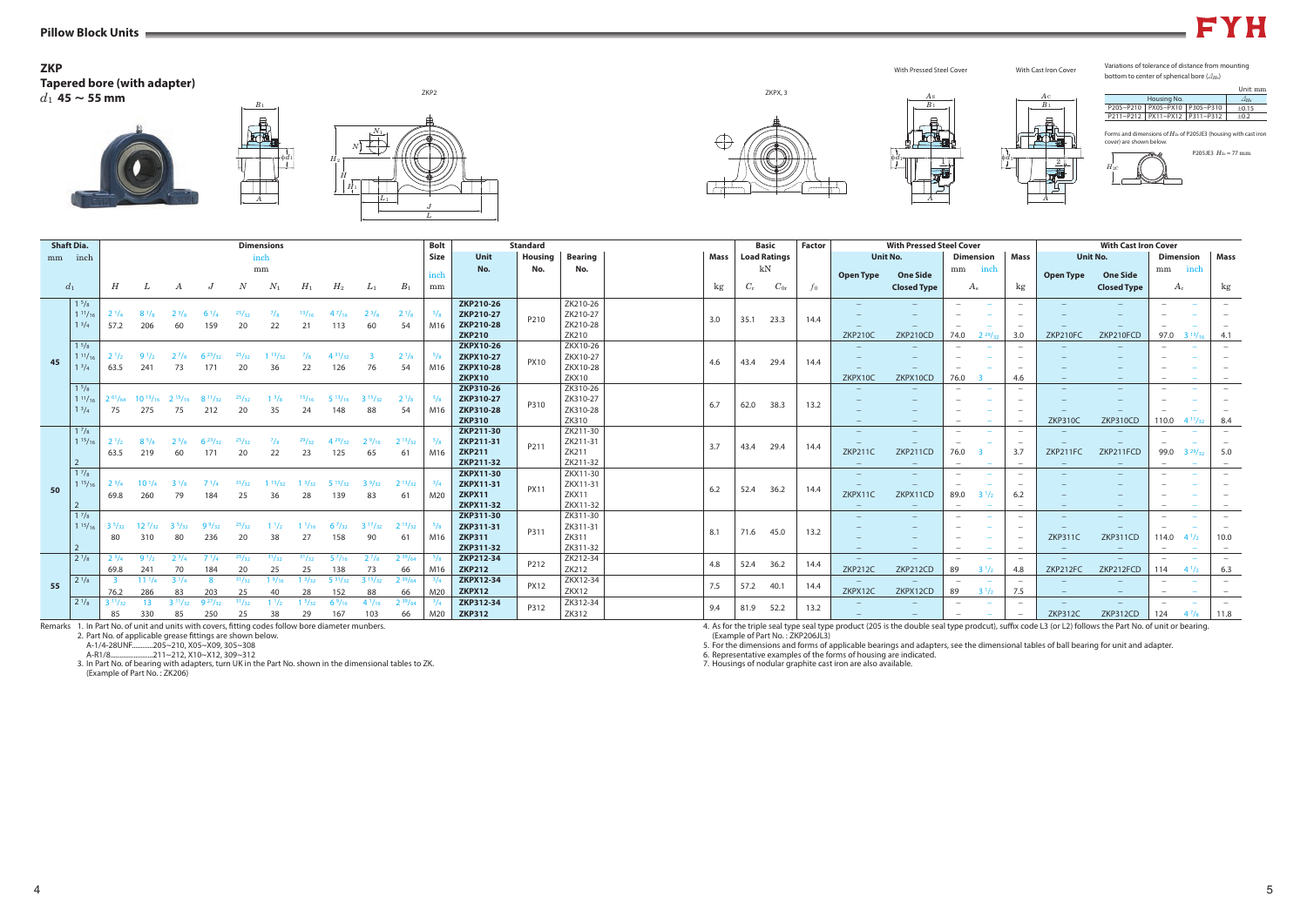

**Tapered bore (with adapter)**  $d_1$  35 ~ 55 mm







Variations of tolerance of distance from mounting bottom to center of spherical bore ( $\Delta$ <sub>*Hs*</sub>) and variationds of distance between centers of bolt holes ( $\triangle Js$ ) and Variations of tolerance of bolt hole diameter  $(\varDelta_{Ns})$ 







#### **ZKIP**

|             |                    |        | Unit: mm |
|-------------|--------------------|--------|----------|
| Housing No. | $\Delta H_{\rm S}$ | Js     | $1_{Ns}$ |
| IP208~IP210 | $+0.15$            | $+0.5$ |          |
| IP211~IP212 | -N J               | +0.7   | $+0.2$   |
|             |                    |        |          |

Remarks 1. In Part No. of unit and units with covers, fitting codes follow bore diameter munbers. 2. Part No. of applicable grease fi ttings are shown below.

| <b>Shaft Dia.</b><br>inch<br>mm   |             |              |    |      | <b>Dimensions</b> |       |       |        | <b>Bolt</b> |                   | <b>Standard</b> |                |             |         | <b>Basic</b>        | <b>Factor</b> |                  | <b>With Pressed Steel Cover</b>       |                          |                |                          |                  | <b>With Cast Iron Cover</b> |                          |      |
|-----------------------------------|-------------|--------------|----|------|-------------------|-------|-------|--------|-------------|-------------------|-----------------|----------------|-------------|---------|---------------------|---------------|------------------|---------------------------------------|--------------------------|----------------|--------------------------|------------------|-----------------------------|--------------------------|------|
|                                   |             |              |    | inch |                   |       |       |        | Size        | Unit              | Housing         | <b>Bearing</b> | <b>Mass</b> |         | <b>Load Ratings</b> |               | <b>Unit No.</b>  |                                       | <b>Dimension</b>         |                | Mass                     | <b>Unit No.</b>  |                             | <b>Dimension</b>         | Mass |
|                                   |             |              |    | mm   |                   |       |       |        |             | No.               | No.             | No.            |             |         | kN                  |               |                  |                                       | mm                       | inch           |                          |                  | <b>One Side</b>             | inch<br>mm               |      |
| $d_1$                             |             | $\mathbf{L}$ |    |      | N                 | $H_1$ | $H_2$ | $B_1$  | inch<br>mm  |                   |                 |                | kg          | $C_{r}$ | $C_{0r}$            | $f_{0}$       | <b>Open Type</b> | <b>One Side</b><br><b>Closed Type</b> | $A_{\rm S}$              |                | kg                       | <b>Open Type</b> | <b>Closed Type</b>          | A <sub>c</sub>           | kg   |
|                                   |             |              |    |      |                   |       |       |        |             |                   |                 |                |             |         |                     |               |                  |                                       |                          |                |                          |                  |                             |                          |      |
| $1^{1/4}$                         | $2^{23}/64$ |              |    |      |                   |       |       |        |             | <b>ZKIP208-20</b> |                 | ZK208-20       |             |         |                     |               |                  |                                       |                          |                |                          |                  |                             |                          |      |
| $1^{3}/8$<br>35                   | 60          | 200          | 60 | 150  |                   | 25    | 115   | 47     | M16         | <b>ZKIP208-22</b> | <b>IP208</b>    | ZK208-22       | 3.5         | 29.1    | 17.8                | 14.0          |                  | $\overline{\phantom{0}}$              |                          |                | $\overline{\phantom{m}}$ |                  |                             |                          |      |
|                                   |             |              |    |      |                   |       |       |        |             | <b>ZKIP208</b>    |                 | <b>ZK208</b>   |             |         |                     |               | ZKIP208C         | ZKIP208CD                             | 69                       |                | 3.5                      | ZKIP208FC        | ZKIP208FCD                  | 86                       | 4.4  |
| $1^{7}/1$                         | $2^{3}/4$   |              |    |      |                   |       |       |        |             | <b>ZKIP209-23</b> |                 | ZK209-23       |             |         |                     |               | $-$              | $\sim$                                | $\overline{\phantom{a}}$ |                | $\overline{\phantom{0}}$ |                  |                             | $\overline{\phantom{0}}$ |      |
| $1^{1/2}$<br>40                   |             | 210          | 60 | 160  |                   | 25    | 128   | 49     | M16         | <b>ZKIP209-24</b> | <b>IP209</b>    | ZK209-24       | 4.0         | 34.1    | 21.3                | 14.0          |                  |                                       |                          |                | $\overline{\phantom{a}}$ |                  |                             |                          |      |
|                                   |             |              |    |      |                   |       |       |        |             | <b>ZKIP209</b>    |                 | ZK209          |             |         |                     |               | ZKIP209C         | ZKIP209CD                             | 69                       | $2^{23}/32$    | 4.0                      | ZKIP209FC        | ZKIP209FCD                  | 88                       | -4.9 |
| $1\frac{5}{8}$                    |             |              |    |      |                   |       |       |        |             | <b>ZKIP210-26</b> |                 | ZK210-26       |             |         |                     |               |                  | $\hspace{0.1mm}-\hspace{0.1mm}$       |                          |                | $\overline{\phantom{m}}$ |                  |                             | $\overline{\phantom{0}}$ |      |
| 111<br>45                         |             |              |    |      |                   |       |       |        |             | <b>ZKIP210-27</b> | <b>IP210</b>    | ZK210-27       | 4.8         | 35.1    | 23.3                | 14.4          |                  | $\overline{\phantom{0}}$              | $\overline{\phantom{0}}$ |                | $\overline{\phantom{a}}$ |                  |                             | $\overline{\phantom{0}}$ |      |
| $1^{3}/4$                         |             | 220          | 60 | 170  | 19                | 28    | 132   | 54     | M16         | <b>ZKIP210-28</b> |                 | ZK210-28       |             |         |                     |               |                  |                                       |                          |                | $\overline{\phantom{0}}$ |                  |                             |                          |      |
|                                   |             |              |    |      |                   |       |       |        |             | <b>ZKIP210</b>    |                 | ZK210          |             |         |                     |               | ZKIP210C         | ZKIP210CD                             | 74                       | $2^{29}/_{32}$ | 4.8                      | ZKIP210FC        | ZKIP210FCD                  | 97                       | -5.8 |
| $1^{7}/8$                         |             |              |    |      |                   |       |       |        |             | <b>ZKIP211-30</b> |                 | ZK211-30       |             |         |                     |               |                  | $\overline{\phantom{0}}$              | $\overline{\phantom{0}}$ |                | $\overline{\phantom{0}}$ |                  |                             | $\overline{\phantom{0}}$ |      |
| $1^{15/1}$<br>50                  |             |              |    |      |                   |       |       | 13/32  |             | <b>ZKIP211-31</b> | <b>IP211</b>    | ZK211-31       | 5.3         | 43.4    | 29.4                | 14.4          |                  |                                       | $\overline{\phantom{m}}$ |                | $\overline{\phantom{0}}$ |                  |                             |                          |      |
|                                   |             | 230          | 60 | 180  | 19                | 28    | 148   | 61     | M16         | <b>ZKIP211</b>    |                 | ZK211          |             |         |                     |               | <b>ZKIP2110</b>  | ZKIP211CD                             | 76                       |                | 5.3                      | ZKIP211FC        | ZKIP211FCD                  | 99                       | -5.9 |
|                                   |             |              |    |      |                   |       |       |        |             | <b>ZKIP211-32</b> |                 | ZK211-32       |             |         |                     |               |                  | $\overline{\phantom{0}}$              | $\overline{\phantom{m}}$ |                | $\overline{\phantom{0}}$ |                  |                             | $\overline{\phantom{0}}$ |      |
| $\frac{1}{2}$ $\frac{1}{8}$<br>55 |             | $10^{1/4}$   |    |      |                   |       |       | 239/64 |             | <b>ZKIP212-34</b> | <b>IP212</b>    | ZK212-34       | 7.1         | 52.4    | 36.2                | 14.4          |                  | $\overline{\phantom{0}}$              | $\overline{\phantom{m}}$ |                | $\overline{\phantom{0}}$ |                  |                             |                          |      |
|                                   | 80          | 260          |    |      |                   |       | 155   | 66     |             | <b>ZKIP212</b>    |                 | ZK212          |             |         |                     |               | ZKIP212C         | ZKIP212CD                             | 89                       |                |                          | ZKIP212FC        | ZKIP212FCD                  | 114                      | 8.6  |

A-1/4-28UNF..........208~210

A-R1/8......................211~212

 3. In Part No. of bearing with adapters, turn UK in the Part No. shown in the dimensional tables to ZK. (Example of Part No. : ZK208)

4. As for the triple seal type product, suffix code L3 follows the Part No. of unit or bearing.

 (Example of Part No. : ZKIP208JL3) 5. For the dimensions and forms of applicable bearings and adapters, see the dimensional tables of ball bearing for unit and adapter.

6. Housings of nodular graphite cast iron are also available.



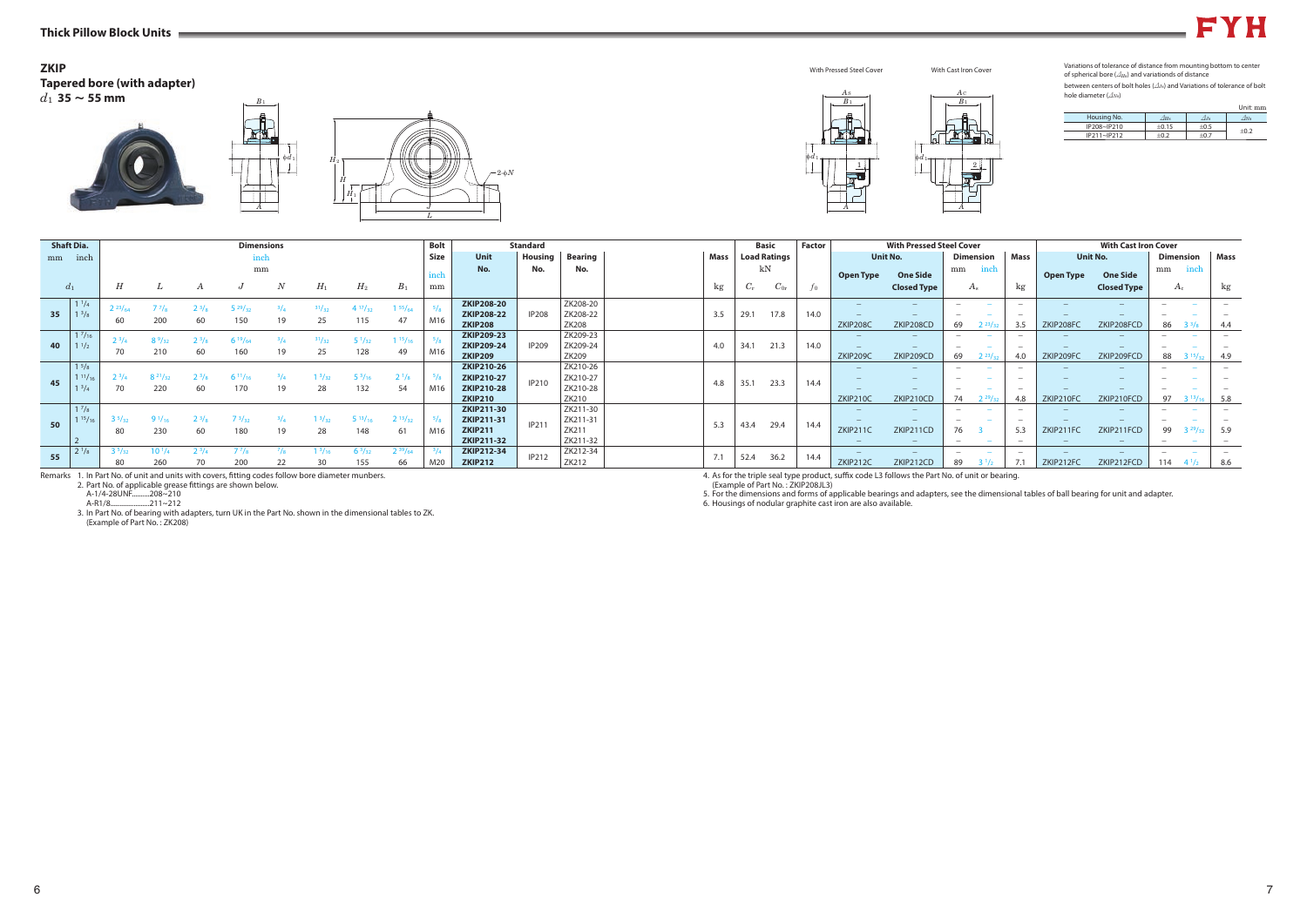



*A*







With Pressed Steel Cover With Cast Iron Cover

#### **ZKF**

Variations of tolerance of distance from mounting surface to center of spherical bore  $(\Delta_{A2s})$  and tolerance of position of bolt hole (*X*)

#### **Tapered bore (with adapter)** *<sup>d</sup>*1**<sup>20</sup>**~ **40 mm**



|               |                                   |              | Unit: mm |
|---------------|-----------------------------------|--------------|----------|
|               | Housing No.                       | $\sqrt{42c}$ |          |
| $F205 - F210$ | FX05~FX10   F305~F310             | $+0.5$       | 0.7      |
| $F211 - F212$ | $FX11 \sim FX12$ $F311 \sim F312$ | $+0.8$       |          |

Variations of tolerance of bolt hole diameter  $(\varDelta_{Ns})$ 

|                                   | Unit mm |
|-----------------------------------|---------|
| Housing No.                       |         |
| F205~F212   FX05~FX12   F305~F312 |         |
|                                   |         |

4. As for the triple seal type product (205 is the double seal type prodcut), suffix code L3 (or L2) follows the Part No. of unit or bearing. (Example of Part No. : ZKF206JL3)

| <b>Shaft Dia.</b> |                                       |                       |                       |                     |                   | <b>Dimensions</b>   |                |                       |                      |                                 | Bolt                 |                                      | <b>Standard</b> |                      |      |                     | Basic    | <b>Factor</b> |                          | <b>With Pressed Steel Cover</b>                      |                        |                          |                                            | <b>With Cast Iron Cover</b> |                                |                  |             |
|-------------------|---------------------------------------|-----------------------|-----------------------|---------------------|-------------------|---------------------|----------------|-----------------------|----------------------|---------------------------------|----------------------|--------------------------------------|-----------------|----------------------|------|---------------------|----------|---------------|--------------------------|------------------------------------------------------|------------------------|--------------------------|--------------------------------------------|-----------------------------|--------------------------------|------------------|-------------|
| mm inch           |                                       |                       |                       |                     |                   | inch                |                |                       |                      |                                 | Size                 | Unit                                 | <b>Housing</b>  | <b>Bearing</b>       | Mass | <b>Load Ratings</b> |          |               |                          | <b>Unit No.</b>                                      | <b>Dimension</b>       | Mass                     |                                            | <b>Unit No.</b>             |                                | <b>Dimension</b> | <b>Mass</b> |
|                   |                                       |                       |                       |                     |                   | mm                  |                |                       |                      |                                 | inch                 | No.                                  | No.             | No.                  |      |                     | kN       |               | <b>Open Type</b>         | <b>One Side</b>                                      | mm<br>inch             |                          | <b>Open Type</b>                           | <b>One Side</b>             | mm                             | inch             |             |
| $d_1$             |                                       | L                     | $\boldsymbol{A}$      | $J_{\rm c}$         | $\boldsymbol{N}$  | $A_1$               | A <sub>2</sub> | $A_0$                 | $B_1$                | $d_{\rm e}$                     | mm                   |                                      |                 |                      | kg   | $C_{r}$             | $C_{0r}$ | fo            |                          | <b>Closed Type</b>                                   | $A_{\rm s}$            | kg                       |                                            | <b>Closed Type</b>          |                                | $A_{c}$          | kg          |
|                   | $^{3}/_{4}$                           | $3^{3}/4$             | $1\frac{1}{16}$       | $2^{3}/4$           | 15/32             | $\frac{1}{2}$       | $^{5}/_{8}$    | $1^{3}/8$             | $1^{15}/_{32}$       | 1 <sup>3</sup> /16              | $^{3}/_{8}$          | <b>ZKF205-12</b>                     |                 | ZK205-12             |      |                     |          |               |                          |                                                      |                        |                          |                                            |                             | $\overline{\phantom{a}}$       |                  |             |
|                   |                                       | 95                    | 27                    | 70                  | 12                | 13                  | 16             | 35                    | 37                   | 30                              | M10                  | <b>ZKF205</b>                        | F205            | ZK205                | 0.87 | 14.0                | 7.85     | 13.9          | <b>ZKF205C</b>           | <b>ZKF205D</b>                                       | $1^{19}/32$<br>40.5    | 0.87                     | ZKF205FC                                   | ZKF205FD                    | 49                             | $1^{15}/_{16}$   | 1.1         |
| 20                | $^{3}/_{4}$                           | $4^{1}/4$             | $1 \frac{3}{16}$      | $3^{17}/_{64}$      | 15/32             | $\frac{1}{2}$       | 45/64          | 133/64                | 115/32               | 1 <sup>3</sup> /16              | $\frac{3}{8}$        | <b>ZKFX05-12</b>                     | <b>FX05</b>     | ZKX05-12             | 1.2  | 19.5                | 11.3     | 13.9          |                          | $\sim$                                               |                        |                          |                                            |                             |                                |                  |             |
|                   |                                       | 108                   | 30                    | 83                  | 12                | 13                  | 18             | 38.5                  | 37                   | 30                              | M10                  | ZKFX05                               |                 | ZKX05                |      |                     |          |               | ZKFX05C                  | ZKFX05D                                              | 44.5<br>$1^{3}/_{4}$   | 1.2                      |                                            |                             |                                |                  |             |
|                   | $^{3}/_{4}$                           | $4^{11}/_{32}$<br>110 | $1\frac{5}{32}$<br>29 | $3^{5}/_{32}$<br>80 | 5/8<br>16         | $\frac{1}{2}$<br>13 | $^{5}/8$<br>16 | $1^{7}/_{16}$<br>36.5 | $1^{15}/_{32}$<br>37 | $\sim$<br>$\sim$                | $\frac{1}{2}$<br>M14 | <b>ZKF305-12</b><br><b>ZKF305</b>    | F305            | ZK305-12<br>ZK305    | 1.4  | 21.2                | 10.9     | 12.6          |                          | $\hspace{0.1mm}-\hspace{0.1mm}$<br>$\equiv$          | $\equiv$               |                          | $\overline{\phantom{a}}$<br><b>ZKF305C</b> | $\sim$<br><b>ZKF305D</b>    | 54                             | $2^{1/8}$        | 1.7         |
|                   | $^{7}/_8$                             |                       |                       |                     |                   |                     |                |                       |                      |                                 |                      | ZKF206-14                            |                 | ZK206-14             |      |                     |          |               |                          | $\overline{\phantom{a}}$                             |                        |                          |                                            |                             |                                |                  |             |
|                   | 15/16                                 | $4^{1}/4$             | $1^{7}/_{32}$         | $3^{17}/_{64}$      | 15/32             | $\frac{1}{2}$       | ،15/4          | 133/64                | 19/16                | 113/32                          | $^{3}/_{8}$          | ZKF206-15                            | F206            | ZK206-15             | 1.3  | 19.5                | 11.3     | 13.9          |                          | $\hspace{0.1mm}-\hspace{0.1mm}$                      |                        | $\overline{\phantom{a}}$ | $\overline{\phantom{a}}$                   | $\qquad \qquad -$           | $\sim$                         |                  |             |
|                   |                                       | 108                   | 31                    | 83                  | 12                | 13                  | 18             | 38.5                  | 40                   | 36                              | M10                  | <b>ZKF206</b>                        |                 | ZK206                |      |                     |          |               | <b>ZKF206C</b>           | <b>ZKF206D</b>                                       | 44.5<br>$1^{3}/4$      | 1.3                      | ZKF206FC                                   | ZKF206FD                    | 53.0                           | $2^{3}/_{32}$    | 1.6         |
|                   | $^{7}/_8$                             |                       |                       |                     |                   |                     |                |                       |                      |                                 |                      | <b>ZKF206-16</b><br><b>ZKFX06-14</b> |                 | ZK206-16<br>ZKX06-14 |      |                     |          |               | $\overline{\phantom{0}}$ | $\overline{\phantom{a}}$<br>$\sim$                   |                        |                          |                                            |                             | $\overline{\phantom{a}}$       |                  |             |
|                   | 15/16                                 |                       | $1^{11}/32$           | $3^{5}/8$           | 5/s               | 9/16                | 3/4            | $1\frac{5}{8}$        | $1\frac{9}{16}$      | $1^{13}/_{32}$                  | $\frac{1}{2}$        | <b>ZKFX06-15</b>                     |                 | ZKX06-15             |      |                     |          |               |                          | $\hspace{0.1mm}-\hspace{0.1mm}$                      |                        |                          |                                            |                             |                                |                  |             |
| 25                |                                       | 117                   | 34                    | 92                  | 16                | 14                  | 19             | 41                    | 40                   | 36                              | M14                  | ZKFX06                               | <b>FX06</b>     | ZKX06                | 1.6  | 25.7                | 15.4     | 13.9          | ZKFX06C                  | ZKFX06D                                              | 49.0<br>$1^{15}/_{16}$ | 1.6                      |                                            |                             |                                |                  |             |
|                   |                                       |                       |                       |                     |                   |                     |                |                       |                      |                                 |                      | <b>ZKFX06-16</b>                     |                 | ZKX06-16             |      |                     |          |               |                          |                                                      |                        |                          |                                            |                             |                                |                  |             |
|                   | $^{7}/_8$<br>15/16                    | $4^{29}/32$           | $1^{1}/4$             | $3^{47}/64$         | 5/s               | 19/32               |                | 1 <sup>9</sup> /16    | 1 <sup>9</sup> /16   | $\sim$                          | $\frac{1}{2}$        | ZKF306-14<br>ZKF306-15               |                 | ZK306-14<br>ZK306-15 |      |                     |          |               |                          |                                                      |                        |                          |                                            |                             |                                |                  |             |
|                   |                                       | 125                   | 32                    | 95                  | 16                | 15                  | 18             | 40                    | 40                   | $\overline{\phantom{a}}$        | M14                  | <b>ZKF306</b>                        | F306            | ZK306                | 1.9  | 26.7                | 15.0     | 13.3          |                          |                                                      |                        |                          | <b>ZKF306C</b>                             | <b>ZKF306D</b>              | 59.0                           | $2^{5/16}$       | 2.2         |
|                   |                                       |                       |                       |                     |                   |                     |                |                       |                      |                                 |                      | ZKF306-16                            |                 | ZK306-16             |      |                     |          |               |                          |                                                      |                        |                          |                                            | $\equiv$                    | $\frac{1}{2}$                  |                  |             |
|                   | $1\frac{1}{8}$                        | $4^{19}/_{32}$        | $1^{11}/_{32}$        | $3^{5}/8$           | 35/ <sub>64</sub> | 19/32               | 3/4            | 1 <sup>5</sup> /8     | 147/64               | 1 <sup>5</sup> /8               | $^{7}/_{16}$         | <b>ZKF207-18</b><br><b>ZKF207</b>    | F207            | ZK207-18<br>ZK207    | 1.6  | 25.7                | 15.4     | 13.9          | <b>ZKF207C</b>           | <b>ZKF207D</b>                                       | 49<br>$1^{15}/_{16}$   |                          | ZKF207FC                                   | $\equiv$<br>ZKF207FD        | $\overline{\phantom{a}}$<br>58 | $2\frac{9}{32}$  | 2.0         |
|                   | $1^{3}/_{16}$                         | 117                   | 34                    | 92                  | 14                | 15                  | 19             | 41                    | 44                   | 41                              | M12                  | <b>ZKF207-19</b>                     |                 | ZK207-19             |      |                     |          |               | $\overline{\phantom{a}}$ | $\sim$                                               |                        | 1.6                      |                                            |                             |                                |                  |             |
|                   | $1^{1/8}$                             | $5^{1}/s$             | $1\frac{1}{2}$        | $4^{1}/_{64}$       | $^{5}/_{8}$       | 9/16                | 53/64          | $1^{25}/_{32}$        | 147/64               | 1 <sup>5</sup> /8               | $^{1/2}$             | <b>ZKFX07-18</b>                     |                 | ZKX07-18             |      |                     |          |               | $\sim$                   | $\equiv$                                             | $\equiv$               | $\overline{\phantom{m}}$ |                                            |                             | $\overline{\phantom{0}}$       |                  |             |
| 30                |                                       | 130                   | 38                    | 102                 | 16                | 14                  | 21             | 45                    | 44                   | 41                              | M14                  | ZKFX07                               | <b>FX07</b>     | ZKX07                | 2.0  | 29.1                | 17.8     | 14.0          | ZKFX07C                  | ZKFX07D                                              | 55.5<br>$2^{3}/_{16}$  | 2.0                      |                                            |                             |                                |                  |             |
|                   | 1 <sup>3</sup> /16<br>$1 \frac{1}{8}$ |                       |                       |                     |                   |                     |                |                       |                      |                                 |                      | <b>ZKFX07-19</b><br><b>ZKF307-18</b> |                 | ZKX07-19<br>ZK307-18 |      |                     |          |               |                          | $\overline{\phantom{a}}$<br>$\overline{\phantom{a}}$ |                        |                          |                                            | $\qquad \qquad -$           |                                |                  |             |
|                   |                                       | 5 <sup>5</sup> /16    | $1^{13}/_{32}$        | $3^{15}/_{16}$      | $^{3}/_{4}$       | 5/8                 | 25/32          | $1^{23}/_{32}$        | 147/64               | $\hspace{0.1mm}-\hspace{0.1mm}$ | $^{5}/8$             | <b>ZKF307</b>                        | F307            | ZK307                | 2.3  | 33.4                | 19.3     | 13.2          |                          |                                                      |                        |                          | <b>ZKF307C</b>                             | <b>ZKF307D</b>              | 64                             | $2^{17}/32$      | 2.8         |
|                   | $1 \frac{3}{16}$                      | 135                   | 36                    | 100                 | 19                | 16                  | 20             | 43.5                  | 44                   |                                 | M16                  | ZKF307-19                            |                 | ZK307-19             |      |                     |          |               |                          |                                                      |                        |                          |                                            |                             |                                |                  |             |
|                   | $1^{1}/4$                             | $5^{1}/s$             | $1^{13}/_{32}$        | $4^{1}/_{64}$       | $^{5}/_{8}$       | 19/32               |                | $1^{13}/_{16}$        | $1^{55}/64$          | $1^{13}/_{16}$                  | $^{1/2}$             | <b>ZKF208-20</b>                     |                 | ZK208-20             |      |                     |          |               |                          |                                                      |                        |                          |                                            |                             |                                |                  |             |
|                   | $1^{3}/8$                             | 130                   | 36                    | 102                 | 16                | 15                  | 21             | 46                    | 47                   | 46                              | M14                  | <b>ZKF208-22</b><br><b>ZKF208</b>    | F208            | ZK208-22<br>ZK208    | 1.9  | 29.1                | 17.8     | 14.0          | ZKF208C                  | $\equiv$<br><b>ZKF208D</b>                           | 55.5<br>$2^{3}/_{16}$  | $\sim$<br>1.9            | ZKF208FC                                   | ZKF208FD                    | 64                             | $2^{17}/_{32}$   | 2.3         |
|                   | $1^{1}/4$                             | $5^{13}/32$           | 1 <sup>9</sup> /16    | $4\frac{9}{64}$     | $^{3}/_{4}$       | 9/16                | 55/64          | $1^{7}/_8$            | 155/64               | $1^{13}/_{16}$                  | 5/8                  | <b>ZKFX08-20</b>                     |                 | ZKX08-20             |      |                     |          |               |                          | $\hspace{0.1mm}-\hspace{0.1mm}$                      |                        |                          |                                            |                             |                                |                  |             |
| 35                | $1^{3}/8$                             | 137                   | 40                    | 105                 | 19                | 14                  | 22             | 48                    | 47                   | 46                              | M16                  | <b>ZKFX08-22</b>                     | FX08            | ZKX08-22             | 2.3  | 34.1                | 21.3     | 14.0          |                          | $\equiv$                                             |                        |                          |                                            |                             |                                |                  |             |
|                   | $1^{1/4}$                             |                       |                       |                     |                   |                     |                |                       |                      |                                 |                      | ZKFX08<br><b>ZKF308-20</b>           |                 | ZKX08<br>ZK308-20    |      |                     |          |               | ZKFX08C                  | ZKFX08D                                              | 56.5<br>$2^{7}/_{32}$  | 2.3                      |                                            |                             |                                |                  |             |
|                   | $1^{3}/8$                             | $5^{29}/_{32}$        | $1\frac{9}{16}$       | $4^{13}/_{32}$      | 3/4               | 21/32               | 29/32          | 129/32                | 155/64               |                                 | 5/8                  | <b>ZKF308-22</b>                     | F308            | ZK308-22             | 3.1  | 40.7                | 24.0     | 13.2          |                          | $\hspace{0.1mm}$                                     |                        |                          |                                            |                             |                                |                  |             |
|                   |                                       | 150                   | 40                    | 112                 | 19                | 17                  | 23             | 48.5                  | 47                   | $\overline{\phantom{a}}$        | M16                  | <b>ZKF308</b>                        |                 | ZK308                |      |                     |          |               |                          |                                                      |                        |                          | <b>ZKF308C</b>                             | <b>ZKF308D</b>              | 71                             | $2^{25}/32$      | 3.6         |
|                   | $1^{7}/_{16}$                         | $5^{13}/_{32}$        | $1^{1/2}$             | $4\frac{9}{64}$     | $^{5}/_{8}$       | $^{5}/8$            | 55/64          | $1^{7}/8$             | $1^{15}/_{16}$       | $2^{1/16}$                      | $\frac{1}{2}$        | <b>ZKF209-23</b>                     |                 | ZK209-23             |      |                     |          |               |                          | $\overline{\phantom{a}}$                             |                        |                          |                                            |                             | $\overline{\phantom{a}}$       |                  |             |
|                   | $1^{1/2}$                             | 137                   | 38                    | 105                 | 16                | 16                  | 22             | 48                    | 49                   | 52                              | M14                  | <b>ZKF209-24</b><br><b>ZKF209</b>    | F209            | ZK209-24<br>ZK209    | 2.3  | 34.1 21.3           |          | 14.0          | ZKF209C                  | $\sim$<br><b>ZKF209D</b>                             | $2^{7}/_{32}$          | $\sim$<br>2.3            | ZKF209FC                                   | ZKF209FD                    | 66                             | $2^{19/32}$      |             |
|                   | $1^{7}/16$                            |                       |                       |                     |                   |                     |                |                       |                      |                                 |                      | <b>ZKFX09-23</b>                     |                 | ZKX09-23             |      |                     |          |               |                          | $\hspace{0.1mm}-\hspace{0.1mm}$                      | 56.5                   |                          |                                            |                             |                                |                  | 2.8         |
| 40                | $1^{1/2}$                             | $5^{5}/s$             | $1\frac{9}{16}$<br>40 | $4^{3}/8$           | $^{3}/_{4}$       | 9/16                | 29/32          | $1^{15}/_{16}$        | $1^{15}/_{16}$       | $2^{1/16}$                      | 5/8                  | <b>ZKFX09-24</b>                     | FX09            | ZKX09-24             | 2.7  | 35.1                | 23.3     | 14.4          |                          | $\sim$                                               |                        |                          |                                            |                             |                                |                  |             |
|                   |                                       | 143                   |                       | 111                 | 19                | 14                  | 23             | 49                    | 49                   | 52                              | M16                  | ZKFX09                               |                 | ZKX09                |      |                     |          |               | ZKFX09C                  | ZKFX09D                                              | 60<br>$2^{3}/8$        | 2.7                      |                                            |                             |                                |                  |             |
|                   | 17/16<br>$1^{1/2}$                    | 6 <sup>5</sup> /16    | $1^{23}/_{32}$        | 459/64              | 3/4               | 23/32               | 63/64          | $2^{1/16}$            | 115/16               | $\rightarrow$                   | 5/8                  | ZKF309-23                            |                 | ZK309-23             |      |                     |          |               |                          |                                                      |                        |                          |                                            |                             |                                |                  |             |
|                   |                                       | 160                   | 44                    | 125                 | 19                | 18                  | 25             | 52                    | 49                   |                                 | M16                  | <b>ZKF309-24</b><br><b>ZKF309</b>    | F309            | ZK309-24<br>ZK309    | 4.1  | 48.9                | 29.5     | 13.3          |                          |                                                      |                        |                          | <b>ZKF309C</b>                             | <b>ZKF309D</b>              | 76                             |                  | 4.7         |
|                   |                                       |                       |                       |                     |                   |                     |                |                       |                      |                                 |                      |                                      |                 |                      |      |                     |          |               |                          |                                                      |                        |                          |                                            |                             |                                |                  |             |

Remarks 1. In Part No. of unit and units with covers, fitting codes follow bore diameter munbers.

2. Part No. of applicable grease fittings are shown below.

A-1/4-28UNF............205~210, X05~X09, 305~308

A-R1/8........................211~212, X10~X12, 309~312

 3. In Part No. of bearing with adapters, turn UK in the Part No. shown in the dimensional tables to ZK. (Example of Part No. : ZK206)

5. For the dimensions and forms of applicable bearings and adapters, see the dimensional tables of ball bearing for unit and adapter.

6. Housings of nodular graphite cast iron are also available.



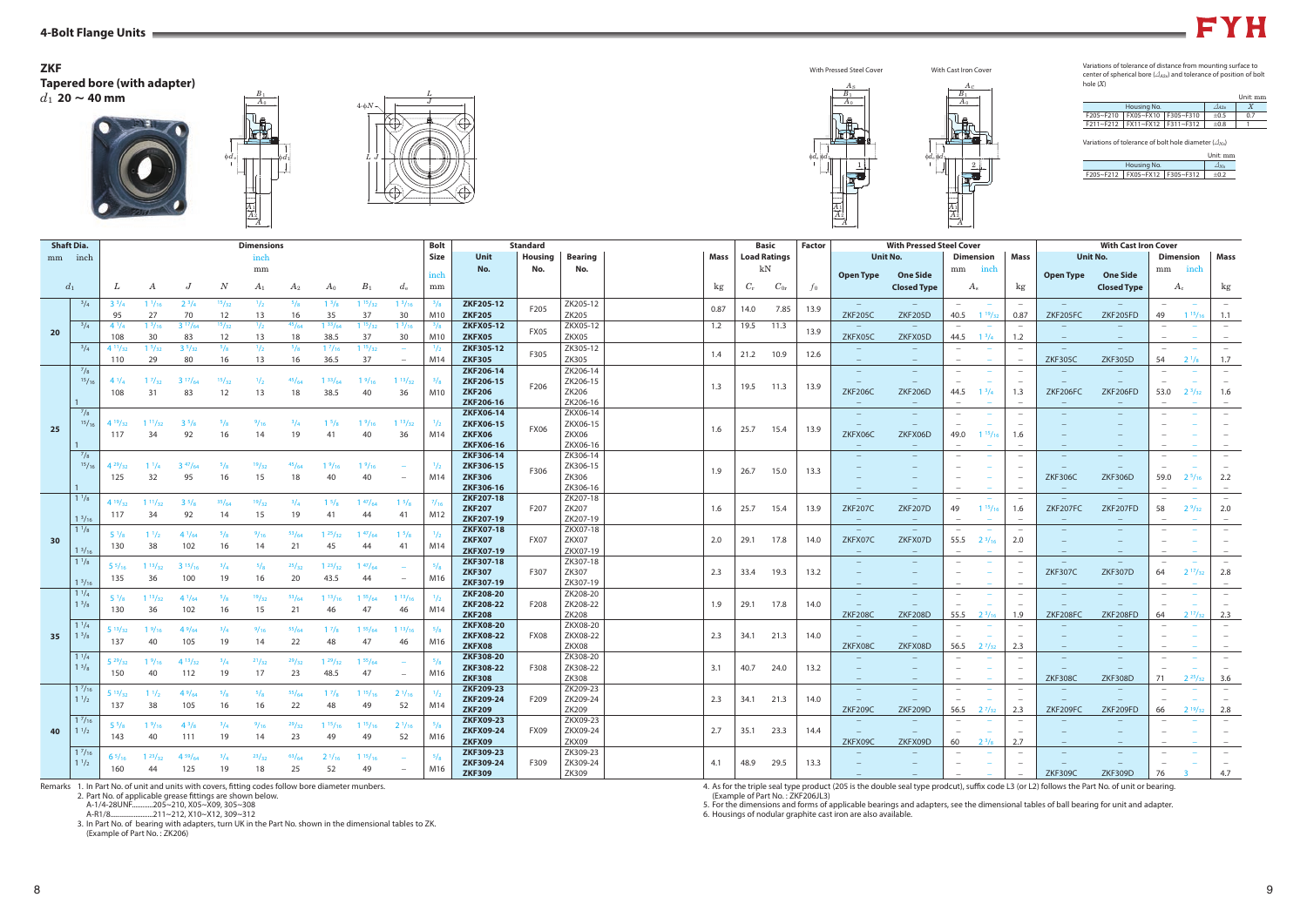10 11









*A*<sup>1</sup> *A*<sup>2</sup> *A*

*A*





#### **ZKF**

Variations of tolerance of distance from mounting surface to center of spherical bore (3*<sup>A</sup>*2s) and tolerance of position of bolt hole (*X*)

#### **Tapered bore (with adapter)** *<sup>d</sup>*1**<sup>45</sup>**~ **55 mm**



|               |                     |                             | Unit: mm |
|---------------|---------------------|-----------------------------|----------|
|               | Housing No.         | $\triangle$ A <sub>2s</sub> |          |
| $F205 - F210$ | FX05~FX10 F305~F310 | $+0.5$                      | 0 7      |
| $F211 - F212$ | FX11~FX12 F311~F312 | $+0.8$                      |          |
|               |                     |                             |          |

Variations of tolerance of bolt hole diameter  $(\varDelta_{Ns})$ 

|                                   | Unit mm |
|-----------------------------------|---------|
| Housing No.                       |         |
| F205~F212   FX05~FX12   F305~F312 |         |
|                                   |         |

4. As for the triple seal type product (205 is the double seal type prodcut), suffix code L3 (or L2) follows the Part No. of unit or bearing. (Example of Part No. : ZKF206JL3)

|    | <b>Shaft Dia.</b>       |           |                 |             |             | <b>Dimensions</b> |        |                |             |                                 | Bolt               |                                      | <b>Standard</b> |                      |             | <b>Basic</b>        |          | Factor |                          | <b>With Pressed Steel Cover</b>                   |                                         |                  |                                                      |                                            | <b>With Cast Iron Cover</b>                                                                                                                             |                                  |                          |                                 |
|----|-------------------------|-----------|-----------------|-------------|-------------|-------------------|--------|----------------|-------------|---------------------------------|--------------------|--------------------------------------|-----------------|----------------------|-------------|---------------------|----------|--------|--------------------------|---------------------------------------------------|-----------------------------------------|------------------|------------------------------------------------------|--------------------------------------------|---------------------------------------------------------------------------------------------------------------------------------------------------------|----------------------------------|--------------------------|---------------------------------|
|    | mm inch                 |           |                 |             |             | inch              |        |                |             |                                 | Size               | Unit                                 | <b>Housing</b>  | <b>Bearing</b>       | <b>Mass</b> | <b>Load Ratings</b> |          |        | <b>Unit No.</b>          |                                                   |                                         | <b>Dimension</b> | Mass                                                 | <b>Unit No.</b>                            |                                                                                                                                                         |                                  | <b>Dimension</b>         | Mass                            |
|    |                         |           |                 |             |             | mm                |        |                |             |                                 |                    | No.                                  | No.             | No.                  |             |                     | kN       |        |                          |                                                   | mm                                      | inch             |                                                      |                                            |                                                                                                                                                         | mm                               | inch                     |                                 |
|    |                         |           |                 |             |             |                   |        |                |             |                                 | inch               |                                      |                 |                      |             |                     |          |        | <b>Open Type</b>         | <b>One Side</b>                                   |                                         |                  |                                                      | <b>Open Type</b>                           | <b>One Side</b>                                                                                                                                         |                                  |                          |                                 |
|    | $d_1$                   |           | A               | J           | N           | A <sub>1</sub>    | $A_2$  | $A_0$          | $B_1$       | $d_e$                           | mm                 |                                      |                 |                      | kg          | $C_{\rm r}$         | $C_{0r}$ | $f_0$  |                          | <b>Closed Type</b>                                |                                         | $A_{\rm s}$      | kg                                                   |                                            | <b>Closed Type</b>                                                                                                                                      |                                  | $A_{c}$                  | kg                              |
|    | $1^{5}/8$               |           |                 |             |             |                   |        |                |             |                                 |                    | ZKF210-26                            |                 | ZK210-26             |             |                     |          |        |                          | $\overline{\phantom{m}}$                          | $\overline{\phantom{a}}$                |                  | $\hspace{0.1mm}-\hspace{0.1mm}$                      |                                            | $\qquad \qquad -$                                                                                                                                       | $\overline{\phantom{a}}$         |                          |                                 |
|    | $1^{11}/_{16}$          | $5^{5}/8$ | $1\frac{9}{16}$ |             |             |                   |        |                |             | $2\frac{9}{32}$                 | $^{1/2}$           | ZKF210-27                            | F210            | ZK210-27             | 2.6         | 35.1                | 23.3     | 14.4   |                          |                                                   |                                         |                  | $\overline{\phantom{0}}$                             |                                            |                                                                                                                                                         | $\overline{\phantom{a}}$         |                          |                                 |
|    | $1^{3}/4$               | 143       | 40              | 111         |             |                   | 22     | 51             | 54          | 58                              | M14                | <b>ZKF210-28</b>                     |                 | ZK210-28             |             |                     |          |        |                          | $\overline{\phantom{0}}$                          | $\overline{\phantom{a}}$                |                  | $\overline{\phantom{0}}$                             |                                            |                                                                                                                                                         | $\overline{\phantom{a}}$         |                          |                                 |
|    |                         |           |                 |             |             |                   |        |                |             |                                 |                    | <b>ZKF210</b>                        |                 | ZK210                |             |                     |          |        | <b>ZKF210C</b>           | <b>ZKF210D</b>                                    | 59.0                                    | $2^{5/16}$       | 2.6                                                  | ZKF210FC                                   | ZKF210FD                                                                                                                                                | 70.5                             | $2^{25}/32$              | 3.1                             |
|    | $1^{5}/8$<br>$1^{11}/1$ | $6^{3}/s$ | $1^{23/32}$     |             |             |                   |        |                |             | $2\frac{9}{32}$                 | $^{5}/_{8}$        | <b>ZKFX10-26</b><br><b>ZKFX10-27</b> |                 | ZKX10-26<br>ZKX10-27 |             |                     |          |        | $\overline{\phantom{0}}$ | $\sim$                                            | $\overline{\phantom{a}}$                |                  | $\overline{\phantom{a}}$                             |                                            | $\hspace{0.1mm}-\hspace{0.1mm}$                                                                                                                         | $\overline{\phantom{a}}$         |                          |                                 |
| 45 | $1^{3}/4$               | 162       | 44              | 130         |             | 20                | 26     | 57             | 54          | 58                              | M16                | <b>ZKFX10-28</b>                     | <b>FX10</b>     | ZKX10-28             | 3.6         | 43.4                | 29.4     | 14.4   |                          | $\hspace{0.1mm}-\hspace{0.1mm}$                   | $\overline{\phantom{a}}$                |                  |                                                      |                                            |                                                                                                                                                         | $\overline{\phantom{0}}$         |                          |                                 |
|    |                         |           |                 |             |             |                   |        |                |             |                                 |                    | ZKFX10                               |                 | ZKX10                |             |                     |          |        | ZKFX100                  | ZKFX10D                                           | 64.0                                    | 17/32            | 3.6                                                  |                                            |                                                                                                                                                         | $\overline{\phantom{a}}$         |                          |                                 |
|    | $1^{5}/8$               |           |                 |             |             |                   |        |                |             |                                 |                    | <b>ZKF310-26</b>                     |                 | ZK310-26             |             |                     |          |        |                          | $\overline{\phantom{0}}$                          |                                         |                  |                                                      |                                            |                                                                                                                                                         |                                  |                          |                                 |
|    | $1^{11}/16$             | $6^{7}/s$ | $1^{7}/8$       |             |             |                   |        |                |             |                                 | $^{3}/_{4}$        | <b>ZKF310-27</b>                     | F310            | ZK310-27             | 5.1         | 62.0                | 38.3     | 13.2   |                          |                                                   |                                         |                  |                                                      |                                            |                                                                                                                                                         |                                  |                          |                                 |
|    | $1^{3}/4$               | 175       | 48              | 132         | 23          | 19                | 28     | 59             | 54          | $\hspace{0.1mm}-\hspace{0.1mm}$ | M20                | <b>ZKF310-28</b>                     |                 | ZK310-28             |             |                     |          |        |                          |                                                   | $\overline{\phantom{a}}$                |                  | $\hspace{0.1mm}-\hspace{0.1mm}$                      |                                            |                                                                                                                                                         | $\overline{\phantom{a}}$         |                          |                                 |
|    |                         |           |                 |             |             |                   |        |                |             |                                 |                    | <b>ZKF310</b>                        |                 | ZK310                |             |                     |          |        |                          |                                                   | $\overline{\phantom{0}}$                |                  | $\overline{\phantom{0}}$                             | <b>ZKF310C</b>                             | <b>ZKF310D</b>                                                                                                                                          | 83.0                             | 9/32                     | 5.9                             |
|    | $1^{7}/_8$              |           |                 |             |             |                   |        |                |             |                                 |                    | ZKF211-30                            |                 | ZK211-30             |             |                     |          |        |                          | $\qquad \qquad -$                                 | $\overline{\phantom{a}}$                |                  |                                                      |                                            |                                                                                                                                                         | $\overline{\phantom{m}}$         |                          |                                 |
|    | $1^{15}/16$             | 162       | 43              | 130         | 19          | 18                | 25     | 56             | 61          | $2^{17}/_{32}$<br>64            | $^{5}/_{8}$<br>M16 | ZKF211-31<br><b>ZKF211</b>           | F211            | ZK211-31<br>ZK211    | 3.5         | 43.4                | 29.4     | 14.4   | <b>ZKF211C</b>           | $\hspace{0.1mm}-\hspace{0.1mm}$<br><b>ZKF211D</b> | $\hspace{0.1mm}-\hspace{0.1mm}$<br>63.0 | $2^{15}/_{32}$   | $\hspace{0.1mm}-\hspace{0.1mm}$<br>3.5               | ZKF211FC                                   | ZKF211FD                                                                                                                                                | $\overline{\phantom{a}}$<br>74.5 | 215/3                    | 4.1                             |
|    | $\overline{2}$          |           |                 |             |             |                   |        |                |             |                                 |                    | <b>ZKF211-32</b>                     |                 | ZK211-32             |             |                     |          |        | $\sim$                   | $\sim$ $-$                                        | $\overline{\phantom{a}}$                |                  | $\overline{\phantom{a}}$                             |                                            | $\overline{\phantom{0}}$                                                                                                                                | $\overline{\phantom{m}}$         |                          | $\hspace{0.1mm}-\hspace{0.1mm}$ |
|    | $1^{7}/8$               |           |                 |             |             |                   |        |                |             |                                 |                    | <b>ZKFX11-30</b>                     |                 | ZKX11-30             |             |                     |          |        |                          | $\qquad \qquad \longleftarrow$                    | $\overline{\phantom{a}}$                |                  |                                                      |                                            |                                                                                                                                                         | $\overline{\phantom{a}}$         |                          |                                 |
|    | $1^{15}/16$             |           |                 |             |             |                   |        |                |             | $2^{17}/_{32}$                  | $^{5}/_{8}$        | <b>ZKFX11-31</b>                     | <b>FX11</b>     | ZKX11-31             | 4.6         | 52.4                | 36.2     | 14.4   |                          | $\sim$                                            | $\overline{\phantom{a}}$                |                  |                                                      |                                            |                                                                                                                                                         | $\overline{\phantom{a}}$         |                          |                                 |
| 50 |                         | 175       | 49              | 143         | 19          | 20                | 29     | 63.5           | -61         | 64                              | M16                | ZKFX11                               |                 | ZKX11                |             |                     |          |        | ZKFX11C                  | ZKFX11D                                           | 73.5                                    | $2^{29}/_{32}$   | 4.6                                                  |                                            |                                                                                                                                                         |                                  |                          |                                 |
|    |                         |           |                 |             |             |                   |        |                |             |                                 |                    | <b>ZKFX11-32</b>                     |                 | ZKX11-32             |             |                     |          |        | $\sim$                   | $\sim$                                            | $\hspace{0.1mm}-\hspace{0.1mm}$         |                  | $\overline{\phantom{a}}$                             |                                            | $\hspace{0.1cm} \hspace{0.1cm} \hspace{0.1cm} \hspace{0.1cm} \hspace{0.1cm} \hspace{0.1cm} \hspace{0.1cm} \hspace{0.1cm} \hspace{0.1cm} \hspace{0.1cm}$ | $\overline{\phantom{a}}$         |                          |                                 |
|    | $1^{7}/_8$              |           |                 |             |             |                   |        |                |             |                                 |                    | ZKF311-30                            |                 | ZK311-30             |             |                     |          |        |                          |                                                   |                                         |                  |                                                      |                                            |                                                                                                                                                         | $\overline{\phantom{a}}$         |                          |                                 |
|    | $1^{15}/_{16}$          | 7 %32     |                 |             |             |                   |        |                | $2^{13}/32$ |                                 | $^{3}/_{4}$        | ZKF311-31<br><b>ZKF311</b>           | F311            | ZK311-31<br>ZK311    | 5.9         | 71.6                | 45.0     | 13.2   |                          |                                                   |                                         |                  |                                                      |                                            | <b>ZKF311D</b>                                                                                                                                          | $\overline{\phantom{a}}$<br>87.0 |                          |                                 |
|    | $\overline{2}$          | 185       | 52              | 140         | 23          | 20                | 30     | 62.5           | 61          | $\hspace{0.1mm}-\hspace{0.1mm}$ | M20                | ZKF311-32                            |                 | ZK311-32             |             |                     |          |        |                          | $\hspace{0.1mm}-\hspace{0.1mm}$                   | $\overline{\phantom{a}}$                |                  | $\overline{\phantom{a}}$<br>$\overline{\phantom{0}}$ | <b>ZKF311C</b><br>$\overline{\phantom{a}}$ | $\sim$                                                                                                                                                  | $\overline{\phantom{m}}$         | $\overline{\phantom{a}}$ | 6.8<br>$\sim$                   |
|    | $2^{1/8}$               | $6^{7}/s$ | $1^{7}/8$       | $5^{5}/8$   | $^{3}/_{4}$ | 23/32             | 9/64   | $2^{15}/_{32}$ | $2^{39/64}$ | $2^{23}/_{32}$                  | 5/8                | ZKF212-34                            |                 | ZK212-34             |             |                     |          |        |                          | $\sim$                                            | $\equiv$                                |                  | $\hspace{0.1mm}-\hspace{0.1mm}$                      |                                            | $-$                                                                                                                                                     | $\overline{\phantom{a}}$         |                          |                                 |
|    |                         | 175       | 48              | 143         | 19          | 18                | 29     | 66.5           | 66          | 69                              | M16                | <b>ZKF212</b>                        | F212            | ZK212                | 4.1         | 52.4                | 36.2     | 14.4   | <b>ZKF212C</b>           | <b>ZKF212D</b>                                    | 73.5                                    | $2^{29}/32$      | 4.1                                                  | ZKF212FC                                   | ZKF212FD                                                                                                                                                | 86                               |                          | 4.9                             |
|    | $\frac{21}{8}$          |           | $2^{5/16}$      | 55/64       | 3/4         | 13/16             | 111/32 | $2^{13}/_{16}$ | $2^{39}/64$ | $2^{23}/_{32}$                  | $^{5}/_{8}$        | <b>ZKFX12-34</b>                     |                 | ZKX12-34             |             |                     |          |        |                          | $\sim$                                            | $\overline{\phantom{a}}$                |                  | $\overline{\phantom{0}}$                             | $\overline{\phantom{m}}$                   | $\overline{\phantom{m}}$                                                                                                                                | $\overline{\phantom{a}}$         |                          |                                 |
| 55 |                         | 187       | 59              | 149         | 19          | 21                | 34     | 71.5           | 66          | 69                              | M16                | ZKFX12                               | <b>FX12</b>     | ZKX12                | 5.5         | 57.2                | 40.1     | 14.4   | ZKFX12C                  | ZKFX12D                                           | 78.5                                    | $3^{3}/_{32}$    | 5.5                                                  |                                            |                                                                                                                                                         | $\overline{\phantom{a}}$         |                          |                                 |
|    | $2^{1/8}$               |           | $2^{7}/32$      | $5^{29}/32$ | 29/32       | 7/s               |        | $2^{25}/32$    | $2^{39}/64$ | $\overline{\phantom{a}}$        | $^{3}/_{4}$        | ZKF312-34                            | F312            | ZK312-34             | 6.8         | 81.9                | 52.2     | 13.2   |                          | $\overline{\phantom{0}}$                          | $\overline{\phantom{a}}$                |                  |                                                      |                                            | $\overline{\phantom{m}}$                                                                                                                                | $\overline{\phantom{a}}$         | $\overline{\phantom{a}}$ |                                 |
|    |                         | 195       | 56              | 150         | 23          | 22                | 33     | 70.5           | 66          | $\overline{\phantom{0}}$        | M20                | <b>ZKF312</b>                        |                 | ZK312                |             |                     |          |        |                          |                                                   | $\hspace{0.1mm}-\hspace{0.1mm}$         |                  |                                                      | ZKF312C                                    | <b>ZKF312D</b>                                                                                                                                          | 95                               | $3^{3}/4$                | -8                              |

Remarks 1. In Part No. of unit and units with covers, fitting codes follow bore diameter munbers.

2. Part No. of applicable grease fi ttings are shown below.

A-1/4-28UNF............205~210, X05~X09, 305~308

A-R1/8........................211~212, X10~X12, 309~312

 3. In Part No. of bearing with adapters, turn UK in the Part No. shown in the dimensional tables to ZK. (Example of Part No. : ZK206)

5. For the dimensions and forms of applicable bearings and adapters, see the dimensional tables of ball bearing for unit and adapter. 6. Housings of nodular graphite cast iron are also available.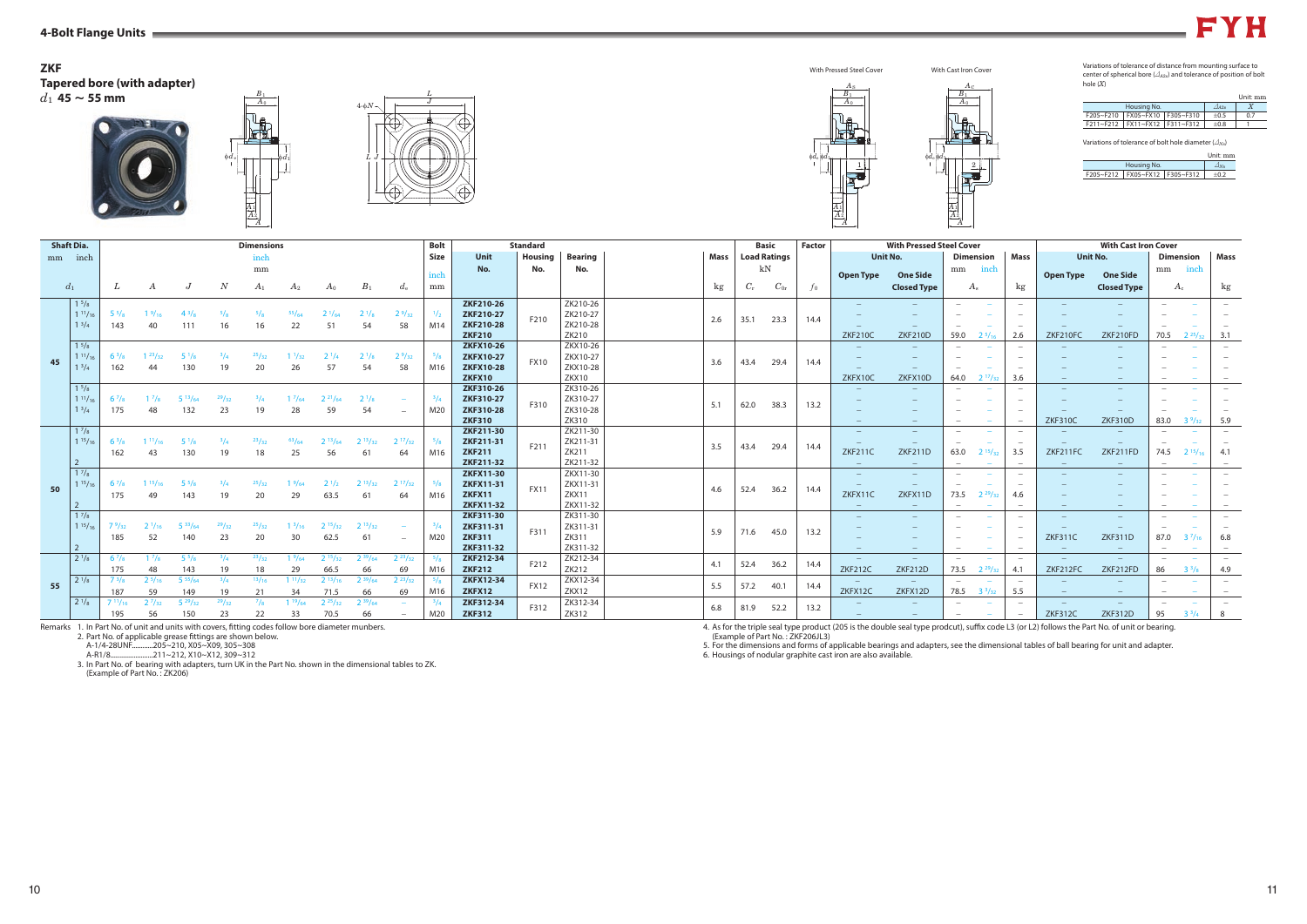





#### **ZKFS**

Variations of tolerance of bolt hole diameter  $(\Delta_{Ns})$ 

Variations of tolerance of spigot joint outside diameter  $(\Delta_{H3s})$ , vartiations of tolerance of distance form mounting surface to center of spherical bore  $(\Delta_{\text{As}})$ , tolerance of position of bolt hole (*X*), and tolerance of circumferential runout of spigot joint (*Y*)





|             |                            |                 |     | Unit: mm |
|-------------|----------------------------|-----------------|-----|----------|
| Housing No. | $\varDelta_{H3\mathrm{s}}$ | $\triangle$ A2s |     |          |
| FS305       | $-0.046$                   |                 |     |          |
| FS306~FS308 | $-0.054$                   | $+0.5$          | 0.7 | 0.2      |
| FS309~FS310 |                            |                 |     |          |
| FS311~FS312 | $-0.063$                   | ±0.8            |     | 0.3      |

|             | Unit: mm                  |
|-------------|---------------------------|
| Housing No. | $\triangle$ <sub>Ns</sub> |
| FS305~FS312 | $+0.2$                    |
|             |                           |

| 'n              | <b>Mass</b>     |
|-----------------|-----------------|
| ch              |                 |
|                 |                 |
|                 | $\lg$           |
|                 |                 |
| $\frac{7}{32}$  | 1.7             |
|                 |                 |
|                 |                 |
|                 | 2.2             |
|                 |                 |
|                 |                 |
| 1/32            | 2.9             |
|                 |                 |
|                 |                 |
|                 |                 |
| $\frac{3}{32}$  | $\frac{3.9}{2}$ |
|                 |                 |
|                 |                 |
| 16              | 5.0             |
|                 |                 |
|                 |                 |
| $\frac{5}{32}$  |                 |
|                 | 6.1             |
|                 |                 |
| 9/32            | 7.2             |
|                 |                 |
|                 |                 |
| $\frac{16}{16}$ | 8.5             |
| hoaring         |                 |

4. As for the triple seal type product, suffix code L3 follows the Part No. of unit or bearing. (Example of Part No. : ZKFS306JL3)

|    | <b>Shaft Dia.</b>               |                           |                 |                    |             |                     | <b>Dimensions</b> |             |                          |                       |                          | <b>Bolt</b>          |                                                                               | <b>Standard</b> |                                           |             | <b>Basic</b>        |          | <b>Factor</b> |                                                                         | <b>With Cast Iron Cover</b>                                            |                                                            |                                           |                                 |
|----|---------------------------------|---------------------------|-----------------|--------------------|-------------|---------------------|-------------------|-------------|--------------------------|-----------------------|--------------------------|----------------------|-------------------------------------------------------------------------------|-----------------|-------------------------------------------|-------------|---------------------|----------|---------------|-------------------------------------------------------------------------|------------------------------------------------------------------------|------------------------------------------------------------|-------------------------------------------|---------------------------------|
|    | mm inch                         |                           |                 |                    |             |                     | inch              |             |                          |                       |                          | <b>Size</b>          | <b>Unit</b>                                                                   | <b>Housing</b>  | <b>Bearing</b>                            | <b>Mass</b> | <b>Load Ratings</b> |          |               | <b>Unit No.</b>                                                         |                                                                        |                                                            | Dimension                                 | Mass                            |
|    |                                 |                           |                 |                    |             | mm                  |                   |             |                          |                       |                          | inch                 | No.                                                                           | No.             | No.                                       |             | kN                  |          |               | <b>Open Type</b>                                                        | <b>Closed Type</b>                                                     | mm                                                         | inch                                      |                                 |
|    | $d_1$                           |                           | $\mathcal{H}_3$ | $\cdot$            | N           | $A_1$               | A <sub>2</sub>    | $A_3$       | $A_4$                    | A5                    | $B_1$                    | mm                   |                                                                               |                 |                                           | kg          | $C_{r}$             | $C_{0r}$ | $f_0$         |                                                                         |                                                                        |                                                            | $A_{c}$                                   | kg                              |
| 20 | $^{3}/_{4}$                     | $4^{11}/_{32}$<br>110     | 3.1496<br>80    | $3^{5}/32$<br>80   | 16          | $\frac{1}{2}$<br>13 | 23/64<br><b>q</b> | 9/32        | $^{7}/_8$<br>22          | $1^{5}/_{32}$<br>29.5 | $1^{15}/_{32}$<br>37     | $\frac{1}{2}$<br>M14 | <b>ZKFS305-12</b><br><b>ZKFS305</b>                                           | FS305           | ZK305-12<br>ZK305                         | 1.4         | 21.2                | 10.9     | 12.6          | ZKFS305C                                                                | $\equiv$<br>ZKFS305D                                                   | 47                                                         | $1^{27}/_{32}$                            | 1.7                             |
| 25 | $^{7}/_8$<br>15/16              | 429/32<br>125             | 3.5433<br>90    | 95                 | 16          | 19/32<br>15         |                   | 8           | 24                       | $1^{17}/64$<br>32     | 1 <sup>9</sup> /16<br>40 | M14                  | <b>ZKFS306-14</b><br><b>ZKFS306-15</b><br><b>ZKFS306</b><br><b>ZKFS306-16</b> | FS306           | ZK306-14<br>ZK306-15<br>ZK306<br>ZK306-16 | 1.9         | 26.7                | 15.0     | 13.3          | ZKFS306C                                                                | ZKFS306D                                                               | 51<br>$\overline{\phantom{a}}$                             |                                           | 2.2<br>$\overline{\phantom{a}}$ |
| 30 | $1^{1/8}$<br>$1^{3}/_{16}$      | 5 <sup>5</sup> /16<br>135 | 3.9370<br>100   | 100                | 19          | 16                  | 11                | 23/a<br>9   | 27                       | $1^{23}/64$<br>34.5   | 147/64<br>44             | $^{5}/_8$<br>M16     | <b>ZKFS307-18</b><br><b>ZKFS307</b><br><b>ZKFS307-19</b>                      | FS307           | ZK307-18<br>ZK307<br>ZK307-19             | 2.4         | 33.4                | 19.3     | 13.2          | ZKFS307C<br>$\overline{\phantom{0}}$                                    | $\frac{1}{2}$<br>ZKFS307D<br>$\qquad \qquad -$                         | $\overline{\phantom{m}}$<br>55<br>$\overline{\phantom{a}}$ | $2^{5}/_{32}$<br>$\overline{\phantom{a}}$ | 2.9<br>$\overline{\phantom{a}}$ |
| 35 | $1^{1/4}$<br>$1^{3}/8$          | 529/32<br>150             | 4.5276<br>115   | 413/32<br>112      | 19          | 21/32<br>17         | 13                | 25/64<br>10 | 13/16<br>30              | 133/64<br>38.5        | 155/64<br>47             | 5/8<br>M16           | <b>ZKFS308-20</b><br><b>ZKFS308-22</b><br><b>ZKFS308</b>                      | FS308           | ZK308-20<br>ZK308-22<br>ZK308             | 3.4         | 40.7                | 24.0     | 13.2          | $\overline{\phantom{0}}$<br>ZKFS308C                                    | $\qquad \qquad \longleftarrow$<br>$\overline{\phantom{0}}$<br>ZKFS308D | $\overline{\phantom{a}}$<br>61                             | $2^{13}/32$                               | 3.9                             |
| 40 | $1^{7/16}$<br>$\frac{1}{2}$     | $6^{5/16}$<br>160         | 4.9213<br>125   | 125                | 19          | 23/32<br>18         | 14                |             | 33                       | $1^{5}/8$<br>41       | $1^{15}/16$<br>49        | $^{5}/_{8}$<br>M16   | <b>ZKFS309-23</b><br><b>ZKFS309-24</b><br><b>ZKFS309</b>                      | FS309           | ZK309-23<br>ZK309-24<br>ZK309             | 4.4         | 48.9                | 29.5     | 13.3          | ZKFS309C                                                                | ZKFS309D                                                               | 65                                                         | 2 <sup>9</sup> /16                        | 5.0                             |
| 45 | $1^{5}/8$<br>11/16<br>$1^{3}/4$ | $6^{7}/s$<br>175          | 5.5118<br>140   | 132                | 23          | 19                  | 16                | 15/32<br>12 | 13/32<br>36              | $1^{55}/64$<br>47     | $2^{1}/8$<br>54          | $^{3}/_{4}$<br>M20   | <b>ZKFS310-26</b><br><b>ZKFS310-27</b><br><b>ZKFS310-28</b><br><b>ZKFS310</b> | FS310           | ZK310-26<br>ZK310-27<br>ZK310-28<br>ZK310 | 5.3         | 62.0                | 38.3     | 13.2          | ZKFS310C                                                                | $\overline{\phantom{m}}$<br>$\overline{\phantom{m}}$<br>ZKFS310D       | 71                                                         | $2^{25}/_{32}$                            | 6.1                             |
| 50 | $1^{7}/8$<br>15/16              | 185                       | 5.9055<br>150   | 140                | 23          | $^{25}/_{32}$<br>20 | 17                | 13          | 39                       | 49.5                  | $2^{13}/_{32}$<br>61     | $^{3}/_{4}$<br>M20   | <b>ZKFS311-30</b><br><b>ZKFS311-31</b><br><b>ZKFS311</b><br><b>ZKFS311-32</b> | FS311           | ZK311-30<br>ZK311-31<br>ZK311<br>ZK311-32 | 6.3         | 71.6                | 45.0     | 13.2          | $\overline{\phantom{m}}$<br>ZKFS311C<br>$\hspace{0.1mm}-\hspace{0.1mm}$ | $\overline{\phantom{m}}$<br>ZKFS311D<br>$\qquad \qquad -$              | 74<br>$\overline{\phantom{a}}$                             | $2^{29/32}$                               | 7.2                             |
| 55 | $2^{1/8}$                       | 7 11/1<br>195             | 6.2992<br>160   | $5^{29/32}$<br>150 | 29/32<br>23 | $^{7}/_8$<br>22     | 19                | 35/64<br>14 | 121/x <sub>2</sub><br>42 | $2^{7}/_{32}$<br>56.5 | $2^{39/64}$<br>66        | M20                  | <b>ZKFS312-34</b><br><b>ZKFS312</b>                                           | FS312           | ZK312-34<br>ZK312                         | 7.3         | 81.9                | 52.2     | 13.2          | ZKFS312C                                                                | $\qquad \qquad -$<br>ZKFS312D                                          | 81                                                         | $3^{3}/_{16}$                             | 8.5                             |

Remarks 1. In Part No. of unit and units with covers, fitting codes follow bore diameter munbers.

2. Part No. of applicable grease fittings are shown below.

A-1/4-28UNF..........305~308

A-R1/8......................309~312

 3. In Part No. of bearing with adapters, turn UK in the Part No. shown in the dimensional tables to ZK. (Example of Part No. : ZK306)

5. For the dimensions and forms of applicable bearings and adapters, see the dimensional

tables of ball bearing for unit and adapter. 6. Representative examples of the forms of housing are indicated.

7. Housings of nodular graphite cast iron are also available.

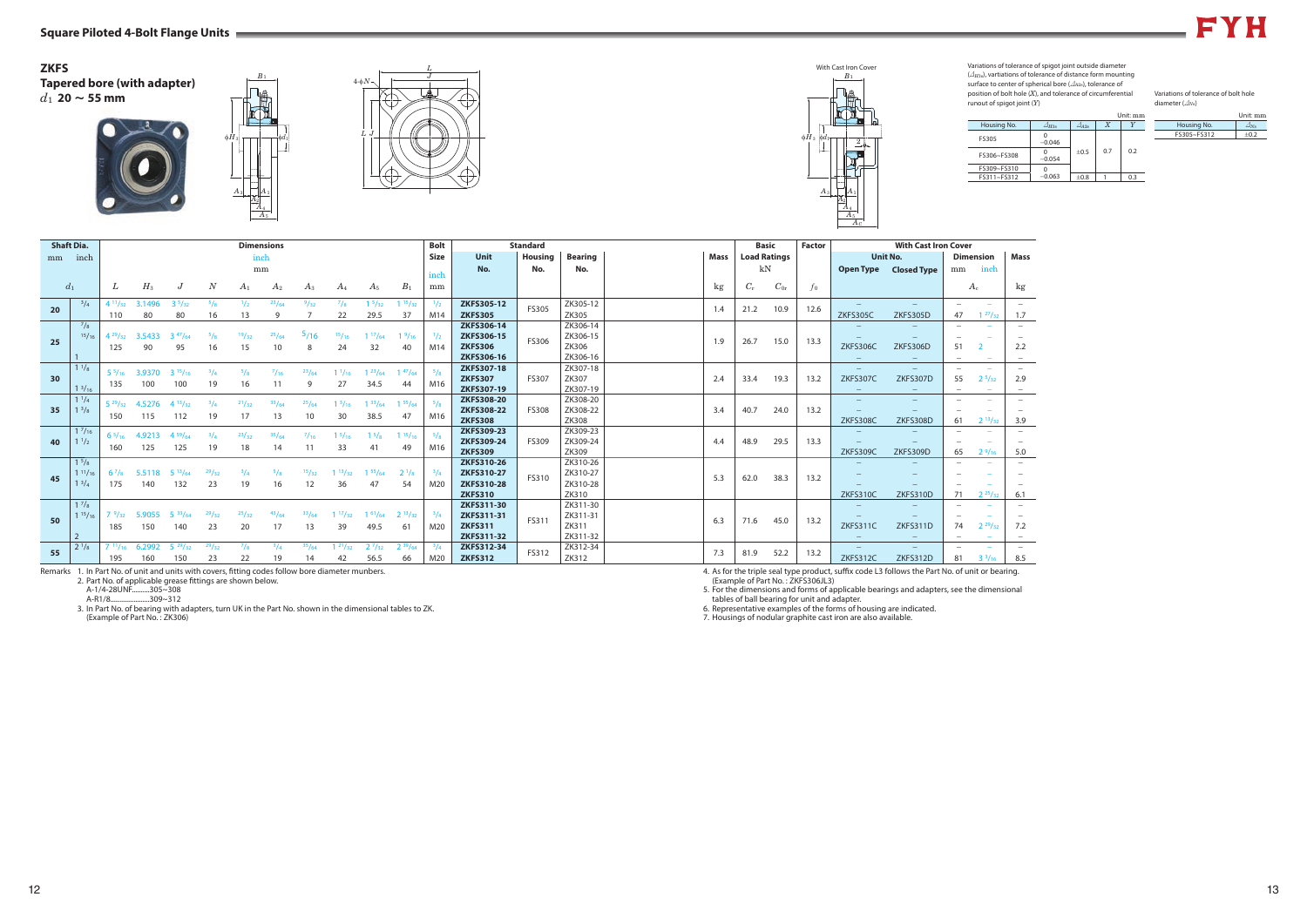



Variations of tolerance of distance from mounting surface to center of spherical bore ( $\triangle_{A2s}$ ) and tolerance of position of bolt hole (*X*)







#### **ZKFL**

**Tapered bore (with adapter)**

Forms and dimensions of  $L_c$  of FL205JE3 (housing with cast iron cover) are shown below.

|                                                                              |                     |             |                             | Unit: mm      |  |  |  |  |  |  |  |  |  |
|------------------------------------------------------------------------------|---------------------|-------------|-----------------------------|---------------|--|--|--|--|--|--|--|--|--|
|                                                                              | Housing No.         |             | $\triangle$ A <sub>2s</sub> | X             |  |  |  |  |  |  |  |  |  |
| FL205~FL210                                                                  | FLX05~FLX10         | FL305~FL310 | ±0.5                        | 0.7           |  |  |  |  |  |  |  |  |  |
| FL211~FL212                                                                  | FL311~FL312<br>±0.8 |             |                             |               |  |  |  |  |  |  |  |  |  |
| Variations of tolerance of bolt hole diameter $(\varDelta_{Ns})$<br>Unit: mm |                     |             |                             |               |  |  |  |  |  |  |  |  |  |
|                                                                              | Housing No.         |             |                             | $\Delta_{Ns}$ |  |  |  |  |  |  |  |  |  |
| FL205~FL212                                                                  | FLX05~FLX10         | FL305~FL311 |                             | $\pm$ 0.2     |  |  |  |  |  |  |  |  |  |
|                                                                              |                     | FL311~FL312 | ±0.3                        |               |  |  |  |  |  |  |  |  |  |
|                                                                              |                     |             |                             |               |  |  |  |  |  |  |  |  |  |



FL205JE3  $L_c = 73$  mm

*<sup>d</sup>*1**<sup>20</sup>**~ **40 mm**

4. As for the triple seal type product (205 is the double seal type prodcut), suffix code L3 (or L2) follows the Part No. of unit or bearing. (Example of Part No. : ZKFL206JL3)

| <b>Shaft Dia.</b> |                            |                    |                 |                    |                  |                   | <b>Dimensions</b> |                   |                   |                  |                          | <b>Bolt</b>   |                                        | <b>Standard</b> |                      |      |             | <b>Basic</b>        | <b>Factor</b> |          | <b>With Pressed Steel Cover</b> |                  |                |             |                 | <b>With Cast Iron Cover</b>     |                          |                                |             |
|-------------------|----------------------------|--------------------|-----------------|--------------------|------------------|-------------------|-------------------|-------------------|-------------------|------------------|--------------------------|---------------|----------------------------------------|-----------------|----------------------|------|-------------|---------------------|---------------|----------|---------------------------------|------------------|----------------|-------------|-----------------|---------------------------------|--------------------------|--------------------------------|-------------|
| mm inch           |                            |                    |                 |                    |                  |                   | inch              |                   |                   |                  |                          | Size          | <b>Unit</b>                            | <b>Housing</b>  | <b>Bearing</b>       | Mass |             | <b>Load Ratings</b> |               |          | Unit No.                        | <b>Dimension</b> |                | <b>Mass</b> | <b>Unit No.</b> |                                 |                          | <b>Dimension</b>               | <b>Mass</b> |
|                   |                            |                    |                 |                    |                  |                   | mm                |                   |                   |                  |                          |               | No.                                    | No.             | No.                  |      |             | kN                  |               |          | <b>Open Type Closed Type</b>    | mm               | inch           |             |                 | Open Type   Closed Type         | mm                       | inch                           |             |
| $d_1$             |                            | Н                  |                 |                    |                  | N                 | A <sub>1</sub>    | $A_2$             | $A_0$             | $B_1$            | $d_{\rm e}$              | inch<br>mm    |                                        |                 |                      | kg   | $C_{\rm r}$ | $C_{0r}$            | $f_0$         |          |                                 | $A_{\rm s}$      |                | kg          |                 |                                 |                          | $A_{c}$                        | kg          |
|                   | $^{3}/_{4}$                | $5^{1}/8$          | $2^{11}/_{16}$  | $1\frac{1}{16}$    | $3^{57}/64$      | 5/8               | $\frac{1}{2}$     | $^{5}/_{8}$       | $1^{3}/8$         | $1^{15}/_{32}$   | $1^{3}/_{16}$            | $\frac{1}{2}$ | <b>ZKFL205-12</b>                      |                 | ZK205-12             |      |             |                     |               |          | $\qquad \qquad -$               |                  |                |             |                 |                                 | $\overline{\phantom{a}}$ |                                |             |
|                   |                            | 130                | 68              | 27                 | 99               | 16                | 13                | 16                | 35                | 37               | 30                       | M14           | <b>ZKFL205</b>                         | FL205           | ZK205                | 0.68 | 14.0        | 7.85                | 13.9          | ZKFL205C | ZKFL205D                        | 40.5             | $1^{19}/_{32}$ | 0.68        | ZKFL205FC       | ZKFL205FD                       | 49                       | $1^{15}/_{16}$                 | 0.89        |
|                   | $^{3}/_{4}$                | 5 <sup>9</sup> /16 | $3\frac{9}{32}$ | 1 <sup>3</sup> /16 | $4^{39/64}$      | 15/32             | $\frac{1}{2}$     | 45/64             | $1^{33}/64$       | $1^{15}/_{32}$   | $1 \frac{3}{16}$         | $\frac{3}{8}$ | <b>ZKFLX05-12</b>                      |                 | ZKX05-12             |      |             |                     |               |          | $\hspace{0.1mm}-\hspace{0.1mm}$ |                  |                |             |                 |                                 |                          |                                |             |
| 20                |                            | 141                | 83              | 30                 | 117              | 12                | 13                | 18                | 38.5              | 37               | 30                       | M10           | ZKFLX05                                | FLX05           | ZKX05                | 1.0  | 19.5        | 11.3                | 13.9          | ZKFLX05C | ZKFLX05D                        | 44.5             | $1^{3}/4$      |             |                 |                                 |                          |                                |             |
|                   | $^{3}/_{4}$                | $5^{29}/_{32}$     | $3^{5}/_{32}$   | $1\frac{5}{32}$    | $4^{29}/64$      | $^{3}/_{4}$       | $\frac{1}{2}$     | $^{5}/_{8}$       | $1^{7}/6$         | $1^{15}/_{32}$   | $\overline{\phantom{a}}$ | $^{5}/_{8}$   | <b>ZKFL305-12</b>                      |                 | ZK305-12             |      |             |                     |               |          | $\frac{1}{2}$                   |                  |                | $\sim$      |                 | $\equiv$                        | $\overline{\phantom{a}}$ |                                |             |
|                   |                            | 150                | 80              | 29                 | 113              | 19                | 13                | 16                | 36.5              | 37               | $\equiv$                 | M16           | <b>ZKFL305</b>                         | FL305           | ZK305                | 1.1  | 21.2        | 10.9                | 12.6          |          | $\sim$                          |                  |                |             | ZKFL305C        | ZKFL305D                        | 54                       | $2^{1/8}$                      | 1.4         |
|                   | $^{7}/_8$                  |                    |                 |                    |                  |                   |                   |                   |                   |                  |                          |               | <b>ZKFL206-14</b>                      |                 | ZK206-14             |      |             |                     |               |          | $\hspace{0.1mm}-\hspace{0.1mm}$ |                  |                |             |                 | $\hspace{0.1mm}-\hspace{0.1mm}$ |                          |                                |             |
|                   | 15/16                      | $5^{13}/16$        | $3^{5}/_{32}$   | $1^{7}/_{32}$      | $4^{39}/_{64}$   |                   | $\frac{1}{2}$     | <sup>45</sup> /64 | $1^{33}/64$       | $1\frac{9}{16}$  | $1^{13}/_{32}$           | $\frac{3}{8}$ | <b>ZKFL206-15</b>                      | FL206           | ZK206-15             | 1.0  | 19.5        | 11.3                | 13.9          |          | $\qquad \qquad -$               |                  |                |             |                 |                                 |                          |                                |             |
|                   |                            | 148                | 80              | 31                 | 117              | 16                | 13                | 18                | 38.5              | 40               | 36                       | M14           | <b>ZKFL206</b>                         |                 | ZK206                |      |             |                     |               | ZKFL206C | ZKFL206D                        | 44.5             | $1^{3}/_{4}$   | 1.0         | ZKFL206FC       | ZKFL206FD                       | 53                       | $2^{3}/_{32}$                  | 1.2         |
|                   | $^{7}/_8$                  |                    |                 |                    |                  |                   |                   |                   |                   |                  |                          |               | <b>ZKFL206-16</b><br><b>ZKFLX06-14</b> |                 | ZK206-16<br>ZKX06-14 |      |             |                     |               |          | $\overline{\phantom{a}}$        |                  |                |             |                 |                                 |                          |                                |             |
|                   | 15/16                      | $6\frac{5}{32}$    | $3^{3}/4$       | $1^{11}/_{32}$     | $5\frac{1}{8}$   |                   |                   |                   | $1\frac{5}{8}$    | $1\frac{9}{16}$  | $1^{13}/_{32}$           | $\frac{3}{8}$ | <b>ZKFLX06-15</b>                      |                 | ZKX06-15             |      |             |                     |               |          | $\frac{1}{2}$                   |                  |                |             |                 |                                 |                          |                                |             |
| 25                |                            | 156                | 95              | 34                 | 130              | 16                | 14                | 19                | 41                | 40               | 36                       | M14           | ZKFLX06                                | FLX06           | ZKX06                | 1.5  | 25.7        | 15.4                | 13.9          | ZKFLX06C | ZKFLX06D                        | 49               | 115/16         | 1.5         |                 |                                 |                          |                                |             |
|                   |                            |                    |                 |                    |                  |                   |                   |                   |                   |                  |                          |               | <b>ZKFLX06-16</b>                      |                 | ZKX06-16             |      |             |                     |               |          |                                 |                  |                |             |                 |                                 |                          |                                |             |
|                   | $^{7}/_8$                  |                    |                 |                    |                  |                   |                   |                   |                   |                  |                          |               | <b>ZKFL306-14</b>                      |                 | ZK306-14             |      |             |                     |               |          |                                 |                  |                |             |                 |                                 |                          |                                |             |
|                   | 15/16                      | 7 <sup>3</sup> /32 | $3^{17}/_{32}$  | $1^{1}/4$          | $5\frac{9}{32}$  | 29/32             | $^{19}/_{32}$     | <sup>45</sup> /64 | $1\frac{9}{16}$   | $1\frac{9}{16}$  | $\overline{\phantom{a}}$ | $^{3}/_{4}$   | <b>ZKFL306-15</b>                      | FL306           | ZK306-15             | 1.5  | 26.7        | 15.0                | 13.3          |          |                                 |                  |                |             |                 |                                 |                          |                                |             |
|                   |                            | 180                | 90              | 32                 | 134              | 23                | 15                | 18                | 40                | 40               |                          | M20           | <b>ZKFL306</b>                         |                 | ZK306                |      |             |                     |               |          |                                 |                  |                |             | ZKFL306C        | ZKFL306D                        | 59                       | $2^{5}/_{16}$                  | 1.8         |
|                   | $1^{1/8}$                  |                    |                 |                    |                  |                   |                   |                   |                   |                  |                          |               | <b>ZKFL306-16</b><br><b>ZKFL207-18</b> |                 | ZK306-16<br>ZK207-18 |      |             |                     |               |          |                                 |                  |                |             |                 | $\hspace{0.1mm}$                | $\overline{\phantom{a}}$ |                                |             |
|                   |                            | $6\frac{11}{32}$   | $3^{17}/_{32}$  | $1^{11}/_{32}$     | $5^{1}/s$        | $^{5}/_{8}$       | 9/16              | $^{3}/_{4}$       | 1 <sup>5</sup> /8 | 147/64           | $1^{5}/8$                | $^{3}/_{8}$   | <b>ZKFL207</b>                         | FL207           | ZK207                | 1.3  | 25.7        | 15.4                | 13.9          | ZKFL207C | ZKFL207D                        | 49               | $1^{15}/_{16}$ | 1.3         | ZKFL207FC       | ZKFL207FD                       | 58                       | 2 <sup>9</sup> / <sub>32</sub> | 1.7         |
|                   | $1^{3}/_{16}$              | 161                | 90              | 34                 | 130              | 16                | 14                | 19                | 41                | 44               | 41                       | M14           | <b>ZKFL207-19</b>                      |                 | ZK207-19             |      |             |                     |               |          | $\equiv$                        |                  |                |             |                 |                                 |                          |                                |             |
|                   | $1^{1/8}$                  | $6^{23}/_{32}$     | $4^{1}/8$       |                    | $5^{43}/64$      |                   |                   | 53/64             | $1^{25}/_{32}$    | 147/64           |                          | $^{3}/_{8}$   | <b>ZKFLX07-18</b>                      |                 | ZKX07-18             |      |             |                     |               | $\sim$   | $\hspace{0.1mm}-\hspace{0.1mm}$ |                  |                |             |                 |                                 |                          |                                |             |
| 30                |                            | 171                | 105             | $1^{1/2}$<br>38    | 144              | $^{5}/_{8}$<br>16 | 9/16<br>14        | 21                | 45                | 44               | 1 <sup>5</sup> /8<br>-41 | M14           | ZKFLX07                                | FLX07           | ZKX07                | 1.8  | 29.1        | 17.8                | 14.0          | ZKFLX07C | ZKFLX07D                        | 55.5             | $2^{3}/_{16}$  | 1.8         |                 |                                 |                          |                                |             |
|                   | $1 \frac{3}{16}$           |                    |                 |                    |                  |                   |                   |                   |                   |                  |                          |               | <b>ZKFLX07-19</b>                      |                 | ZKX07-19             |      |             |                     |               |          |                                 |                  |                |             |                 |                                 |                          |                                |             |
|                   | $1^{1/8}$                  | $7\frac{9}{32}$    | $3^{15}/_{16}$  | $1^{13}/_{32}$     | $5\frac{35}{64}$ | 29/32             | 5/8               | 25/32             | 123/32            | 147/64           |                          | $^{3}/_{4}$   | <b>ZKFL307-18</b>                      |                 | ZK307-18             |      |             |                     |               |          |                                 |                  |                |             |                 |                                 |                          |                                |             |
|                   | $1^{3}/_{16}$              | 185                | 100             | 36                 | 141              | 23                | 16                | 20                | 43.5              | 44               |                          | M20           | <b>ZKFL307</b><br><b>ZKFL307-19</b>    | FL307           | ZK307<br>ZK307-19    | 1.9  | 33.4        | 19.3                | 13.2          |          |                                 |                  |                |             | ZKFL307C        | ZKFL307D                        | 64                       | $2^{17}/_{32}$                 | 2.4         |
|                   | $1^{1}/4$                  |                    |                 |                    |                  |                   |                   |                   |                   |                  |                          |               | <b>ZKFL208-20</b>                      |                 | ZK208-20             |      |             |                     |               |          | $\qquad \qquad -$               |                  |                |             |                 |                                 |                          |                                |             |
|                   | $1^{3}/8$                  | $6^{7}/s$          | $3^{15}/_{16}$  | $1^{13}/_{32}$     | $5^{43}/64$      | $^{5}/_{8}$       | $^{9}/_{16}$      | 53/64             | $1^{13}/_{16}$    | $1\frac{55}{64}$ | $1^{13}/_{16}$           | $^{3}/_{8}$   | <b>ZKFL208-22</b>                      | <b>FL208</b>    | ZK208-22             | 1.6  | 29.1        | 17.8                | 14.0          |          | $\overline{\phantom{m}}$        |                  |                |             |                 |                                 |                          |                                |             |
|                   |                            | 175                | 100             | 36                 | 144              | 16                | 14                | 21                | 46                | 47               | 46                       | M14           | <b>ZKFL208</b>                         |                 | ZK208                |      |             |                     |               | ZKFL208C | ZKFL208D                        | 55.5             | $2^{3}/_{16}$  | 1.6         | ZKFL208FC       | ZKFL208FD                       | 64                       | $2^{17}/32$                    | 2.0         |
|                   | $1^{1/4}$                  |                    | $4^{3}/8$       | 1 <sup>9</sup> /16 | $5^{53}/64$      | 5/ر               | 9/16              | <sup>55</sup> /64 | $1^{7}/8$         | $1^{55}/64$      | $1^{13}/_{16}$           | $^{3}/_{8}$   | <b>ZKFLX08-20</b>                      |                 | ZKX08-20             |      |             |                     |               |          | $\hspace{0.1mm}-\hspace{0.1mm}$ |                  |                |             |                 |                                 |                          |                                |             |
| 35                | $1^{3}/8$                  | 179                | 111             | 40                 | 148              | 16                | 14                | 22                | 48                | 47               | 46                       | M14           | <b>ZKFLX08-22</b>                      | FLX08           | ZKX08-22             | 2.1  | 34.1        | 21.3                | 14.0          |          | $\equiv$                        |                  |                |             |                 |                                 |                          |                                |             |
|                   |                            |                    |                 |                    |                  |                   |                   |                   |                   |                  |                          |               | ZKFLX08                                |                 | ZKX08                |      |             |                     |               | ZKFLX08C | ZKFLX08D                        | 56.5             | $2^{7}/_{32}$  | 2.1         |                 |                                 |                          |                                |             |
|                   | $1^{1/4}$<br>$1^{3}/8$     | $7^{7}/_8$         | $4^{13}/_{32}$  | $1\frac{9}{16}$    | $6^{7}/_{32}$    | <sup>29</sup> /32 | 21/32             | 29/32             | $1 \frac{29}{32}$ | 155/64           |                          | 3/4           | <b>ZKFL308-20</b><br><b>ZKFL308-22</b> | <b>FL308</b>    | ZK308-20<br>ZK308-22 | 2.5  | 40.7        | 24.0                | 13.2          |          | $\overline{\phantom{a}}$        |                  |                |             |                 |                                 |                          |                                |             |
|                   |                            | 200                | 112             | 40                 | 158              | 23                | 17                | 23                | 48.5              | 47               |                          | M20           | <b>ZKFL308</b>                         |                 | ZK308                |      |             |                     |               |          | $\hspace{0.1mm}-\hspace{0.1mm}$ |                  |                |             | ZKFL308C        | ZKFL308D                        | 71                       | $2^{25}/_{32}$                 | 3.0         |
|                   | $1^{7}/_{16}$              |                    |                 |                    |                  |                   |                   |                   |                   |                  |                          |               | <b>ZKFL209-23</b>                      |                 | ZK209-23             |      |             |                     |               |          |                                 |                  |                |             |                 |                                 |                          |                                |             |
|                   | $1^{1/2}$                  | 713/32             | $4^{1}/_{4}$    | $1 \frac{1}{2}$    | $5^{53}/_{64}$   | $^{3}/_{4}$       | 19/32             | 55/64             | $1^{7}/_8$        | 115/16           | $2^{1/16}$               | 5/8           | <b>ZKFL209-24</b>                      | FL209           | ZK209-24             | 2.0  | 34.1 21.3   |                     | 14.0          |          |                                 |                  |                |             |                 |                                 |                          |                                |             |
|                   |                            | 188                | 108             | 38                 | 148              | 19                | 15                | 22                | 48                | 49               | 52                       | M16           | <b>ZKFL209</b>                         |                 | ZK209                |      |             |                     |               | ZKFL209C | ZKFL209D                        | 56.5             | $2^{7}/_{32}$  | 2.0         | ZKFL209FC       | ZKFL209FD                       | 66                       | $2^{19}/_{32}$                 | 2.5         |
|                   | $1\frac{7}{16}$            | $7^{7/16}$         | $4\frac{9}{16}$ | $1\frac{9}{16}$    | $6^{3}/_{16}$    | $^{5}/_{8}$       | 9/16              | $^{29}/_{32}$     | $1^{15}/_{16}$    | $1^{15}/_{16}$   | $2^{1/16}$               | $^{3}/_{8}$   | <b>ZKFLX09-23</b>                      |                 | ZKX09-23             |      |             |                     |               |          | $\sim$                          |                  |                |             |                 |                                 |                          |                                |             |
| 40                | $1^{1/2}$                  | 189                | 116             | 40                 | 157              | 16                | 14                | 23                | 49                | 49               | 52                       | M14           | <b>ZKFLX09-24</b>                      | FLX09           | ZKX09-24             | 2.5  | 35.1        | 23.3                | 14.4          |          |                                 |                  |                |             |                 |                                 |                          |                                |             |
|                   |                            |                    |                 |                    |                  |                   |                   |                   |                   |                  |                          |               | ZKFLX09                                |                 | ZKX09                |      |             |                     |               | ZKFLX09C | ZKFLX09D                        | 60               | $2^{3}/8$      | 2.5         |                 |                                 |                          |                                |             |
|                   | $1^{7}/_{16}$<br>$1^{1/2}$ | $9\frac{1}{16}$    | $4^{29}/_{32}$  | $1^{23}/_{32}$     | 631/32           | 63/64             | 23/32             | 63/64             | $2^{3}/_{64}$     | $1^{15}/_{16}$   |                          | $^{7}/_8$     | <b>ZKFL309-23</b><br><b>ZKFL309-24</b> | FL309           | ZK309-23<br>ZK309-24 | 3.6  | 48.9        | 29.5                | 13.3          |          |                                 |                  |                |             |                 |                                 |                          |                                |             |
|                   |                            | 230                | 125             | 44                 | 177              | 25                | 18                | 25                | 52                | 49               |                          | M22           | <b>ZKFL309</b>                         |                 | ZK309                |      |             |                     |               |          |                                 |                  |                |             | ZKFL309C        | ZKFL309D                        | 76                       |                                | 4.2         |
|                   |                            |                    |                 |                    |                  |                   |                   |                   |                   |                  |                          |               |                                        |                 |                      |      |             |                     |               |          |                                 |                  |                |             |                 |                                 |                          |                                |             |

Remarks 1. In Part No. of unit and units with covers, fitting codes follow bore diameter munbers.

2. Part No. of applicable grease fittings are shown below.

A-1/4-28UNF..........205~210, X05~X09, 305~308

A-R1/8......................211~212, X10, 309~312

 3. In Part No. of bearing with adapters, turn UK in the Part No. shown in the dimensional tables to ZK. (Example of Part No. : ZK206)

5. For the dimensions and forms of applicable bearings and adapters, see the dimensional tables of ball bearing for unit and adapter. 6. Housings of nodular graphite cast iron are also available.



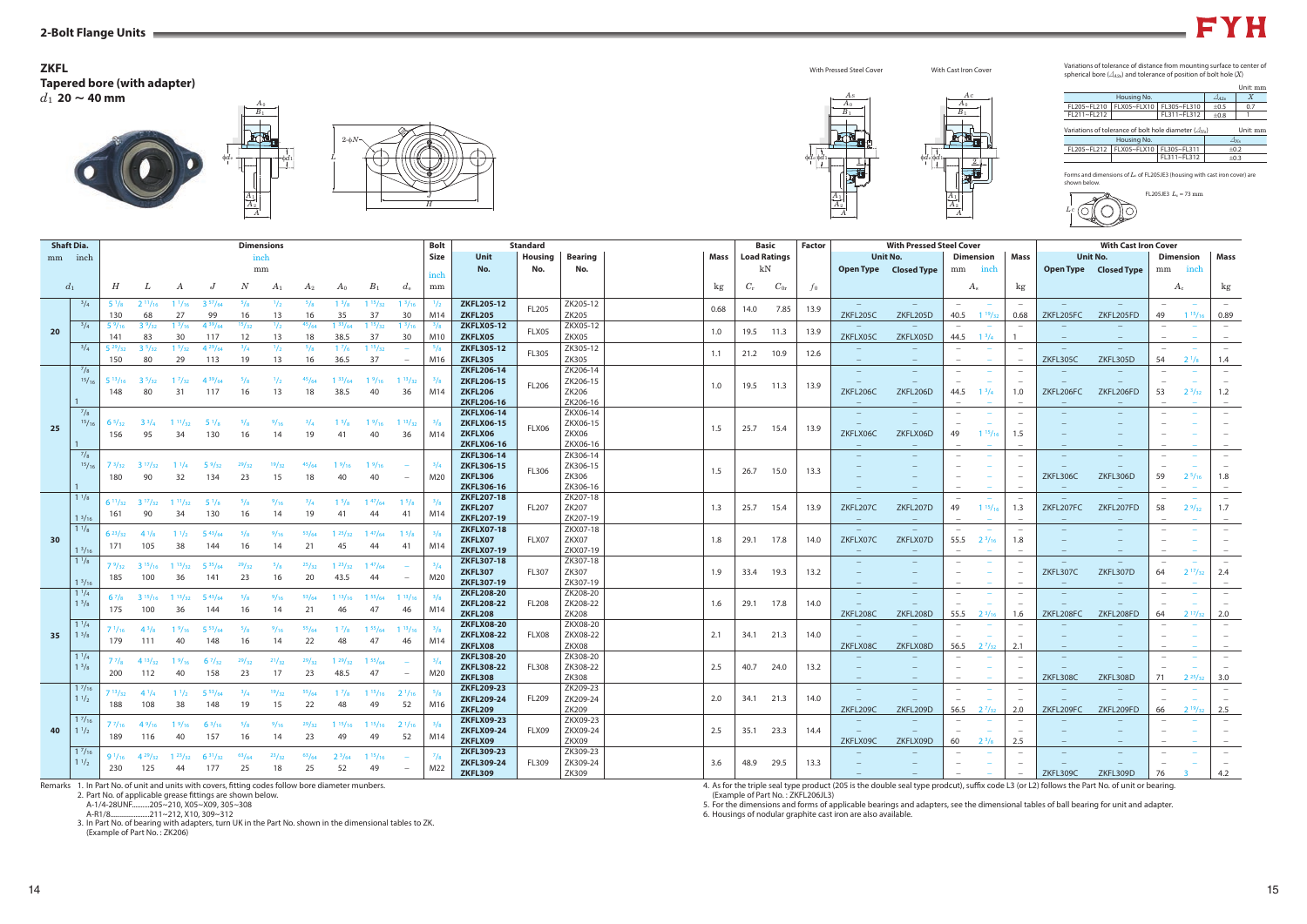*A*<sup>1</sup> *A*<sup>2</sup> *A* Variations of tolerance of distance from mounting surface to center of spherical bore ( $\triangle_{A2s}$ ) and tolerance of position of bolt hole (*X*)









#### **ZKFL**

**Tapered bore (with adapter)**

 $d_1$  **45** ~ **55 mm** 

Forms and dimensions of  $L_c$  of FL205JE3 (housing with cast iron cover) are shown below.

|                                                                              |                     |             |                             | Unit: mm      |  |  |  |  |  |  |  |  |  |
|------------------------------------------------------------------------------|---------------------|-------------|-----------------------------|---------------|--|--|--|--|--|--|--|--|--|
|                                                                              | Housing No.         |             | $\triangle$ A <sub>2s</sub> | X             |  |  |  |  |  |  |  |  |  |
| FL205~FL210                                                                  | FLX05~FLX10         | FL305~FL310 | ±0.5                        | 0.7           |  |  |  |  |  |  |  |  |  |
| FL211~FL212                                                                  | FL311~FL312<br>±0.8 |             |                             |               |  |  |  |  |  |  |  |  |  |
| Variations of tolerance of bolt hole diameter $(\varDelta_{Ns})$<br>Unit: mm |                     |             |                             |               |  |  |  |  |  |  |  |  |  |
|                                                                              | Housing No.         |             |                             | $\Delta_{Ns}$ |  |  |  |  |  |  |  |  |  |
| FL205~FL212                                                                  | FLX05~FLX10         | FL305~FL311 |                             | $\pm$ 0.2     |  |  |  |  |  |  |  |  |  |
|                                                                              |                     | FL311~FL312 | ±0.3                        |               |  |  |  |  |  |  |  |  |  |
|                                                                              |                     |             |                             |               |  |  |  |  |  |  |  |  |  |



FL205JE3  $L_c = 73$  mm

4. As for the triple seal type product (205 is the double seal type prodcut), suffix code L3 (or L2) follows the Part No. of unit or bearing.

| <b>Shaft Dia.</b> |                   |                 |       |                    |     |    | <b>Dimensions</b> |       |       |            |                                 | Bolt      |                                     | <b>Standard</b> |                   |      |         | Basic               | <b>Factor</b> |                 | <b>With Pressed Steel Cover</b>      |                          |                          |                                                      |                              | <b>With Cast Iron Cover</b> |                                                      |                  |       |
|-------------------|-------------------|-----------------|-------|--------------------|-----|----|-------------------|-------|-------|------------|---------------------------------|-----------|-------------------------------------|-----------------|-------------------|------|---------|---------------------|---------------|-----------------|--------------------------------------|--------------------------|--------------------------|------------------------------------------------------|------------------------------|-----------------------------|------------------------------------------------------|------------------|-------|
| mm inch           |                   |                 |       |                    |     |    | inch              |       |       |            |                                 | Size      | Unit                                | <b>Housing</b>  | <b>Bearing</b>    | Mass |         | <b>Load Ratings</b> |               | <b>Unit No.</b> |                                      |                          | <b>Dimension</b>         | Mass                                                 | <b>Unit No.</b>              |                             |                                                      | <b>Dimension</b> | Mass  |
|                   |                   |                 |       |                    |     |    | mm                |       |       |            |                                 |           | No.                                 | No.             | No.               |      |         | kN                  |               |                 | <b>Open Type Closed Type</b>         | mm                       | inch                     |                                                      | <b>Open Type Closed Type</b> |                             | mm                                                   | inch             |       |
|                   |                   |                 |       |                    |     |    |                   |       |       |            |                                 | inch      |                                     |                 |                   |      |         |                     |               |                 |                                      |                          |                          |                                                      |                              |                             |                                                      |                  |       |
| $d_1$             |                   | H               |       | А                  |     |    | A <sub>1</sub>    | $A_2$ | $A_0$ | $B_1$      | $a_e$                           | mm        |                                     |                 |                   | kg   | $C_{r}$ | $C_{0r}$            | $f_0$         |                 |                                      |                          | $A_{\rm s}$              | kg                                                   |                              |                             |                                                      | $A_{c}$          | kg    |
|                   | $1^{5}/8$         |                 |       |                    |     |    |                   |       |       |            |                                 |           | <b>ZKFL210-26</b>                   |                 | ZK210-26          |      |         |                     |               |                 | $\overline{\phantom{0}}$             |                          |                          | $\overline{\phantom{a}}$                             |                              |                             | $\qquad \qquad \longleftarrow$                       |                  |       |
|                   | $1^{11}/_{16}$    |                 |       |                    |     |    |                   |       |       |            |                                 | $^{5}/_8$ | <b>ZKFL210-27</b>                   | FL210           | ZK210-27          | 2.3  | 35.1    | 23.3                | 14.4          |                 |                                      |                          |                          |                                                      |                              |                             |                                                      |                  |       |
|                   | $1^{3}/4$         | 197             | 115   |                    |     |    |                   |       |       |            | 58                              | M16       | <b>ZKFL210-28</b>                   |                 | ZK210-28          |      |         |                     |               |                 | $\overline{\phantom{0}}$             |                          |                          | $\overline{\phantom{a}}$                             |                              |                             |                                                      |                  |       |
|                   | 1 <sup>5</sup> /8 |                 |       |                    |     |    |                   |       |       |            |                                 |           | <b>ZKFL210</b><br><b>ZKFLX10-26</b> |                 | ZK210<br>ZKX10-26 |      |         |                     |               | ZKFL210C        | ZKFL210D                             | 59                       |                          |                                                      | ZKFL210FC                    | ZKFL210FD                   | 70.5                                                 |                  | 2.8   |
|                   | $1^{11}/16$       |                 |       |                    |     |    |                   |       |       |            | $2\frac{9}{32}$                 | $^{5}/_8$ | <b>ZKFLX10-27</b>                   |                 | ZKX10-27          |      |         |                     |               |                 | $\sim$<br>$\overline{\phantom{0}}$   |                          | $\overline{\phantom{a}}$ | $\overline{\phantom{a}}$<br>$\overline{\phantom{0}}$ |                              |                             | $\overline{\phantom{a}}$<br>$\overline{\phantom{0}}$ |                  |       |
| 45                | $1^{3}/4$         | 216             | 133   |                    |     |    |                   |       |       |            | 58                              | M16       | <b>ZKFLX10-28</b>                   | FLX10           | ZKX10-28          | 3.7  | 43.4    | 29.4                | 14.4          |                 |                                      |                          |                          |                                                      |                              |                             |                                                      |                  |       |
|                   |                   |                 |       |                    |     |    |                   |       |       |            |                                 |           | ZKFLX10                             |                 | ZKX10             |      |         |                     |               | ZKFLX100        | ZKFLX10D                             | 64                       |                          | 3.7                                                  |                              |                             | $\overline{\phantom{a}}$                             |                  |       |
|                   | $1^{5}/8$         |                 |       |                    |     |    |                   |       |       |            |                                 |           | <b>ZKFL310-26</b>                   |                 | ZK310-26          |      |         |                     |               |                 | $\overline{\phantom{0}}$             |                          |                          | $\overline{\phantom{0}}$                             |                              |                             |                                                      |                  |       |
|                   | $1^{11}/16$       |                 |       |                    |     |    |                   |       |       |            |                                 | $^{7}/_8$ | <b>ZKFL310-27</b>                   | FL310           | ZK310-27          | 4.4  | 62.0    | 38.3                | 13.2          |                 |                                      |                          |                          |                                                      |                              |                             |                                                      |                  |       |
|                   | $1^{3}/4$         | 240             | 140   |                    |     | 25 |                   |       | 59    | 54         | $\hspace{0.1mm}-\hspace{0.1mm}$ | M22       | <b>ZKFL310-28</b>                   |                 | ZK310-28          |      |         |                     |               |                 |                                      |                          |                          | $\overline{\phantom{0}}$                             |                              |                             |                                                      |                  |       |
|                   |                   |                 |       |                    |     |    |                   |       |       |            |                                 |           | <b>ZKFL310</b>                      |                 | ZK310             |      |         |                     |               |                 | $\sim$                               |                          | $\overline{\phantom{a}}$ | $\overline{\phantom{a}}$                             | ZKFL310C                     | ZKFL310D                    | 83                                                   | $3\frac{9}{32}$  | 5.2   |
|                   | $1^{7}/_8$        | $8^{13}/1$      |       |                    |     |    |                   |       |       |            |                                 |           | <b>ZKFL211-30</b>                   |                 | ZK211-30          |      |         |                     |               |                 | $\overline{\phantom{a}}$             |                          | $\overline{\phantom{a}}$ | $\overline{\phantom{a}}$                             |                              |                             | $\hspace{0.1mm}-\hspace{0.1mm}$                      |                  |       |
|                   | $1^{15}/_{16}$    | 224             | 130   | 43                 | 184 |    |                   |       |       |            | $^{17}/$ 32<br>64               | M16       | <b>ZKFL211-31</b><br><b>ZKFL211</b> | FL211           | ZK211-31<br>ZK211 | 3.3  | 43.4    | 29.4                | 14.4          | ZKFL211C        | $\overline{\phantom{0}}$<br>ZKFL211D | 63                       |                          | $\hspace{0.1mm}-\hspace{0.1mm}$<br>3.3               | ZKFL <sub>21</sub><br>1FC    | ZKFL211FD                   | $\overline{\phantom{a}}$<br>74.5                     |                  | 3.9   |
|                   |                   |                 |       |                    |     |    |                   |       |       |            |                                 |           | <b>ZKFL211-32</b>                   |                 | ZK211-32          |      |         |                     |               |                 | $\overline{\phantom{0}}$             | $\overline{\phantom{a}}$ | $\sim$                   | $\overline{\phantom{a}}$                             |                              |                             | $\overline{\phantom{a}}$                             |                  |       |
| 50                | $1^{7}/8$         |                 |       |                    |     |    |                   |       |       |            |                                 |           | <b>ZKFL311-30</b>                   |                 | ZK311-30          |      |         |                     |               |                 | $\overline{\phantom{0}}$             |                          |                          | $\overline{\phantom{a}}$                             |                              |                             | $\overline{\phantom{a}}$                             |                  |       |
|                   | $1^{15}/_{16}$    | $9^{27}/32$     |       |                    |     |    |                   |       |       |            |                                 | $^{7}/_8$ | <b>ZKFL311-31</b>                   | FL311           | ZK311-31          |      |         |                     |               |                 |                                      |                          |                          | $\overline{\phantom{a}}$                             |                              |                             |                                                      |                  |       |
|                   |                   | 250             | 150   |                    | 198 | 25 | 20                | 30    | 62.5  | 61         | $\overline{\phantom{a}}$        | M22       | <b>ZKFL311</b>                      |                 | ZK311             | 5.6  | 71.6    | 45.0                | 13.2          |                 |                                      |                          |                          | $\hspace{0.1mm}-\hspace{0.1mm}$                      | ZKFL311C                     | ZKFL311D                    | 87                                                   |                  | 6.5   |
|                   |                   |                 |       |                    |     |    |                   |       |       |            |                                 |           | <b>ZKFL311-32</b>                   |                 | ZK311-32          |      |         |                     |               |                 | $\hspace{0.1mm}-\hspace{0.1mm}$      |                          |                          | $\overline{\phantom{a}}$                             |                              |                             | $\hspace{0.1mm}-\hspace{0.1mm}$                      |                  |       |
|                   | $2^{1/8}$         | <b>9</b> 27 / 3 |       |                    |     |    |                   |       |       |            | $2^{23/32}$                     |           | <b>ZKFL212-34</b>                   | FL212           | ZK212-34          | 4.1  | 52.4    | 36.2                | 14.4          |                 | $\overline{\phantom{a}}$             | $\overline{\phantom{0}}$ |                          | $\overline{\phantom{a}}$                             |                              |                             | $\overline{\phantom{m}}$                             |                  |       |
| 55                |                   | 250             | 140   |                    |     | 23 |                   |       | 66.5  |            | 69                              | M20       | <b>ZKFL212</b>                      |                 | ZK212             |      |         |                     |               | ZKFL212C        | ZKFL212D                             | 73.5                     |                          | 4.1                                                  | ZKFL212FC                    | ZKFL212FD                   | 86                                                   | $3^{3}/8$        | 4.9   |
|                   | $\frac{2^{1}}{8}$ | $10^{5}/$       | 6.5/1 | 27/a <sub>22</sub> |     |    |                   |       | 25/2  | $2^{39/6}$ |                                 |           | <b>ZKFL312-34</b>                   | FL312           | ZK312-34          | 6.9  | 81.9    | 52.2                | 13.2          |                 | $\sim$                               |                          |                          | $\overline{\phantom{0}}$                             |                              |                             | $\overline{\phantom{0}}$                             |                  |       |
|                   |                   | 270             | 160   | 56                 | 212 |    |                   | 33    | 70.5  |            |                                 | M27       | <b>ZKFL312</b>                      |                 | ZK312             |      |         |                     |               |                 |                                      |                          |                          | $\overline{\phantom{a}}$                             | ZKFL312C                     | ZKFL312D                    | 95                                                   | $3^{3}/8$        | - 8.1 |

Remarks 1. In Part No. of unit and units with covers, fitting codes follow bore diameter munbers.

2. Part No. of applicable grease fittings are shown below.

A-1/4-28UNF..........205~210, X05~X09, 305~308

A-R1/8......................211~212, X10, 309~312

 3. In Part No. of bearing with adapters, turn UK in the Part No. shown in the dimensional tables to ZK. (Example of Part No. : ZK206)

(Example of Part No. : ZKFL206JL3)

5. For the dimensions and forms of applicable bearings and adapters, see the dimensional tables of ball bearing for unit and adapter.

6. Housings of nodular graphite cast iron are also available.



With Pressed Steel Cover With Cast Iron Cover

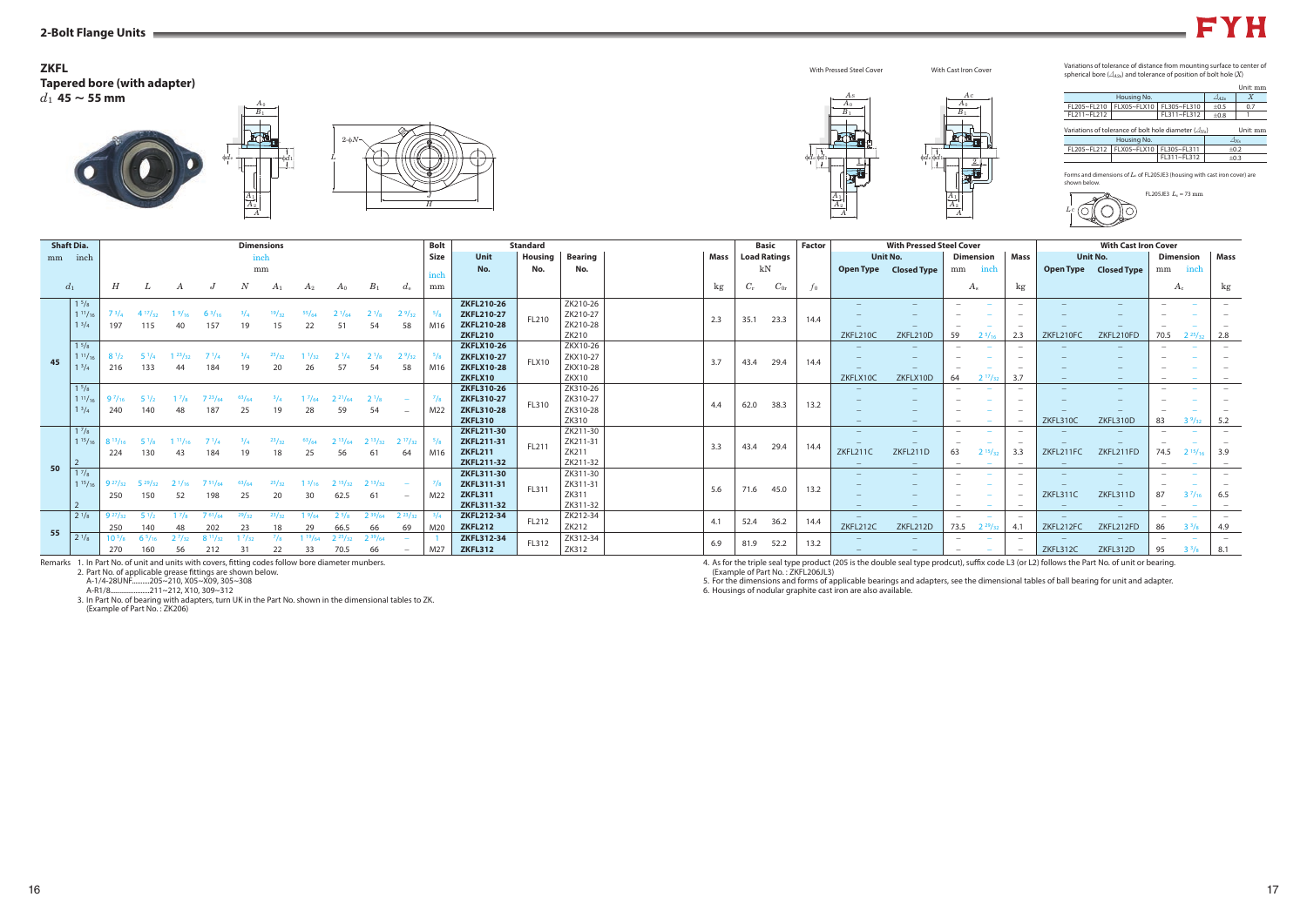Variations of tolerance of bolt hole diameter ( $\triangle$ *Ns*)

Variations of tolerance of spigot joint outside diameter (3*<sup>H</sup>*3s), vartiations of tolerance of distance form mounting surface to center of spherical bore (3*<sup>A</sup>*2s), tolerance of position of bolt hole (*X*), and tolerance of circumferential runout of spigot joint (*Y*)



Housing No. 3*<sup>H</sup>*3s 3*<sup>A</sup>*2s *X Y*

|             |                             |                 |     | Unit: mm |
|-------------|-----------------------------|-----------------|-----|----------|
| No.         | $\triangle$ H <sub>3s</sub> | $\triangle$ A2s | X   |          |
| X05         | $-0.046$                    | ±0.5            | 0.7 | 0.2      |
| X06~FCX10   | $-0.054$                    |                 |     |          |
| 2X11~ FCX12 | $-0.063$                    | ±0.8            |     | 0.3      |

|             |                           | Unit: mm |
|-------------|---------------------------|----------|
| Housing No. |                           |          |
|             | FC204~FC212   FCX05~FCX12 | $+0.2$   |
|             |                           |          |

#### **ZKFC**

Remarks 1. In Part No. of unit and units with covers, fitting codes follow bore diameter munbers. 2. Part No. of applicable grease fi ttings are shown below.

18 (Example of Lattrice, Lattrice) (Example of Part No. : ZK206)

4. As for the triple seal type product (205 is the double seal type prodcut), suffix code L3 (or L2) follows the Part No. of unit or bearing.

| <b>Shaft Dia.</b> |                                    |                        |                                                 | <b>Dimensions</b>                      |                                |                   |                          | Bolt               |                            | <b>Standard</b>             |                                        |               |                                        | <b>Basic</b>   | <b>Factor</b>        |      | <b>With Pressed Steel Cover</b> |                     |         |                                           |                                                                    | <b>With Cast Iron Cover</b> |                          |                                 |                              |           |                          |                |        |
|-------------------|------------------------------------|------------------------|-------------------------------------------------|----------------------------------------|--------------------------------|-------------------|--------------------------|--------------------|----------------------------|-----------------------------|----------------------------------------|---------------|----------------------------------------|----------------|----------------------|------|---------------------------------|---------------------|---------|-------------------------------------------|--------------------------------------------------------------------|-----------------------------|--------------------------|---------------------------------|------------------------------|-----------|--------------------------|----------------|--------|
| mm inch           |                                    |                        |                                                 |                                        |                                |                   | inch                     |                    |                            |                             |                                        | Size          | <b>Unit</b>                            | <b>Housing</b> | <b>Bearing</b>       | Mass |                                 | <b>Load Ratings</b> |         | <b>Unit No.</b>                           |                                                                    | <b>Dimension</b>            |                          | Mass                            | Unit No.                     |           | <b>Dimension</b>         |                | Mass   |
|                   |                                    |                        |                                                 |                                        |                                |                   | mm                       |                    |                            |                             |                                        | inch          | No.                                    | No.            | No.                  |      |                                 | kN                  |         |                                           | Open Type    Closed Type                                           | mm                          | inch                     |                                 | <b>Open Type Closed Type</b> |           | mm                       | inch           |        |
| $d_1$             |                                    | L                      | $H_3$                                           |                                        | $J_1$                          | N                 | $A_1$                    | A <sub>2</sub>     | $A_3$                      | $A_4$                       | $B_1$                                  | mm            |                                        |                |                      | kg   | $C_{\rm r}$                     | $C_{0r}$            | $f_{0}$ |                                           |                                                                    | $A_{\rm s}$                 |                          | kg                              |                              |           | $A_{c}$                  |                | kg     |
|                   | $^{3}/_{4}$                        | $4^{17}/_{32}$         | 2.7559                                          | $3^{35}/_{64}$                         | $2^{1/2}$                      | 15/32             | 13/16                    | 25/64              | 15/64                      | $1\frac{5}{32}$             | 115/32                                 | $^{3}/_{8}$   | <b>ZKFC205-12</b>                      | FC205          | ZK205-12             | 0.99 | 14.0                            | 7.85                | 13.9    |                                           |                                                                    |                             |                          |                                 |                              | $\equiv$  | $\overline{\phantom{a}}$ |                |        |
| - 20              | $^{3}/_{4}$                        | 115<br>$4^{3}/_8$      | 70<br>2.9921                                    | 90<br>$3^{5}/8$                        | 63.6<br>$2\frac{9}{16}$        | 12<br>3/8         | 21<br>15/16              | 10<br>25/64        | 6<br>15/64                 | 29<br>$1^{13}/64$           | 37<br>115/32                           | M10           | <b>ZKFC205</b><br><b>ZKFCX05-12</b>    |                | ZK205<br>ZKX05-12    |      |                                 |                     |         | ZKFC205C                                  | ZKFC205D<br>$\hspace{0.1cm}$                                       | 34.5                        | $1^{11}/_{32}$           | 0.99                            | ZKFC205FC                    | ZKFC205FD | 43                       | $1^{21}/_{32}$ | 1.2    |
|                   |                                    | 111                    | 76                                              | 92                                     | 65                             | 9.5               | 24                       | 10                 | 6                          | 30.5                        | 37                                     | M8            | <b>ZKFCX05</b>                         | FCX05          | ZKX05                | 1.2  | 19.5                            | 11.3                | 13.9    | ZKFCX05C                                  | ZKFCX05D                                                           | 36.5                        | $1^{7}/_{16}$            | 1.2                             |                              |           |                          |                |        |
|                   | $^{7}/_8$<br>15/16                 | $4^{29}/32$            | 3.1496                                          |                                        |                                |                   | 29/32                    |                    | 16/5                       | $1^{13}/_{64}$              | $1\frac{9}{16}$                        | $\frac{3}{8}$ | <b>ZKFC206-14</b><br><b>ZKFC206-15</b> |                | ZK206-14<br>ZK206-15 |      |                                 |                     |         |                                           |                                                                    |                             |                          |                                 |                              |           |                          |                |        |
|                   |                                    | 125                    | 80                                              | 100                                    | 70.7                           |                   | 23                       | 10                 | 8                          | 30.5                        | 40                                     | M10           | <b>ZKFC206</b>                         | FC206          | ZK206                | 1.3  |                                 | 19.5 11.3           | 13.9    | ZKFC206C                                  | ZKFC206D                                                           | 36.5                        | $1^{7/16}$               | 1.3                             | ZKFC206FC                    | ZKFC206FD | 45                       | 125/32         | 1.6    |
| 25                |                                    |                        |                                                 |                                        |                                |                   |                          |                    |                            |                             |                                        |               | <b>ZKFC206-16</b>                      |                | ZK206-16             |      |                                 |                     |         |                                           |                                                                    |                             |                          |                                 |                              |           |                          |                |        |
|                   | $^{7}/_8$<br>15/16                 |                        | 3.3465                                          |                                        | $2^{59}/_{64}$                 | 15/32             |                          | $^{5}/_{16}$       | $\frac{3}{8}$              | $1\frac{3}{16}$             | $1\frac{9}{16}$                        | $\frac{3}{8}$ | <b>ZKFCX06-14</b><br><b>ZKFCX06-15</b> |                | ZKX06-14<br>ZKX06-15 |      |                                 |                     |         |                                           |                                                                    |                             |                          |                                 |                              |           |                          |                |        |
|                   |                                    | 127                    | 85                                              | 105                                    | 74.2                           | 12                | 22.5                     |                    | 9.5                        | 30                          | 40                                     | M10           | <b>ZKFCX06</b>                         | FCX06          | ZKX06                | 1.5  | 25.7                            | 15.4                | 13.9    | ZKFCX06C                                  | ZKFCX06D                                                           | 38                          | $1 \frac{1}{2}$          | 1.5                             |                              |           |                          |                |        |
|                   | $1 \frac{1}{8}$                    |                        |                                                 |                                        |                                |                   |                          |                    |                            |                             |                                        |               | <b>ZKFCX06-16</b><br><b>ZKFC207-18</b> |                | ZKX06-16<br>ZK207-18 |      |                                 |                     |         |                                           | $\hspace{0.1mm}-\hspace{0.1mm}$<br>$\hspace{0.1mm}-\hspace{0.1mm}$ |                             |                          |                                 |                              |           |                          |                |        |
|                   |                                    | $5\frac{5}{16}$<br>135 | 3.5433<br>90                                    | $4^{21}/_{64}$<br>110                  | $3\frac{1}{16}$<br>77.8        | 35/64             | $1\frac{1}{32}$          | $^{7}/_{16}$<br>11 | 5/16<br>8                  | $1\frac{5}{16}$<br>33       | 147/64<br>44                           | M1.           | <b>ZKFC207</b>                         | FC207          | ZK207                | 1.7  | 25.7                            | 15.4                | 13.9    | ZKFC207C                                  | ZKFC207D                                                           | 41                          | $1\frac{5}{8}$           | 1.7                             | ZKFC207FC                    | ZKFC207FD | 50                       | 131/32         | 2.1    |
| 30 <sub>2</sub>   | $1 \frac{3}{16}$<br>$1\frac{1}{8}$ |                        |                                                 |                                        |                                | 14                | 26                       |                    |                            |                             |                                        |               | <b>ZKFC207-19</b><br><b>ZKFCX07-18</b> |                | ZK207-19             |      |                                 |                     |         |                                           |                                                                    |                             |                          |                                 |                              |           |                          |                |        |
|                   |                                    | $5^{1}/4$              | 3.6220                                          | $4^{3}/8$                              | $3^{3}/_{32}$                  | 15/32             | $1\frac{1}{32}$          | $^{23}/_{64}$      | $^{7/16}$                  | $1\frac{5}{16}$             | 147/64                                 |               | ZKFCX07                                | FCX07          | ZKX07-18<br>ZKX07    | 1.9  | 29.1                            | 17.8                | 14.0    | ZKFCX07C                                  | ZKFCX07D                                                           | 43.5                        | $1^{23}/32$              | 1.9                             |                              |           |                          |                |        |
|                   | 1 <sup>3</sup> /16                 | 133                    | 92                                              | 111                                    | 78.5                           | 12                | 26                       | 9                  | 11                         | 33                          | 44                                     | M10           | <b>ZKFCX07-19</b>                      |                | ZKX07-19             |      |                                 |                     |         |                                           |                                                                    |                             |                          |                                 |                              |           |                          |                |        |
|                   | $1^{1}/4$<br>$1^{3}/8$             | 523/32                 | 3.9370                                          | $4^{23}/_{32}$                         | $3^{11}/_{32}$                 |                   | $1\frac{1}{32}$          | $^{7}/_{16}$       | 25/64                      | $1^{13}/_{32}$              | $1 \frac{55}{64}$                      |               | <b>ZKFC208-20</b><br><b>ZKFC208-22</b> | FC208          | ZK208-20<br>ZK208-22 | 2.0  | 29.1                            | 17.8                | 14.0    |                                           |                                                                    |                             |                          | $\overline{\phantom{a}}$        |                              |           |                          |                |        |
| 35                |                                    | 145                    | 100                                             | 120                                    | 84.8                           |                   | 26                       | 11                 | 10                         | 36                          | 47                                     | M12           | <b>ZKFC208</b>                         |                | ZK208                |      |                                 |                     |         | ZKFC208C                                  | ZKFC208D                                                           | 45.5                        | $1^{25}/32$              | 2.0                             | ZKFC208FC                    | ZKFC208FD | 54                       | $2^{1}/8$      | 2.4    |
|                   | $1^{1/4}$<br>$1 \frac{3}{8}$       | $5^{1}/4$              | 3.6220                                          | $4^{3}/8$                              | $3^{3}/_{32}$                  | 15/32             | $1\frac{1}{32}$          | $^{23}/_{64}$      | $^{7}/_{16}$               | $1^{3}/8$                   | $1 \frac{55}{64}$                      |               | <b>ZKFCX08-20</b><br><b>ZKFCX08-22</b> | FCX08          | ZKX08-20<br>ZKX08-22 | 1.9  | 34.1                            | 21.3                | 14.0    |                                           | $\hspace{0.1mm}-\hspace{0.1mm}$                                    |                             |                          |                                 |                              |           |                          |                |        |
|                   |                                    | 133                    | 92                                              | 111                                    | 78.5                           | 12                | 26                       | q                  | 11                         | 35                          | 47                                     | M10           | <b>ZKFCX08</b>                         |                | ZKX08                |      |                                 |                     |         | ZKFCX08C                                  | ZKFCX08D                                                           | 43.5                        | $1^{23}/_{32}$           | 1.9                             |                              |           |                          |                |        |
|                   | $1\frac{7}{16}$                    | $6^{5/16}$             | 4.1339                                          | $5^{13}/_{64}$                         | $3^{43}/64$                    | $^{5}/_8$         | $1\frac{1}{32}$          | $^{25}/_{64}$      | <sup>15</sup> /32          | $1^{13}/_{32}$              | $1^{15}/_{16}$                         |               | <b>ZKFC209-23</b>                      |                | ZK209-23             |      |                                 |                     |         |                                           |                                                                    |                             |                          |                                 |                              |           |                          |                |        |
|                   | $1^{1/2}$                          | 160                    | 105                                             | 132                                    | 93.3                           | 16                | 26                       | 10                 | 12                         | 36                          | 49                                     | M14           | <b>ZKFC209-24</b><br><b>ZKFC209</b>    | FC209          | ZK209-24<br>ZK209    | 2.7  |                                 | 34.1 21.3           | 14.0    | ZKFC209C                                  | ZKFC209D                                                           | 44.5                        | $1^{3}/4$                | 2.7                             | ZKFC209FC                    | ZKFC209FD | 54                       | $2^{1}/8$      | 3.2    |
| 40                | $1^{7}/16$                         | $6\frac{3}{32}$        | 4.2520                                          | $5^{1}/8$                              | $3^{5}/8$                      | 35/64             | 31/32                    | $^{5}/_{16}$       | 15/32                      | $1^{11}/_{32}$              | $1^{15}/_{16}$                         |               | <b>ZKFCX09-23</b>                      |                | ZKX09-23             |      |                                 |                     |         |                                           |                                                                    |                             |                          |                                 |                              |           |                          |                |        |
|                   | $1^{1/2}$                          | 155                    | 108                                             | 130                                    | 91.9                           | 14                | 25                       |                    | $12 \overline{ }$          | 34                          | 49                                     | M12           | <b>ZKFCX09-24</b><br><b>ZKFCX09</b>    | FCX09          | ZKX09-24<br>ZKX09    | 2.6  | 35.1                            | 23.3                | 14.4    | ZKFCX09C                                  | $\overline{\phantom{a}}$<br>ZKFCX09D                               | 45                          | $1^{25}/_{32}$           | 2.6                             |                              |           |                          |                |        |
|                   | $1\frac{5}{8}$                     |                        |                                                 |                                        |                                |                   |                          |                    |                            |                             |                                        |               | <b>ZKFC210-26</b>                      |                | ZK210-26             |      |                                 |                     |         |                                           |                                                                    |                             |                          |                                 |                              |           |                          |                |        |
|                   | 111/1<br>$1^{3}/4$                 | $6^{1/2}$<br>165       | 4.3307<br>110                                   | 138                                    | 97.6                           | 16                | 1 <sup>3</sup> /32<br>28 | $^{25}/64$<br>10   | 15/32<br>$12 \overline{ }$ | $1^{17}/_{32}$<br>39        | $2^{1}/8$<br>54                        | M14           | <b>ZKFC210-27</b><br><b>ZKFC210-28</b> | FC210          | ZK210-27<br>ZK210-28 | 3.0  | 35.1                            | 23.3                | 14.4    |                                           |                                                                    |                             |                          |                                 |                              |           |                          |                |        |
| 45                |                                    |                        |                                                 |                                        |                                |                   |                          |                    |                            |                             |                                        |               | <b>ZKFC210</b>                         |                | ZK210                |      |                                 |                     |         | ZKFC210C                                  | ZKFC210D                                                           | 47                          | $1^{27}/32$              | 3.0                             | ZKFC210FC                    | ZKFC210FD | 58.5                     | $2^{5}/_{16}$  | 3.5    |
|                   | $1^{5}/8$<br>$1^{11}/_{16}$        | $6^{3}/8$              | 4.6457                                          | $5^{23}/64$                            | $3^{25}/_{32}$                 |                   | 31/32                    | $\frac{9}{32}$     |                            | $1^{1/2}$                   | $2^{1}/8$                              |               | <b>ZKFCX10-26</b><br><b>ZKFCX10-27</b> |                | ZKX10-26<br>ZKX10-27 |      |                                 |                     |         |                                           |                                                                    |                             |                          |                                 |                              |           |                          |                |        |
|                   | $1^{3}/4$                          | 162                    | 118                                             | 136                                    | 96.2                           |                   | 25                       |                    | 16                         | 38                          | 54                                     | M12           | <b>ZKFCX10-28</b>                      | FCX10          | ZKX10-28             | 3.1  |                                 | 43.4 29.4           | 14.4    |                                           |                                                                    |                             |                          |                                 |                              |           |                          |                |        |
|                   |                                    |                        |                                                 |                                        |                                |                   |                          |                    |                            |                             |                                        |               | ZKFCX10                                |                | ZKX10                |      |                                 |                     |         | ZKFCX10C                                  | ZKFCX10D                                                           | 45                          | $1^{25}/32$              | 3.1                             |                              |           |                          |                |        |
|                   | $1^{7}/_8$<br>115/16               |                        | $7\frac{9}{32}$ 4.9213 $5\frac{29}{32}$ 4.11/64 |                                        |                                | $^{3}/_{4}$       | $1^{7}/_{32}$            | 33/64              | 15/32                      |                             | $1^{23}/_{32}$ $2^{13}/_{32}$ $5/_{8}$ |               | <b>ZKFC211-30</b><br><b>ZKFC211-31</b> |                | ZK211-30<br>ZK211-31 |      |                                 |                     |         |                                           |                                                                    |                             | $\sim$                   | $\hspace{0.1mm}-\hspace{0.1mm}$ |                              |           |                          |                |        |
|                   |                                    | 185                    | 125                                             |                                        | 150 106.1                      | 19                | 31                       | 13                 | 12                         |                             | 61                                     |               | M <sub>16</sub> ZKFC <sub>211</sub>    | FC211          | ZK211                | 4.3  | 43.4                            | 29.4                | 14.4    | ZKFC211C                                  | ZKFC211D                                                           |                             |                          |                                 | ZKFC211FC                    | ZKFC211FD |                          |                |        |
| 50                | <sup>2</sup><br>$1^{7}/8$          |                        |                                                 |                                        |                                |                   |                          |                    |                            |                             |                                        |               | <b>ZKFC211-32</b><br><b>ZKFCX11-30</b> |                | ZK211-32<br>ZKX11-30 |      |                                 |                     |         |                                           | $\hspace{0.1mm}-\hspace{0.1mm}$                                    |                             | $\overline{\phantom{a}}$ |                                 |                              |           | $\overline{\phantom{a}}$ |                |        |
|                   | $1^{15}/_{16}$                     | $7^{3}/_{32}$          | - 5                                             |                                        | $5^{63}/_{64}$ 4 $^{15}/_{64}$ | 5/8               | $1^{1}/_{32}$            | $^{5}/_{32}$       |                            | $55/64$ 1 $33/64$ 2 $13/32$ |                                        | $^{1/2}$      | <b>ZKFCX11-31</b>                      | FCX11          | ZKX11-31             | 4.0  |                                 | 52.4 36.2           | 14.4    |                                           | $\sim$                                                             |                             | $\overline{\phantom{a}}$ |                                 |                              |           |                          |                |        |
|                   |                                    | 180                    | 127                                             | 152                                    | 107.5                          | 16                | 26                       |                    | 22                         | 38.5                        | 61                                     | M14           | ZKFCX11                                |                | ZKX11                |      |                                 |                     |         | ZKFCX11C                                  | ZKFCX11D                                                           | 48.5 $1^{29}/_{32}$         |                          | 4.0                             |                              |           |                          |                |        |
|                   | $\vert 2^{1/8} \vert$              | $7^{11}/_{16}$         |                                                 | 5.3150 6 <sup>19</sup> / <sub>64</sub> | $4^{29}/_{64}$                 | $^{3}/_{4}$       | $1^{13}/_{32}$           | 43/64              | 15/32                      | $2\frac{9}{64}$             | 239/64                                 | $^{5}/_{8}$   | <b>ZKFCX11-32</b><br>ZKFC212-34        |                | ZKX11-32<br>ZK212-34 |      |                                 |                     |         | $\sim$ $-$<br>$\alpha \rightarrow \alpha$ | $\sim$<br>$\alpha \rightarrow \alpha$                              | $\frac{1}{2}$               | $\sim$                   |                                 |                              | $\sim$    | $\overline{\phantom{a}}$ |                | $\sim$ |
| 55                |                                    | 195                    | 135                                             | 160                                    | 113.1                          |                   | 36                       | 17                 | 12                         | 54.5                        | 66                                     |               | M <sub>16</sub> ZKFC <sub>212</sub>    | FC212          | ZK212                | 4.9  |                                 | 52.4 36.2           | 14.4    | ZKFC212C                                  | ZKFC212D                                                           | 61.5 $2^{13}/_{32}$         |                          | 4.9                             | ZKFC212FC                    | ZKFC212FD | 74                       | $2^{29}/_{32}$ | 5.7    |
|                   | $\sqrt{2^1/s}$                     | $7^{5}/8$              | 5.5118                                          | $6^{1/2}$                              | $4^{19}/_{32}$                 | $^{5}/\mathrm{s}$ | 1 <sup>5</sup> /16       | $^{7}/_{16}$       | 25/32                      | $1^{29}/32$                 | $2^{39}/64$ $1/2$                      |               | <b>ZKFCX12-34</b><br>  M14   ZKFCX12   | FCX12          | ZKX12-34<br>ZKX12    | 5.1  |                                 | 57.2 40.1           | 14.4    | ZKFCX12C                                  | $\sim$<br>ZKFCX12D                                                 | 55.5 $2^{3}/_{16}$ 5.1      |                          |                                 |                              |           |                          |                |        |
|                   |                                    | 194                    |                                                 | 140 165 116.7                          |                                | 16                | 33                       | 11                 | 20                         | 48.5                        | 66                                     |               |                                        |                |                      |      |                                 |                     |         |                                           |                                                                    |                             |                          |                                 | $\sim$                       |           |                          | $\sim$         |        |

A-1/4-28UNF............205~210, X05~X09

A-R1/8........................211~212, X10~X12

3. In Part No. of bearing with adapters, turn UK in the Part No. shown in the dimensional tables to ZK.

(Example of Part No. : ZKFC206JL3)

5. For the dimensions and forms of applicable bearings and adapters, see the dimensional tables of ball bearing for unit and adapter.

6. Housings of nodular graphite cast iron are also available.

 $A_{\rm S}$  *A* C

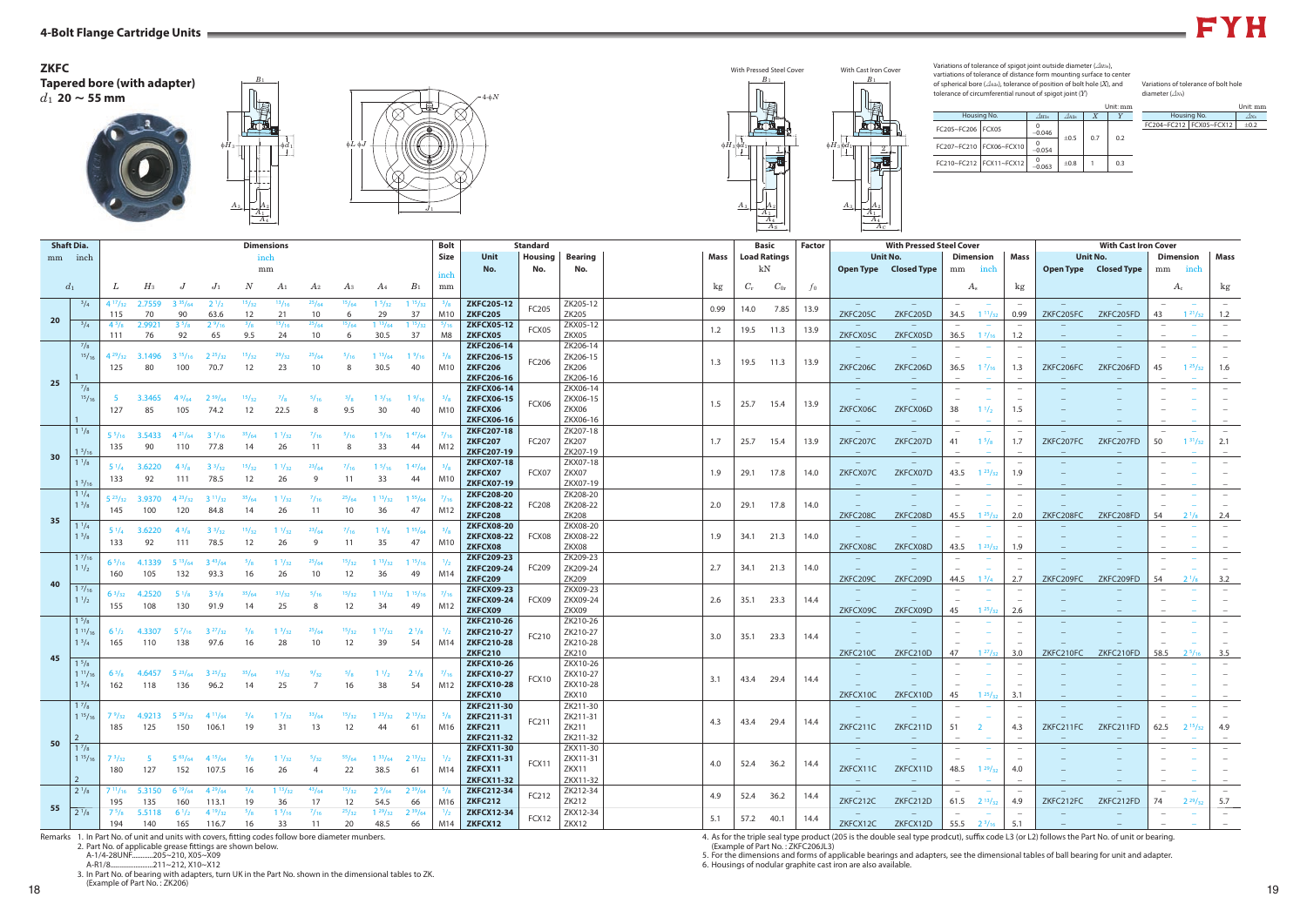







*B*<sup>1</sup>





 $L_3$ 

Variations of tolerance of groove width (3*<sup>A</sup>*1s), variations of tolerance of distance between both grooves  $(\Delta_{H1s})$ , and tolerance of symmetry of both groove sides (*X*)

Forms and dimensions of  $L_c$  of T205JE3 (housing with cast iron cover) are shown below.

*L*<sub>C</sub> T205JE3 *L*<sub>c</sub> = 102 mm



|               |                                   |                           |              | Unit: mm |
|---------------|-----------------------------------|---------------------------|--------------|----------|
|               | Housing No.                       | $\triangle$ <sup>1s</sup> | $\Delta H1s$ |          |
| $T205 - T210$ | TX05~TX10   T305~T310             | $+0.2$<br>0               | $-0.5$       | 0.5      |
|               | T211~T212   TX11~TX12   T311~T312 | $+0.2$<br>O               | $-0.8$       | 0.6      |

#### **ZKT**

**Tapered bore (with adapter)** *<sup>d</sup>*1**<sup>20</sup>**~ **40 mm**



| <b>Shaft Dia.</b> |                                    | <b>Dimensions</b><br>inch<br>mm |                                                                                                                          |                  |                                                                                                               |             |               |                |                                                                                                                                                                         |                 |                                 |                                             |                   |                                                    |                                      | <b>Standard</b>  |                      |      |         |                     |        |                  | <b>With Pressed Steel Cover</b> |                          |                          |                                 |                                   |                                         |                         |                          |
|-------------------|------------------------------------|---------------------------------|--------------------------------------------------------------------------------------------------------------------------|------------------|---------------------------------------------------------------------------------------------------------------|-------------|---------------|----------------|-------------------------------------------------------------------------------------------------------------------------------------------------------------------------|-----------------|---------------------------------|---------------------------------------------|-------------------|----------------------------------------------------|--------------------------------------|------------------|----------------------|------|---------|---------------------|--------|------------------|---------------------------------|--------------------------|--------------------------|---------------------------------|-----------------------------------|-----------------------------------------|-------------------------|--------------------------|
|                   |                                    |                                 |                                                                                                                          |                  |                                                                                                               |             |               |                |                                                                                                                                                                         |                 |                                 |                                             |                   |                                                    |                                      |                  |                      |      |         | Basic               | Factor |                  |                                 |                          |                          |                                 | <b>With Cast Iron Cover</b>       |                                         |                         |                          |
|                   | mm inch                            |                                 |                                                                                                                          |                  |                                                                                                               |             |               |                |                                                                                                                                                                         |                 |                                 |                                             |                   |                                                    | Unit                                 | <b>Housing</b>   | <b>Bearing</b>       | Mass |         | <b>Load Ratings</b> |        | Unit No.         |                                 | <b>Dimension</b>         | <b>Mass</b>              | <b>Unit No.</b>                 |                                   | <b>Dimension</b>                        |                         | Mass                     |
|                   |                                    |                                 |                                                                                                                          |                  |                                                                                                               |             |               |                |                                                                                                                                                                         |                 |                                 |                                             |                   |                                                    | No.                                  | No.              | No.                  |      |         | kΝ                  |        | <b>Open Type</b> | <b>One Side</b>                 | mm inch                  |                          | <b>Open Type</b>                | <b>One Side</b>                   | mm                                      | inch                    |                          |
| $d_1$             |                                    | A                               | $A_1$                                                                                                                    | $A_2$            | Н                                                                                                             | $H_1$       | $H_{2}$       | L              | $L_1$                                                                                                                                                                   | $L_{\rm 2}$     | $L_3$                           | N                                           | $N_{1}$           | $N_2$ $B_1$                                        |                                      |                  |                      | kg   | $C_{r}$ | $C_{0r}$            | $f_0$  |                  | <b>Closed Type</b>              | $A_{\rm s}$              | kg                       |                                 | <b>Closed Type</b>                | $A_{c}$                                 |                         | kg                       |
|                   | $^{3}/_{4}$                        | $1^{1}/4$                       |                                                                                                                          | 15/16            | $3^{1/2}$                                                                                                     | $2^{63}/64$ |               | $3^{13}/_{16}$ | $2^{7}/_{16}$                                                                                                                                                           | 13/32           |                                 | $^{3}/_{4}$                                 |                   | $1^{1}/_{4}$                                       | <b>ZKT205-12</b>                     |                  | ZK205-12             |      |         |                     |        |                  |                                 |                          |                          |                                 |                                   | $\equiv$                                |                         |                          |
|                   |                                    | 32                              | 15/32<br>12                                                                                                              | 24               | 89                                                                                                            | 76          | 51            | 97             | 62                                                                                                                                                                      | 10 <sup>°</sup> | 51                              | 19                                          | 5/8<br>16         | 32<br>37                                           | <b>ZKT205</b>                        | T <sub>205</sub> | ZK205                | 0.88 | 14.0    | 7.85                | 13.9   | <b>ZKT205C</b>   | ZKT205CD                        | 49<br>$1^{15}/_{16}$     | 0.88                     | ZKT205FC                        | ZKT205FCD                         | 66                                      | $2^{19}/_{32}$          | 1.3                      |
|                   | $^{3}/_{4}$                        | $1\frac{15}{32}$                | 15/32                                                                                                                    | $1 \frac{3}{32}$ | $4^{1/32}$                                                                                                    | $3^{1/2}$   | $2^{7}/_{32}$ | 47/16          | $2^{3}/4$                                                                                                                                                               | 13/32           | $2^{1/4}$                       | $^{7}/_8$                                   | 5/8               | $1^{15}/_{32}$ 1 $1^{5}/_3$                        | <b>ZKTX05-12</b>                     |                  | ZKX05-12             |      |         |                     |        | $\sim$           | $\sim$                          |                          |                          |                                 |                                   |                                         |                         |                          |
| 20                |                                    | 37                              | 12                                                                                                                       | 28               | 102                                                                                                           | 89          | 56            | 113            | 70                                                                                                                                                                      | 10              | 57                              | 22                                          | 16                | 37<br>37                                           | <b>ZKTX05</b>                        | TX05             | ZKX05                | 1.3  | 19.5    | 11.3                | 13.9   | ZKTX05C          | ZKTX05CD                        | 53<br>$2^{3}/_{32}$      | 1.3                      |                                 | $\sim$                            | $\equiv$                                |                         |                          |
|                   | $^{3}/_{4}$                        | $1^{13}/_{32}$                  | 15/32                                                                                                                    | $1\frac{1}{32}$  | $3^{1/2}$                                                                                                     | $3^{5}/32$  | $2^{7/16}$    | $4^{13}/_{16}$ | $\overline{\mathbf{3}}$                                                                                                                                                 | 15/32           | 2 <sup>9</sup> /16              | $1\frac{1}{32}$                             | $^{5}/_8$         | $1^{13}/_{32}$ $1^{15}/_3$                         | <b>ZKT305-12</b>                     |                  | ZK305-12             |      |         |                     |        |                  | $\hspace{0.1mm}-\hspace{0.1mm}$ |                          |                          |                                 | $\hspace{0.1cm}$ $\hspace{0.1cm}$ | $\hspace{0.1mm}-\hspace{0.1mm}$         |                         | $\overline{\phantom{a}}$ |
|                   |                                    | 36                              | 12                                                                                                                       | 26               | 89                                                                                                            | 80          | 62            | 122            | 76                                                                                                                                                                      | 12              | 65                              | 26                                          | 16                | 36 37                                              | <b>ZKT305</b>                        | T305             | ZK305                | 1.5  | 21.2    | 10.9                | 12.6   |                  |                                 |                          |                          | <b>ZKT305C</b>                  | ZKT305CD                          | 76                                      | $\overline{\mathbf{3}}$ | 2.1                      |
|                   | $^{7}/_8$                          |                                 |                                                                                                                          |                  |                                                                                                               |             |               |                |                                                                                                                                                                         |                 |                                 |                                             |                   |                                                    | ZKT206-14                            |                  | ZK206-14             |      |         |                     |        |                  |                                 |                          |                          |                                 |                                   |                                         |                         |                          |
|                   | 15/16                              |                                 | $1^{15}/_{32}$ $1^{5}/_{32}$ $1^{3}/_{32}$ $4^{1}/_{32}$ $3^{1}/_{2}$ $2^{7}/_{32}$ $4^{7}/_{16}$ $2^{3}/_{4}$           |                  |                                                                                                               |             |               |                |                                                                                                                                                                         | 13/32           | $2^{1/4}$                       | $^{7}/\mathrm{s}$                           | $^{5}/\mathrm{s}$ | $1^{15}/_{32}$ $1^{9}/_{16}$                       | ZKT206-15                            | T206             | ZK206-15             | 1.3  | 19.5    | 11.3                | 13.9   |                  |                                 |                          | $\overline{\phantom{a}}$ | $\equiv$                        | $\equiv$                          | $\hspace{0.1mm}-\hspace{0.1mm}$         |                         |                          |
|                   |                                    | 37                              | 12                                                                                                                       | 28               | 102                                                                                                           | 89          | 56            | 113            | 70                                                                                                                                                                      | 10              | 57                              | 22                                          | 16                | 37<br>40                                           | <b>ZKT206</b>                        |                  | ZK206                |      |         |                     |        | <b>ZKT206C</b>   | ZKT206CD                        | 53.0<br>$2^{3}/_{32}$    | 1.3                      | ZKT206FC                        | ZKT206FCD                         | 70.0 $2^{3}/4$                          |                         | 1.8                      |
|                   | $\overline{1}$                     |                                 |                                                                                                                          |                  |                                                                                                               |             |               |                |                                                                                                                                                                         |                 |                                 |                                             |                   |                                                    | ZKT206-16                            |                  | ZK206-16             |      |         |                     |        |                  | $\sim$                          |                          |                          |                                 |                                   |                                         |                         |                          |
|                   | $^{7}/_{8}$                        |                                 |                                                                                                                          |                  |                                                                                                               |             |               |                |                                                                                                                                                                         |                 |                                 |                                             |                   |                                                    | <b>ZKTX06-14</b>                     |                  | ZKX06-14             |      |         |                     |        |                  | $\hspace{0.1mm}-\hspace{0.1mm}$ | $\overline{\phantom{a}}$ |                          |                                 |                                   | $\overline{\phantom{a}}$                |                         |                          |
| 25                | 15/16                              |                                 | $1^{15}/_{32}$ $1^{5}/_{32}$ $1^{3}/_{16}$ $4^{1}/_{32}$ $3^{1}/_2$ $2^{17}/_{32}$ $5^{3}/_{32}$ $3^{1}/_{16}$           |                  |                                                                                                               |             |               |                |                                                                                                                                                                         | $^{1}/_{2}$     | $2^{17}/_{32}$                  | $^{7}/_8$                                   | $^{5}/\mathrm{s}$ | $1^{15}/_{32}$ 1 $\frac{9}{1}$                     | <b>ZKTX06-15</b>                     | <b>TX06</b>      | ZKX06-15             | 1.7  | 25.7    | 15.4                | 13.9   |                  |                                 |                          |                          |                                 |                                   |                                         |                         |                          |
|                   | $\overline{1}$                     | 37                              | 12                                                                                                                       | 30               | 102                                                                                                           | 89          | 64            | 129            | 78                                                                                                                                                                      | 13              | 64                              | 22                                          | 16                | 37<br>40                                           | ZKTX06<br><b>ZKTX06-16</b>           |                  | ZKX06<br>ZKX06-16    |      |         |                     |        | ZKTX06C          | ZKTX06CD<br>$\sim$              | 60.0<br>$2^{3}/8$        | 1.7                      |                                 |                                   |                                         |                         |                          |
|                   | $^{7}/_8$                          |                                 |                                                                                                                          |                  |                                                                                                               |             |               |                |                                                                                                                                                                         |                 |                                 |                                             |                   |                                                    | ZKT306-14                            |                  | ZK306-14             |      |         |                     |        |                  | $\overline{\phantom{0}}$        |                          |                          |                                 |                                   | $\overline{\phantom{a}}$                |                         |                          |
|                   | 15/16                              | $1\frac{5}{8}$                  | 5/8                                                                                                                      |                  |                                                                                                               |             |               |                | $1^{3}/_{32}$ 3 $15/_{16}$ 3 $35/_{64}$ 2 $3/_{4}$ 5 $13/_{32}$ 3 $11/_{32}$                                                                                            | $^{9}/_{16}$    |                                 | $2^{29}/_{32}$ 1 $3/_{32}$                  | $^{23}/_{32}$     | $15/8$ 1%                                          | <b>ZKT306-15</b>                     |                  | ZK306-15             |      |         |                     |        |                  |                                 |                          |                          |                                 | $\equiv$                          |                                         |                         |                          |
|                   |                                    | 41                              | 16                                                                                                                       | 28               | 100                                                                                                           | 90          | 70            | 137            | 85                                                                                                                                                                      | 14              | 74                              | 28                                          | 18                | 40<br>41                                           | <b>ZKT306</b>                        | T306             | ZK306                | 1.9  | 26.7    | 15.0                | 13.3   |                  |                                 |                          |                          | <b>ZKT306C</b>                  | ZKT306CD                          | 82.0                                    | $3^{7}/_{32}$           | 2.5                      |
|                   |                                    |                                 |                                                                                                                          |                  |                                                                                                               |             |               |                |                                                                                                                                                                         |                 |                                 |                                             |                   |                                                    | ZKT306-16                            |                  | ZK306-16             |      |         |                     |        |                  |                                 |                          |                          |                                 | $\overline{\phantom{a}}$          |                                         |                         |                          |
|                   | $1^{1/8}$                          |                                 | $1^{15}/_{32}$ $1^{5}/_{32}$ $1^{3}/_{16}$ $4^{1}/_{32}$ $3^{1}/_2$ $2^{17}/_{32}$ $5^{3}/_{32}$ $3^{1}/_{16}$           |                  |                                                                                                               |             |               |                |                                                                                                                                                                         |                 | $\frac{1}{2}$ 2 $\frac{17}{32}$ | $^{7}/_8$                                   | 5/8               | $1^{15/32}$ $1^{47/6}$                             | <b>ZKT207-18</b>                     |                  | ZK207-18             |      |         |                     |        |                  |                                 |                          | $\equiv$                 |                                 | $\equiv$                          | $\overline{\phantom{a}}$                |                         |                          |
|                   |                                    | 37                              | 12                                                                                                                       | 30               | 102                                                                                                           | 89          | 64            | 129            | 78                                                                                                                                                                      | 13              | 64                              | 22                                          | 16                | 37 44                                              | <b>ZKT207</b>                        | T207             | ZK207                | 1.7  | 25.7    | 15.4                | 13.9   | <b>ZKT207C</b>   | ZKT207CD                        | 60.0<br>$2^{3}/8$        | 1.7                      | ZKT207FC                        | ZKT207FCD                         | 78.0 $3\frac{1}{6}$                     |                         | 2.5                      |
|                   | $1^{3}/_{16}$                      |                                 |                                                                                                                          |                  |                                                                                                               |             |               |                |                                                                                                                                                                         |                 |                                 |                                             |                   |                                                    | <b>ZKT207-19</b>                     |                  | ZK207-19             |      |         |                     |        |                  | $\sim$                          |                          |                          |                                 |                                   |                                         |                         |                          |
|                   | $1\frac{1}{8}$                     | $1^{15}/_{16}$                  |                                                                                                                          |                  |                                                                                                               |             |               |                | $\frac{5}{8}$ 1 $\frac{13}{32}$ 4 $\frac{1}{2}$ 4 $\frac{1}{64}$ 3 $\frac{9}{32}$ 5 $\frac{21}{32}$ 3 $\frac{15}{32}$ $\frac{19}{32}$ 3 $\frac{9}{32}$ 1 $\frac{5}{32}$ |                 |                                 |                                             |                   | $\frac{3}{4}$ 1 $\frac{15}{16}$ 1 $\frac{47}{6}$   | <b>ZKTX07-18</b>                     |                  | ZKX07-18             |      |         |                     |        | $\sim$ $-$       | $\sim$                          | $\overline{\phantom{a}}$ |                          |                                 | $\overline{\phantom{0}}$          | $\overline{\phantom{0}}$                |                         |                          |
| 30 <sub>2</sub>   |                                    | 49                              | 16                                                                                                                       | 36               | 114                                                                                                           | 102         | 83            | 144            | 88                                                                                                                                                                      | 15              | 83                              | 29                                          | 19                | -44<br>49                                          | <b>ZKTX07</b>                        | <b>TX07</b>      | ZKX07                | 2.6  | 29.1    | 17.8                | 14.0   | ZKTX07C          | ZKTX07CD                        | 69.0<br>$2^{23}/_{32}$   | 2.6                      |                                 |                                   |                                         |                         |                          |
|                   | $1^{3}/_{16}$<br>$1^{1/8}$         |                                 |                                                                                                                          |                  |                                                                                                               |             |               |                |                                                                                                                                                                         |                 |                                 |                                             |                   |                                                    | <b>ZKTX07-19</b><br><b>ZKT307-18</b> |                  | ZKX07-19<br>ZK307-18 |      |         |                     |        |                  | $\sim$                          |                          |                          |                                 |                                   |                                         |                         |                          |
|                   |                                    | $1^{25}/32$                     | $^{5}/_{8}$                                                                                                              |                  |                                                                                                               |             |               |                | $1\frac{1}{4}$ $4\frac{3}{8}$ $3\frac{15}{16}$ $2\frac{15}{16}$ $5\frac{29}{32}$ $3\frac{11}{16}$                                                                       |                 | $19/32$ $35/32$ $13/16$         |                                             |                   | $\frac{25}{32}$ 1 $\frac{25}{32}$ 1 $\frac{47}{3}$ | <b>ZKT307</b>                        | T307             | ZK307                | 2.4  |         | 33.4 19.3           | 13.2   |                  |                                 |                          |                          | ZKT307C                         | ZKT307CD                          | $\hspace{0.1mm}-\hspace{0.1mm}$<br>88.0 | $3^{15}/_{32}$          | 3.3                      |
|                   | $1 \frac{3}{16}$                   | 45                              | 16                                                                                                                       |                  | 32 111 100                                                                                                    |             | 75            | 150            | 94                                                                                                                                                                      | 15              | 80                              | 30                                          | 20                | 45 44                                              | ZKT307-19                            |                  | ZK307-19             |      |         |                     |        |                  |                                 |                          |                          |                                 | $\sim$                            | $\overline{\phantom{m}}$                |                         |                          |
|                   | $1^{1}/4$                          |                                 |                                                                                                                          |                  |                                                                                                               |             |               |                |                                                                                                                                                                         |                 |                                 |                                             |                   |                                                    | <b>ZKT208-20</b>                     |                  | ZK208-20             |      |         |                     |        |                  | $\hspace{0.1mm}-\hspace{0.1mm}$ |                          | $\overline{\phantom{a}}$ | $\hspace{0.1mm}-\hspace{0.1mm}$ | $\sim$                            | $\equiv$                                |                         |                          |
|                   | $1^{3}/8$                          | 115/16                          | 5/8                                                                                                                      |                  |                                                                                                               |             |               |                | $1\frac{5}{16}$ $4\frac{1}{2}$ $4\frac{1}{64}$ $3\frac{9}{32}$ $5\frac{21}{32}$ $3\frac{15}{32}$                                                                        | $^{5}/_{8}$     | $3\frac{9}{32}$                 | $1\frac{5}{32}$                             | $^{3}/_{4}$       | $1^{15/16}$ 1 <sup>55</sup>                        | <b>ZKT208-22</b>                     | T208             | ZK208-22             | 2.5  | 29.1    | 17.8                | 14.0   |                  | $\hspace{0.1mm}-\hspace{0.1mm}$ |                          |                          |                                 |                                   |                                         |                         |                          |
|                   |                                    | 49                              | 16                                                                                                                       | 33               | 114                                                                                                           | 102         | 83            | 144            | 88                                                                                                                                                                      | 16              | 83                              | 29                                          | 19                | 49<br>- 47                                         | <b>ZKT208</b>                        |                  | <b>ZK208</b>         |      |         |                     |        | <b>ZKT208C</b>   | ZKT208CD                        | 69.0<br>$2^{23}/32$      | 2.5                      | ZKT208FC                        | ZKT208FCD                         | $86.0\quad 3^{3}/_{8}$                  |                         | 3.4                      |
|                   | $1^{1/4}$                          | 15/16                           | 5/8                                                                                                                      |                  |                                                                                                               |             |               |                | $1^{13}/_{32}$ $4^{19}/_{32}$ $4^{1}/_{64}$ $3^{9}/_{32}$ $5^{21}/_{32}$ $3^{7}/_{16}$                                                                                  |                 | $19/32$ $39/32$ $15/32$         |                                             |                   | $\frac{3}{4}$ 1 $\frac{15}{16}$ 1 $\frac{55}{16}$  | <b>ZKTX08-20</b>                     |                  | ZKX08-20             |      |         |                     |        | $\sim$           | $\sim$                          |                          | $\overline{\phantom{a}}$ |                                 |                                   |                                         |                         |                          |
| 35                | $1^{3}/8$                          | 49                              | 16                                                                                                                       | 36               | 117                                                                                                           | 102         | 83            |                | 87                                                                                                                                                                      | 15              | 83                              | 29                                          | 19                | - 47<br>49                                         | <b>ZKTX08-22</b>                     | TX08             | ZKX08-22             | 2.6  |         | 34.1 21.3           | 14.0   | $\sim$ $-$       | $\sim$                          |                          | $\overline{\phantom{a}}$ |                                 |                                   | $\overline{\phantom{a}}$                |                         |                          |
|                   |                                    |                                 |                                                                                                                          |                  |                                                                                                               |             |               |                |                                                                                                                                                                         |                 |                                 |                                             |                   |                                                    | ZKTX08                               |                  | ZKX08                |      |         |                     |        | ZKTX08C          | ZKTX08CD                        | 69.0<br>$2^{23}/32$      | 2.6                      |                                 |                                   |                                         |                         |                          |
|                   | $1^{1}/4$                          |                                 | $1^{31/32}$ $4^{5/64}$ $1^{11/32}$ $4^{7/8}$ $4^{13/32}$ $3^{9/32}$ $6^{3/8}$ $3^{15/16}$ $2^{1/32}$ $3^{1/2}$ $1^{1/4}$ |                  |                                                                                                               |             |               |                |                                                                                                                                                                         |                 |                                 |                                             |                   | $^{7}/_8$ 1 $^{31}/_{32}$ 1 $^{55}/_8$             | <b>ZKT308-20</b>                     |                  | ZK308-20             |      |         |                     |        |                  | $\sim$                          |                          |                          |                                 | $\equiv$                          | $\hspace{0.1mm}-\hspace{0.1mm}$         |                         |                          |
|                   | $1^{3}/8$                          | 50                              | 18                                                                                                                       |                  | 34 124 112 83                                                                                                 |             |               | 162            | 100                                                                                                                                                                     | 17              | 89                              | 32                                          | 22                | 50 47                                              | <b>ZKT308-22</b>                     | T308             | ZK308-22             | 3.0  | 40.7    | 24.0                | 13.2   |                  | $\sim$                          | $\overline{\phantom{a}}$ |                          |                                 | $\sim$                            |                                         |                         |                          |
|                   |                                    |                                 |                                                                                                                          |                  |                                                                                                               |             |               |                |                                                                                                                                                                         |                 |                                 |                                             |                   |                                                    | <b>ZKT308</b>                        |                  | ZK308                |      |         |                     |        |                  |                                 |                          | $\equiv$                 | ZKT308C                         | ZKT308CD                          | 96.0<br>$\equiv$                        | $3^{25}/_{32}$          | 4.0                      |
|                   | $1\frac{7}{16}$<br>$1 \frac{1}{2}$ | $1\frac{15}{16}$                | $^{5}/_8$                                                                                                                |                  |                                                                                                               |             |               |                | $1^{3}/_{8}$ 4 $^{19}/_{32}$ 4 $^{1}/_{64}$ 3 $^{9}/_{32}$ 5 $^{21}/_{32}$ 3 $^{7}/_{16}$                                                                               | $^{5}/_8$       | $3\frac{9}{32}$ $1\frac{5}{32}$ |                                             |                   | $\frac{3}{4}$ 1 $\frac{15}{16}$ 1 $\frac{15}{15}$  | <b>ZKT209-23</b><br><b>ZKT209-24</b> | T209             | ZK209-23<br>ZK209-24 | 2.5  | 34.1    | 21.3                | 14.0   |                  | $\sim$<br>$\equiv$              | $\overline{\phantom{a}}$ | $\overline{\phantom{a}}$ |                                 | $\sim$                            |                                         |                         |                          |
|                   |                                    | 49                              | 16                                                                                                                       | 35               | 117                                                                                                           | 102         | 83            | 144            | 87                                                                                                                                                                      | 16              | 83                              | 29                                          | 19                | 49<br>49                                           | <b>ZKT209</b>                        |                  | ZK209                |      |         |                     |        | <b>ZKT209C</b>   | ZKT209CD                        | 69.0<br>$2^{23}/32$      | 2.5                      | ZKT209FC                        | ZKT209FCD                         | 88.0 $3^{15}/32$                        |                         | 3.4                      |
|                   | $1\frac{7}{16}$                    |                                 |                                                                                                                          |                  |                                                                                                               |             |               |                |                                                                                                                                                                         |                 |                                 |                                             |                   |                                                    | <b>ZKTX09-23</b>                     |                  | ZKX09-23             |      |         |                     |        |                  | $\hspace{0.1mm}-\hspace{0.1mm}$ |                          |                          |                                 |                                   |                                         |                         |                          |
| 40                | $1^{1/2}$                          | 15/16                           | 5/8                                                                                                                      |                  |                                                                                                               |             |               |                | $1\frac{1}{2}$ $4\frac{19}{32}$ $4\frac{1}{64}$ $3\frac{9}{32}$ $5\frac{7}{8}$ $3\frac{17}{32}$                                                                         | 5/8             |                                 | $3^{3}/_{8}$ 1 <sup>5</sup> / <sub>32</sub> |                   | $\frac{3}{4}$ 1 15/ <sub>16</sub> 1 15             | <b>ZKTX09-24</b>                     | TX09             | ZKX09-24             | 2.9  | 35.1    | 23.3                | 14.4   | $\sim$           | $\equiv$                        |                          | $\overline{\phantom{a}}$ |                                 |                                   |                                         |                         |                          |
|                   |                                    | 49                              | 16                                                                                                                       | 38               | 117                                                                                                           | 102         | 83            | 149            | 90                                                                                                                                                                      | 16              | 86                              | 29                                          | 19                | 49 49                                              | ZKTX09                               |                  | ZKX09                |      |         |                     |        | ZKTX09C          | ZKTX09CD                        | 74.0<br>$2^{29}/_{32}$   | 2.9                      |                                 |                                   |                                         |                         |                          |
|                   | $1^{7}/_{16}$                      | $2^{5/32}$                      | 45/64                                                                                                                    |                  | $1\frac{1}{2}$ 5 <sup>7</sup> / <sub>16</sub> 4 <sup>59</sup> / <sub>64</sub> 3 <sup>17</sup> / <sub>32</sub> |             |               |                | $4^{11}/_{32}$                                                                                                                                                          | $^{23}/_{32}$   |                                 |                                             |                   | $15/16$ 2 $5/32$ 1 $15$                            | ZKT309-23                            |                  | ZK309-23             |      |         |                     |        |                  |                                 |                          |                          |                                 |                                   |                                         |                         |                          |
|                   | $1^{1/2}$                          | 55                              | 18                                                                                                                       |                  |                                                                                                               |             |               |                |                                                                                                                                                                         |                 |                                 | $3^{13}/_{16}$ 1 $^{11}/_{32}$              |                   |                                                    | <b>ZKT309-24</b>                     | T309             | ZK309-24             | 4.2  | 48.9    | 29.5                | 13.3   |                  |                                 |                          |                          |                                 | $\overline{\phantom{a}}$          |                                         |                         |                          |
|                   |                                    |                                 |                                                                                                                          | 38               | 138                                                                                                           | 125         | 90            | 178            | 110                                                                                                                                                                     | 18              | 97                              | 34                                          | 24                | 55<br>-49                                          | <b>ZKT309</b>                        |                  | ZK309                |      |         |                     |        |                  |                                 |                          | $\sim$                   | <b>ZKT309C</b>                  | ZKT309CD                          | 102.0                                   | $4^{1/32}$              | 5.5                      |

Remarks 1. In Part No. of unit and units with covers, fitting codes follow bore diameter munbers.

2. Part No. of applicable grease fittings are shown below.

B-1/4-28UNF............205~210, X05~X09, 305~308

B-R1/8........................211~212, X10~X12, 309~312

 3. In Part No. of bearing with adapters, turn UK in the Part No. shown in the dimensional tables to ZK. (Example of Part No. : ZK206)

4. As for the triple seal type product (205 is the double seal type prodcut), suffix code L3 (or L2) follows the Part No. of unit or bearing.

(Example of Part No. : ZKT206JL3)

5. For the dimensions and forms of applicable bearings and adapters, see the dimensional tables of ball bearing for unit and adapter. 6. Housings of nodular graphite cast iron are also available.

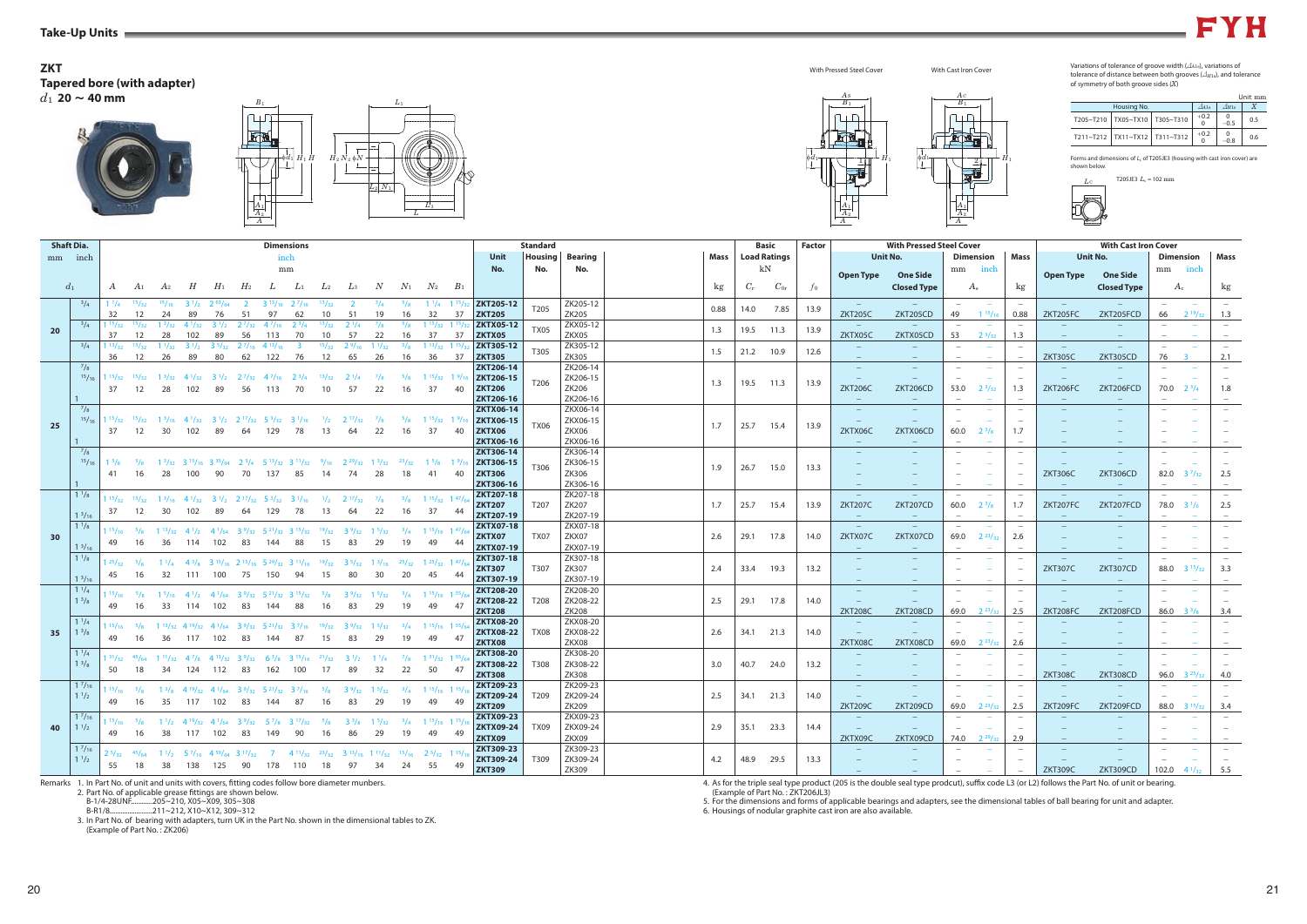Variations of tolerance of groove width (3*<sup>A</sup>*1s), variations of tolerance of distance between both grooves (3*<sup>H</sup>*1s), and tolerance of symmetry of both groove sides (*X*)

Forms and dimensions of  $L_c$  of T205JE3 (housing with cast iron cover) are shown below.

*L*<sub>C</sub> T205JE3 *L*<sub>c</sub> = 102 mm



|           |                                   |                           |              | Unit: mm |
|-----------|-----------------------------------|---------------------------|--------------|----------|
|           | Housing No.                       | $\triangle$ <sup>1s</sup> | $\Delta H1s$ |          |
| T205~T210 | TX05~TX10   T305~T310             | $+0.2$<br>O               | 0<br>$-0.5$  | 0.5      |
|           | T211~T212   TX11~TX12   T311~T312 | $+0.2$<br>O               | 0<br>$-0.8$  | 0.6      |

#### **ZKT**









 $L_3$ 

4. As for the triple seal type product (205 is the double seal type prodcut), suffix code L3 (or L2) follows the Part No. of unit or bearing. (Example of Part No. : ZKT206JL3)

|    |                                | <b>Dimensions</b><br>inch |       |                     |     |       |             |     |  |       |                 |               |                |           |                                      |    |                                      |                |                      |               |                     |                                 |       |                          |                           |                                 |                             |                                        |                          |                          |                                 |                          |                          |
|----|--------------------------------|---------------------------|-------|---------------------|-----|-------|-------------|-----|--|-------|-----------------|---------------|----------------|-----------|--------------------------------------|----|--------------------------------------|----------------|----------------------|---------------|---------------------|---------------------------------|-------|--------------------------|---------------------------|---------------------------------|-----------------------------|----------------------------------------|--------------------------|--------------------------|---------------------------------|--------------------------|--------------------------|
|    | <b>Shaft Dia.</b>              |                           | mm    |                     |     |       |             |     |  |       |                 |               |                |           | <b>Standard</b>                      |    |                                      |                | <b>Basic</b>         | <b>Factor</b> |                     | <b>With Pressed Steel Cover</b> |       |                          |                           |                                 | <b>With Cast Iron Cover</b> |                                        |                          |                          |                                 |                          |                          |
|    | mm inch                        |                           |       |                     |     |       |             |     |  |       |                 |               |                |           |                                      |    | Unit                                 | <b>Housing</b> | <b>Bearing</b>       | Mass          | <b>Load Ratings</b> |                                 |       | <b>Unit No.</b>          |                           |                                 | <b>Dimension</b>            | <b>Mass</b>                            | <b>Unit No.</b>          |                          |                                 | <b>Dimension</b>         | <b>Mass</b>              |
|    |                                |                           |       |                     |     |       |             |     |  |       |                 |               |                |           |                                      |    | No.                                  | No.            | No.                  |               | kN                  |                                 |       | <b>Open Type</b>         | <b>One Side</b>           | mm                              | inch                        |                                        | <b>Open Type</b>         | <b>One Side</b>          | mm                              | inch                     |                          |
|    | $d_1$                          | A                         | $A_1$ | $A_2$               | H   | $H_1$ | $H_{\rm 2}$ | L   |  | $L_1$ | $\mathcal{L}_2$ | $L_3$         | N              | $N_{1}$   | $N_2$ $B_1$                          |    |                                      |                |                      | kg            | $C_{r}$             | $C_{0r}$                        | $f_0$ |                          | <b>Closed Type</b>        |                                 | $A_{\rm s}$                 | kg                                     |                          | <b>Closed Type</b>       |                                 | $A_{c}$                  | kg                       |
|    |                                |                           |       |                     |     |       |             |     |  |       |                 |               |                |           |                                      |    |                                      |                |                      |               |                     |                                 |       |                          |                           |                                 |                             |                                        |                          |                          |                                 |                          |                          |
|    | $1^{5}/8$                      |                           |       |                     |     |       |             |     |  |       |                 |               |                |           |                                      |    | <b>ZKT210-26</b>                     |                | ZK210-26             |               |                     |                                 |       |                          | $-$                       | $\overline{\phantom{a}}$        |                             | $\overline{\phantom{a}}$               |                          |                          | $\hspace{0.1mm}-\hspace{0.1mm}$ |                          |                          |
|    | $1^{11}/_{16}$                 | 115/16                    |       |                     |     |       |             |     |  |       |                 |               |                |           |                                      |    | ZKT210-27                            | T210           | ZK210-27             | 2.7           | 35.1                | 23.3                            | 14.4  |                          |                           |                                 |                             |                                        |                          |                          |                                 |                          |                          |
|    | $1^{3}/4$                      | 49                        | 16    | 37                  | 117 | 102   | 83          | 149 |  | -90   |                 |               | 2ç             |           |                                      |    | <b>ZKT210-28</b>                     |                | ZK210-28             |               |                     |                                 |       |                          | $\frac{1}{2}$             | $\hspace{0.1mm}-\hspace{0.1mm}$ |                             | $\hspace{0.1mm}-\hspace{0.1mm}$        |                          |                          | $\overline{\phantom{a}}$        |                          |                          |
|    |                                |                           |       |                     |     |       |             |     |  |       |                 |               |                |           |                                      |    | <b>ZKT210</b>                        |                | ZK210                |               |                     |                                 |       | <b>ZKT210C</b>           | ZKT210CD                  | 74.0                            | 29/32                       | 2.7                                    | ZKT210FC                 | ZKT210FCD                | 97.0                            |                          | 3.8                      |
|    | $1^{5}/8$                      |                           |       |                     |     |       |             |     |  |       |                 |               |                |           |                                      |    | <b>ZKTX10-26</b>                     |                | ZKX10-26             |               |                     |                                 |       |                          | $\overline{\phantom{a}}$  | $\overline{\phantom{a}}$        |                             | $\overline{\phantom{0}}$               |                          | $\overline{\phantom{0}}$ | $\equiv$                        |                          |                          |
| 45 | $1^{11}/_{16}$                 | $2^{17}/32$               |       |                     |     |       |             |     |  |       |                 |               |                |           | $2^{17}/32$                          |    | <b>ZKTX10-27</b>                     | <b>TX10</b>    | ZKX10-27             | 4.4           | 43.4                | 29.4                            | 14.4  |                          |                           |                                 |                             | $\overline{\phantom{0}}$               |                          |                          |                                 |                          |                          |
|    | $1^{3}/4$                      | -64                       | 22    |                     |     | 130   | 102         |     |  |       |                 | 95            | 35             | 25        |                                      |    | <b>ZKTX10-28</b>                     |                | ZKX10-28             |               |                     |                                 |       |                          | $\frac{1}{2}$             | $\hspace{0.1mm}-\hspace{0.1mm}$ |                             | $\overline{\phantom{a}}$               |                          |                          |                                 |                          |                          |
|    |                                |                           |       |                     |     |       |             |     |  |       |                 |               |                |           |                                      |    | ZKTX10                               |                | ZKX10                |               |                     |                                 |       | ZKTX10C                  | ZKTX10CD                  | 76.0                            |                             |                                        |                          |                          | $\overline{\phantom{a}}$        |                          |                          |
|    | $1^{5}/8$                      |                           |       |                     |     |       |             |     |  |       |                 |               |                |           |                                      |    | <b>ZKT310-26</b>                     |                | ZK310-26             |               |                     |                                 |       |                          | $\qquad \qquad -$         | $\overline{\phantom{a}}$        |                             | $\overline{\phantom{a}}$               |                          |                          | $\overline{\phantom{a}}$        |                          |                          |
|    | $1^{11}/_{16}$ 2 $^{13}/_{32}$ |                           | 25/32 |                     |     |       |             |     |  |       |                 |               |                |           |                                      |    | <b>ZKT310-27</b>                     | T310           | ZK310-27             | 5.0           | 62.0                | 38.3                            | 13.2  |                          |                           |                                 |                             | $\overline{\phantom{0}}$               |                          |                          |                                 |                          |                          |
|    | $1^{3}/4$                      | 61                        | 20    | 40                  | 151 | 140   | 98          | 191 |  | 117   | 20              |               | -37            | 27        |                                      | 54 | <b>ZKT310-28</b>                     |                | ZK310-28             |               |                     |                                 |       |                          |                           |                                 |                             | $\overline{\phantom{a}}$               |                          |                          |                                 |                          |                          |
|    |                                |                           |       |                     |     |       |             |     |  |       |                 |               |                |           |                                      |    | <b>ZKT310</b>                        |                | ZK310                |               |                     |                                 |       |                          | $\overline{\phantom{m}}$  | $\overline{\phantom{a}}$        |                             | $\overline{\phantom{a}}$               | <b>ZKT310C</b>           | ZKT310CD                 | 110.0                           | 1/32                     | 6.7                      |
|    | $1^{7}/_8$                     |                           |       |                     |     |       |             |     |  |       |                 |               |                |           |                                      |    | <b>ZKT211-30</b>                     |                | ZK211-30             |               |                     |                                 |       |                          | $\qquad \qquad -$         | $\overline{\phantom{a}}$        |                             | $\overline{\phantom{a}}$               | $\overline{\phantom{a}}$ | $\qquad \qquad -$        | $\overline{\phantom{a}}$        |                          |                          |
|    | $1^{15}/_{16}$ $2^{17}/_{32}$  |                           | 55/64 |                     |     |       |             |     |  |       |                 |               |                | 31/32     | 2 $17/32$ 2 15                       |    | ZKT211-31                            | T211           | ZK211-31             | 4.1           | 43.4                | 29.4                            | 14.4  |                          | $\overline{\phantom{0}}$  | $\overline{\phantom{a}}$        |                             | $\overline{\phantom{a}}$               |                          |                          | $\overline{\phantom{a}}$        |                          |                          |
|    |                                | 64                        | 22    | 38                  | 146 | 130   | 102         | 171 |  |       |                 | 95            | 35             | 25        |                                      |    | <b>ZKT211</b>                        |                | ZK211                |               |                     |                                 |       | <b>ZKT211C</b>           | ZKT211CD                  | 76.0                            |                             | 4.1                                    | ZKT211FC                 | ZKT211FCD                | 99.0                            | $3^{29}/_{32}$           | 5.4                      |
|    | $\overline{2}$<br>$1^{7}/8$    |                           |       |                     |     |       |             |     |  |       |                 |               |                |           |                                      |    | ZKT211-32                            |                | ZK211-32             |               |                     |                                 |       | $\sim$ $-$               | $\sim$                    | $\hspace{0.1mm}-\hspace{0.1mm}$ |                             | $\overline{\phantom{0}}$               | $\overline{\phantom{a}}$ | $\sim$                   | $\overline{\phantom{a}}$        |                          |                          |
|    | $1^{15}/_{16}$                 | $2^{17}/32$               |       |                     |     |       |             |     |  |       |                 |               |                |           |                                      |    | <b>ZKTX11-30</b>                     |                | ZKX11-30             |               |                     |                                 |       |                          | $\overline{\phantom{m}}$  |                                 |                             |                                        |                          |                          |                                 |                          |                          |
| 50 |                                |                           |       |                     |     |       |             |     |  |       |                 |               |                | $1^{1}/4$ | $2^{17}/_{32}$ 2 <sup>13</sup>       |    | <b>ZKTX11-31</b>                     | <b>TX11</b>    | ZKX11-31<br>ZKX11    | 5.1           | 52.4                | 36.2                            | 14.4  |                          |                           | $\overline{\phantom{a}}$        |                             |                                        |                          |                          |                                 |                          |                          |
|    |                                | 64                        |       |                     | 146 | 130   | 102         |     |  |       |                 |               | 35             | 32        |                                      |    | ZKTX11                               |                |                      |               |                     |                                 |       | ZKTX11C                  | ZKTX11CD                  | 89.0                            | $3\frac{1}{2}$              | 5.1                                    |                          |                          |                                 |                          |                          |
|    | - 2<br>$1^{7}/_8$              |                           |       |                     |     |       |             |     |  |       |                 |               |                |           |                                      |    | <b>ZKTX11-32</b>                     |                | ZKX11-32             |               |                     |                                 |       | $\frac{1}{2}$            | $\overline{\phantom{a}}$  | $\hspace{0.1mm}-\hspace{0.1mm}$ |                             | $\hspace{0.1mm}-\hspace{0.1mm}$        |                          |                          |                                 |                          |                          |
|    | $1^{15}/_{16}$ 2 $^{19}/_{32}$ |                           | 55/64 | $1^{23}/32$         |     |       |             |     |  |       |                 |               |                |           |                                      |    | <b>ZKT311-30</b><br><b>ZKT311-31</b> |                | ZK311-30<br>ZK311-31 |               |                     |                                 |       |                          |                           |                                 |                             |                                        |                          |                          |                                 |                          |                          |
|    |                                |                           |       |                     |     |       |             |     |  |       |                 |               |                |           |                                      |    |                                      | T311           | ZK311                | 6.4           | 71.6                | 45.0                            | 13.2  |                          |                           |                                 |                             |                                        |                          |                          |                                 |                          |                          |
|    |                                | 66                        | 22    | 44                  | 163 | 150   | 105         | 207 |  | 127   | 21              | 115           | - 39           | 29        |                                      |    | <b>ZKT311</b><br>ZKT311-32           |                | ZK311-32             |               |                     |                                 |       |                          |                           |                                 |                             | $\overline{\phantom{a}}$               | ZKT311C                  | ZKT311CD                 | 114.0                           |                          | 8.3                      |
|    | $\frac{2^{1}}{8}$              | $2^{17/32}$               | 55/64 | 121/x <sub>22</sub> |     |       |             |     |  |       | 3/4             | $4^{1}/_{32}$ |                |           | $1^{1}/_{4}$ $2^{17}/_{32}$ $2^{39}$ |    | <b>ZKT212-34</b>                     |                | ZK212-34             |               |                     |                                 |       | $\overline{\phantom{0}}$ | $\sim$                    | $\overline{\phantom{a}}$        |                             | $\overline{\phantom{0}}$               | $\overline{\phantom{a}}$ | $\sim$                   | $\overline{\phantom{a}}$        | $\overline{\phantom{a}}$ | $\overline{\phantom{a}}$ |
|    |                                | 64                        |       |                     | 146 |       |             |     |  |       |                 | 102           | 35             | 32        |                                      | 66 | <b>ZKT212</b>                        | T212           | ZK212                | 4.8           | 52.4                | 36.2                            | 14.4  | $\sim$<br><b>ZKT212C</b> | $\frac{1}{2}$<br>ZKT212CD | $\overline{\phantom{a}}$<br>89  | $3^{1/2}$                   | $\hspace{0.1mm}-\hspace{0.1mm}$<br>4.8 | ZKT212FC                 | ZKT212FCD                | $\overline{\phantom{a}}$<br>114 | $4^{1/2}$                | 6.3                      |
|    | $\frac{1}{2}$ $\frac{1}{8}$    | $2^{3}/4$                 |       |                     |     |       |             |     |  |       |                 |               |                |           | $2^{3}/4$                            |    | <b>ZKTX12-34</b>                     |                | ZKX12-34             |               |                     |                                 |       |                          | $\overline{\phantom{0}}$  | $\overline{\phantom{a}}$        |                             | $\overline{\phantom{a}}$               |                          |                          | $\overline{\phantom{a}}$        |                          |                          |
| 55 |                                | 70                        | 26    |                     | 167 | 151   | 111         | 224 |  | 137   | 21              | 121           | 4 <sup>1</sup> | 32        | 70                                   | 66 | ZKTX12                               | <b>TX12</b>    | ZKX12                | 7.3           | 57.2                | 40.1                            | 14.4  | ZKTX12C                  | ZKTX12CD                  | 89                              | $3^{1/2}$                   | 7.3                                    |                          |                          | $\overline{\phantom{a}}$        | $\overline{\phantom{a}}$ |                          |
|    | $\frac{21}{8}$                 | $2^{25}/_{32}$            |       |                     |     |       |             |     |  |       |                 | $4^{27}/32$   |                | 1'/32     |                                      |    | <b>ZKT312-34</b>                     |                | ZK312-34             |               |                     |                                 |       |                          | $\overline{\phantom{m}}$  |                                 |                             |                                        |                          | $\overline{\phantom{a}}$ | $\equiv$                        |                          |                          |
|    |                                | 71                        | 22    | 46                  | 178 | 160   | 113         | 220 |  | 135   | 23              | 123           | - 41           | 31        | 71                                   | 66 | <b>ZKT312</b>                        | T312           | ZK312                | 7.5           | 81.9                | 52.2                            | 13.2  |                          |                           |                                 |                             | $\overline{\phantom{a}}$               | <b>ZKT312C</b>           | ZKT312CD                 | 124                             | $4^{1/2}$                | 9.9                      |
|    |                                |                           |       |                     |     |       |             |     |  |       |                 |               |                |           |                                      |    |                                      |                |                      |               |                     |                                 |       |                          |                           |                                 |                             |                                        |                          |                          |                                 |                          |                          |

Remarks 1. In Part No. of unit and units with covers, fitting codes follow bore diameter munbers.

2. Part No. of applicable grease fittings are shown below.

B-1/4-28UNF............205~210, X05~X09, 305~308<br>B-R1/8...........................211~212, X10~X12, 309~312

B-R11~212, X10~X12, 309~312, 309

**Tapered bore (with adapter)** *<sup>d</sup>*1**<sup>45</sup>**~ **55 mm**

 3. In Part No. of bearing with adapters, turn UK in the Part No. shown in the dimensional tables to ZK. (Example of Part No. : ZK206)

5. For the dimensions and forms of applicable bearings and adapters, see the dimensional tables of ball bearing for unit and adapter.

6. Housings of nodular graphite cast iron are also available.



With Pressed Steel Cover With Cast Iron Cover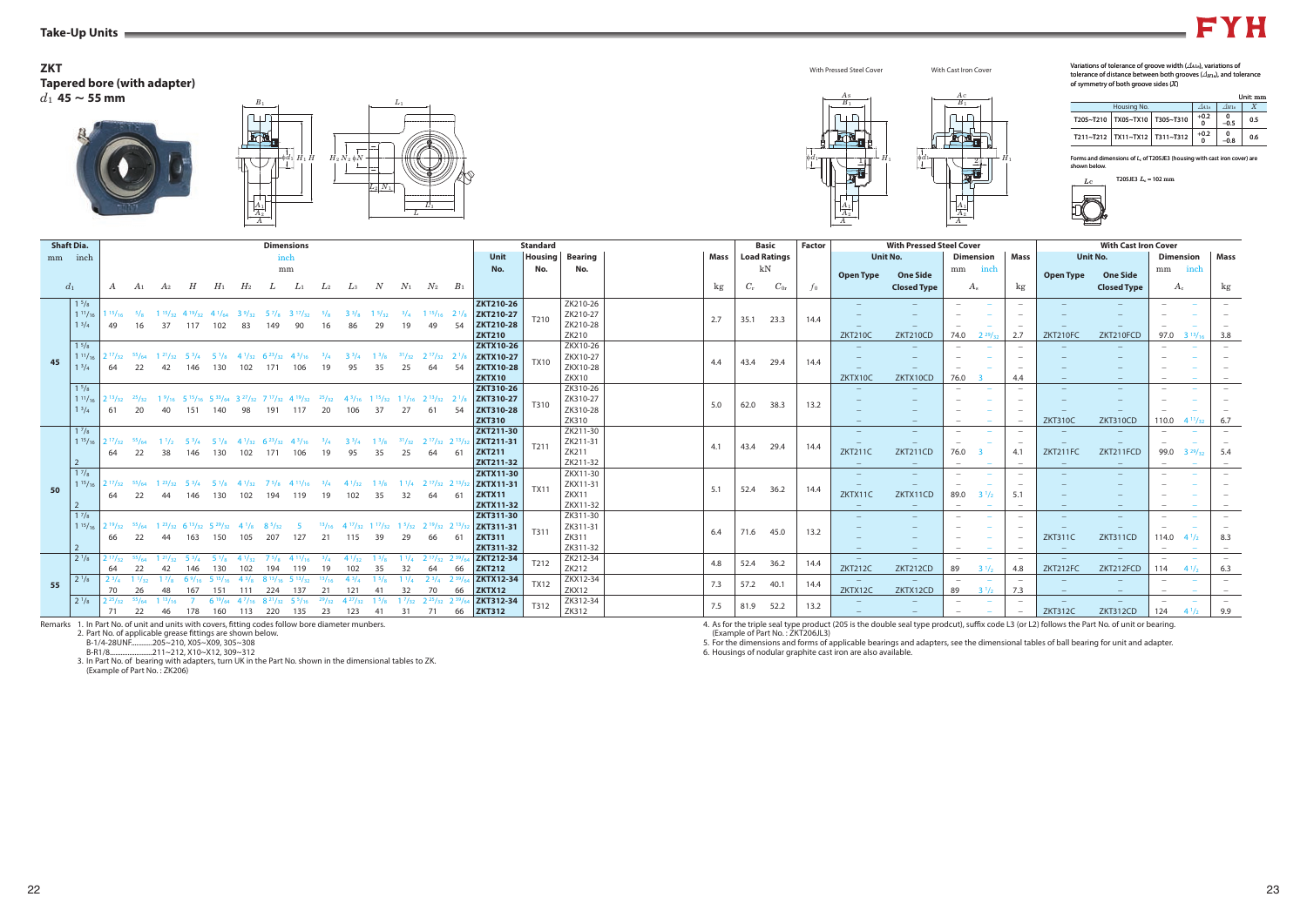

**Tapered bore (with adapter)**  $d_1$ **20** ~ 40 mm



1 /12

#### **ZK**

|    | <b>Shaft Dia.</b>                     |             |              |             |             | <b>Dimensions</b>        |             |                  |              |             | <b>Basic</b>        | <b>Factor</b> |                                           | <b>Bearing</b>                                                                   |                  |                          | Adapter                         |
|----|---------------------------------------|-------------|--------------|-------------|-------------|--------------------------|-------------|------------------|--------------|-------------|---------------------|---------------|-------------------------------------------|----------------------------------------------------------------------------------|------------------|--------------------------|---------------------------------|
|    | $mm$ inch                             |             |              |             | inch        |                          |             |                  |              |             | <b>Load Ratings</b> |               |                                           | No.                                                                              |                  | <b>Mass</b>              | No.                             |
|    |                                       |             |              |             |             | $\rm mm$                 |             |                  |              |             | $\rm{kN}$           |               |                                           |                                                                                  | kg               |                          |                                 |
|    | $d_1$                                 | d           | D            | B           | $B_1$       | $\mathcal{B}_2$          | $d_2$       | $\boldsymbol{C}$ | $C_1$        | $C_{\rm r}$ | $C_{0r}$            | $f_{0}$       | <b>Standard</b>                           | L3 Type                                                                          | Standard L3 Type |                          |                                 |
|    | $^{3}/_{4}$                           | 0.984<br>25 | 2.047<br>52  | 0.945<br>24 | 1.457<br>37 | 0.276<br>$7\overline{ }$ | 1.575<br>40 | 0.669<br>17      | 0.197<br>5   | 14.0        | 7.85                | 13.9          | ZK205-12<br><b>ZK205</b>                  | ZK205-12L2<br>ZK205L2                                                            | 0.270            | 0.290                    | ZKE05<br>ZK05                   |
| 20 | $^{3}/_{4}$                           | 0.984<br>25 | 2.441<br>62  | 1.063<br>27 | 1.457<br>37 | 0.276<br>$\overline{7}$  | 1.575<br>40 | 0.748<br>19      | 0.197<br>5   | 19.5        | 11.3                | 13.9          | ZKX05-12<br>ZKX05                         | $\equiv$                                                                         | 0.380            |                          | ZKE05<br>ZK05                   |
|    | $^{3}/_{4}$                           | 0.984<br>25 | 2.441<br>62  | 1.063<br>27 | 1.457<br>37 | 0.276<br>$\overline{7}$  | 1.575<br>40 | 0.866<br>22      | 0.236<br>6   | 21.2        | 10.9                | 12.6          | ZK305-12<br>ZK305                         | $\equiv$                                                                         | 0.510            | $\equiv$                 | ZKE05<br>ZK05                   |
|    | $^{7}/_8$<br>15/16<br>$\mathbf{1}$    | 1.181<br>30 | 2.441<br>62  | 1.063<br>27 | 1.575<br>40 | 0.276<br>$7\overline{ }$ | 1.772<br>45 | 0.748<br>19      | 0.197<br>5   | 19.5        | 11.3                | 13.9          | ZK206-14<br>ZK206-15<br>ZK206<br>ZK206-16 | ZK206-14L3<br>ZK206-15L3<br>ZK206L3<br>ZK206-16L3                                | 0.38             | 0.42                     | ZKS06<br>ZKA06<br>ZK06<br>ZKE06 |
| 25 | $^{7}/_8$<br>15/16<br>$\mathbf{1}$    | 1.181<br>30 | 2.835<br>72  | 1.181<br>30 | 1.575<br>40 | 0.276<br>$\overline{7}$  | 1.772<br>45 | 0.787<br>20      | 0.217<br>5.5 | 25.7        | 15.4                | 13.9          | ZKX06-14<br>ZKX06-15<br>ZKX06<br>ZKX06-16 | $\overline{\phantom{m}}$<br>$\overline{\phantom{m}}$<br>$\overline{\phantom{0}}$ | 0.56             |                          | ZKS06<br>ZKA06<br>ZK06<br>ZKE06 |
|    | $^{7}/_8$<br>15/16<br>$\mathbf{1}$    | 1.181<br>30 | 2.835<br>72  | 1.181<br>30 | 1.575<br>40 | 0.276<br>$7^{\circ}$     | 1.772<br>45 | 0.945<br>24      | 0.256<br>6.5 | 26.7        | 15.0                | 13.3          | ZK306-14<br>ZK306-15<br>ZK306<br>ZK306-16 | $\qquad \qquad -$<br>$\qquad \qquad -$<br>$\overline{\phantom{a}}$<br>$\equiv$   | 0.60             |                          | ZKS06<br>ZKA06<br>ZK06<br>ZKE06 |
|    | $1 \frac{1}{8}$<br>1 <sup>3</sup> /16 | 1.378<br>35 | 2.835<br>72  | 1.181<br>30 | 1.732<br>44 | 0.276<br>$7\overline{ }$ | 1.969<br>50 | 0.787<br>20      | 0.217<br>5.5 | 25.7        | 15.4                | 13.9          | ZK207-18<br><b>ZK207</b><br>ZK207-19      | ZK207-18L3<br>ZK207L3<br>ZK207-19L3                                              | 0.54             | 0.60                     | ZKS07<br>ZK07<br>ZKA07          |
| 30 | $1^{1/8}$<br>$1 \frac{3}{16}$         | 1.378<br>35 | 3.150<br>80  | 1.339<br>34 | 1.732<br>44 | 0.276<br>$7\overline{ }$ | 1.969<br>50 | 0.827<br>21      | 0.236<br>6   | 29.1        | 17.8                | 14.0          | ZKX07-18<br>ZKX07<br>ZKX07-19             | $\equiv$<br>$\overline{\phantom{m}}$                                             | 0.70             |                          | ZKS07<br>ZK07<br>ZKA07          |
|    | $1^{1/8}$<br>$1 \frac{3}{16}$         | 1.378<br>35 | 3.150<br>80  | 1.299<br>33 | 1.732<br>44 | 0.276<br>$7\overline{ }$ | 1.969<br>50 | 1.024<br>26      | 0.295<br>7.5 | 33.4        | 19.3                | 13.2          | ZK307-18<br>ZK307<br>ZK307-19             | ZK307-18L3<br>ZK307L3<br>ZK307-19L3                                              | 0.77             | 0.77                     | ZKS07<br>ZK07<br>ZKA07          |
|    | $1^{1}/4$<br>$1^{3}/8$                | 1.575<br>40 | 3.150<br>80  | 1.339<br>34 | 1.850<br>47 | 0.315<br>8               | 2.244<br>57 | 0.827<br>21      | 0.236<br>6   | 29.1        | 17.8                | 14.0          | ZK208-20<br>ZK208-22<br><b>ZK208</b>      | ZK208-20L3<br>ZK208-22L3<br><b>ZK208L3</b>                                       | 0.69             | 0.80                     | ZKE08<br>ZKS08<br>ZK08          |
| 35 | 11/4<br>$1 \frac{3}{8}$               | 1.575<br>40 | 3.346<br>85  | 1.417<br>36 | 1.850<br>47 | 0.315<br>8               | 2.244<br>57 | 0.866<br>22      | 0.236<br>6   | 34.1        | 21.3                | 14.0          | ZKX08-20<br>ZKX08-22<br>ZKX08             | $\equiv$<br>$\equiv$<br>$\equiv$                                                 | 0.80             | $\sim$                   | ZKE08<br>ZKS08<br>ZK08          |
|    | 1 <sup>1</sup> /4<br>$1^{3}/8$        | 1.575<br>40 | 3.543<br>90  | 1.378<br>35 | 1.850<br>47 | 0.315<br>8               | 2.244<br>57 | 1.102<br>28      | 0.315<br>8   | 40.7        | 24.0                | 13.2          | ZK308-20<br>ZK308-22<br><b>ZK308</b>      | ZK308-20L3<br>ZK308-22L3<br>ZK308L3                                              | 1.02             | 1.02                     | ZKE08<br>ZKS08<br>ZK08          |
|    | $1^{7}/_{16}$<br>$1^{1/2}$            | 1.772<br>45 | 3.346<br>85  | 1.417<br>36 | 1.929<br>49 | 0.315<br>8               | 2.441<br>62 | 0.866<br>22      | 0.236<br>6   | 34.1        | 21.3                | 14.0          | ZK209-23<br>ZK209-24<br>ZK209             | ZK209-23L3<br>ZK209-24L3<br>ZK209L3                                              | 0.77             | 0.90                     | ZKA09<br>ZKE09<br>ZK09          |
| 40 | $1^{7}/_{16}$<br>$1^{1/2}$            | 1.772<br>45 | 3.543<br>90  | 1.417<br>36 | 1.929<br>49 | 0.315<br>8               | 2.441<br>62 | 0.945<br>24      | 0.236<br>6   | 35.1        | 23.3                | 14.4          | ZKX09-23<br>ZKX09-24<br>ZKX09             | $\overline{\phantom{m}}$<br>$\equiv$                                             | 0.92             | $\overline{\phantom{a}}$ | ZKA09<br>ZKE09<br>ZK09          |
|    | $1\frac{7}{16}$<br>$1^{1/2}$          | 1.772<br>45 | 3.937<br>100 | 1.496<br>38 | 1.929<br>49 | 0.315<br>8               | 2.441<br>62 | 1.181<br>30      | 0.335<br>8.5 | 48.9        | 29.5                | 13.3          | ZK309-23<br>ZK309-24<br>ZK309             | ZK309-23L3<br>ZK309-24L3<br>ZK309L3                                              | 1.33             | 1.33                     | ZKA09<br>ZKE09<br>ZK09          |

Remarks 1. In Part No. of bearing with adapters, turn UK in the Part No. shown in the dimensional tables to ZK

(Example of Part No. : ZK206=UK206+ZK06)

2. UK205 is the double seal type prodcut (L2).

3. Inch bore diameter series adapters are aslo available (see the dimensional tables of adapters).

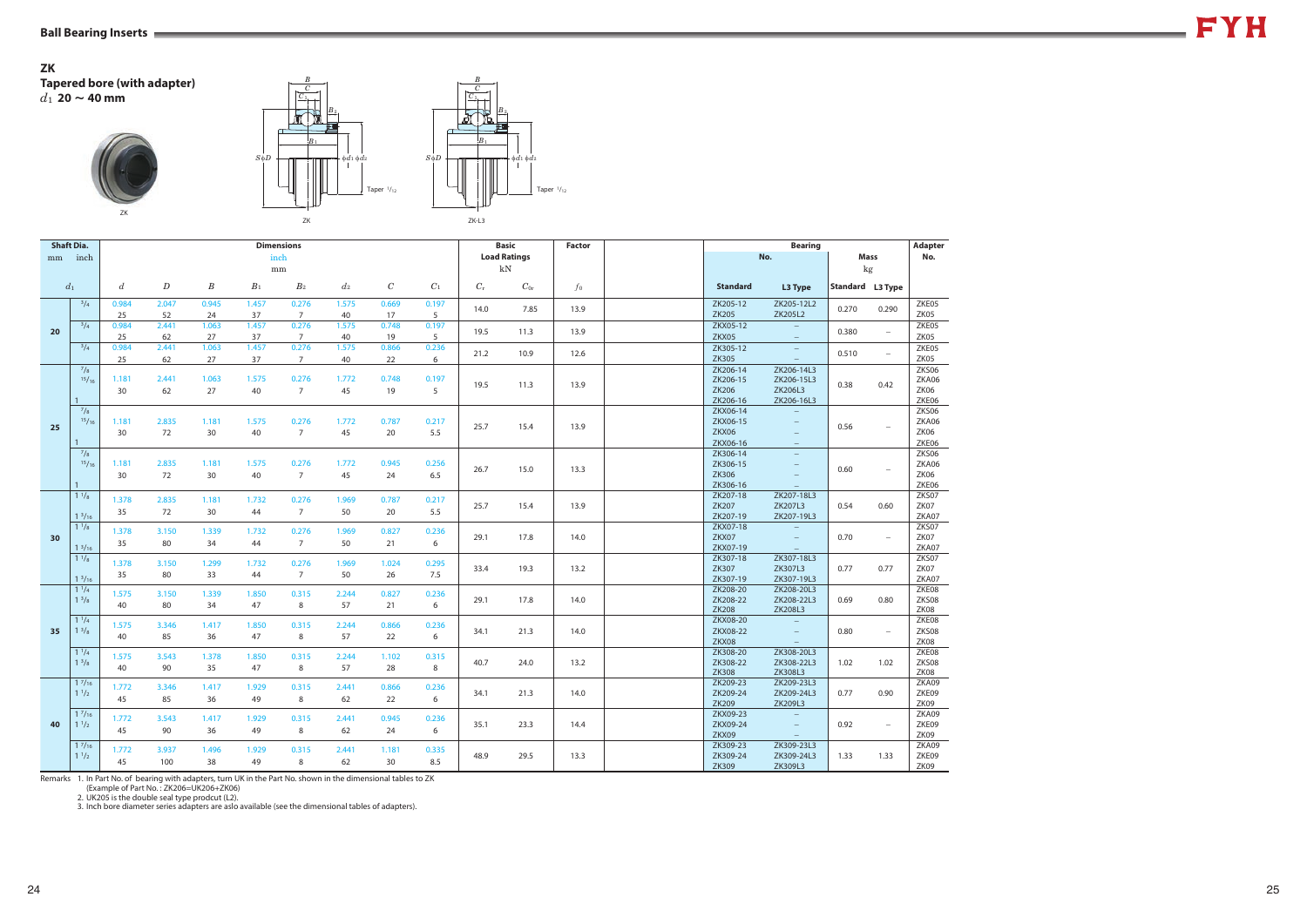

**Tapered bore (with adapter)**  $d_1$ **45** ~ **55 mm** 



#### **ZK**

| <b>Shaft Dia.</b> |                                                |                  |                  |             |             | <b>Dimensions</b> |             |              |                         |             | <b>Basic</b>        | <b>Factor</b> |                                                  | <b>Bearing</b>                                         |                  |                          | Adapter                                |
|-------------------|------------------------------------------------|------------------|------------------|-------------|-------------|-------------------|-------------|--------------|-------------------------|-------------|---------------------|---------------|--------------------------------------------------|--------------------------------------------------------|------------------|--------------------------|----------------------------------------|
| mm                | inch                                           |                  |                  |             |             | inch              |             |              |                         |             | <b>Load Ratings</b> |               |                                                  | No.                                                    | <b>Mass</b>      |                          | No.                                    |
|                   |                                                |                  |                  |             |             | mm                |             |              |                         |             | kN                  |               |                                                  |                                                        | kg               |                          |                                        |
|                   | $d_1$                                          | $\boldsymbol{d}$ | $\boldsymbol{D}$ | B           | $B_1$       | B <sub>2</sub>    | $d_2$       | $\mathcal C$ | $C_1$                   | $C_{\rm r}$ | $C_{0r}$            | $f_0$         | <b>Standard</b>                                  | L3 Type                                                | Standard L3 Type |                          |                                        |
|                   | $1^{5}/8$<br>$1^{11}/_{16}$<br>$1^{3}/4$       | 1.969<br>50      | 3.543<br>90      | 1.417<br>36 | 2.126<br>54 | 0.433<br>11       | 2.638<br>67 | 0.945<br>24  | 0.236<br>6              | 35.1        | 23.3                | 14.4          | ZK210-26<br>ZK210-27<br>ZK210-28<br><b>ZK210</b> | ZK210-26L3<br>ZK210-27L3<br>ZK210-28L3<br>ZK210L3      | 0.92             | 0.98                     | ZKS10<br>ZKA10<br>ZKE10<br><b>ZK10</b> |
| 45                | $1^{5}/8$<br>1 <sup>11</sup> /16<br>$1^{3}/4$  | 1.969<br>50      | 3.937<br>100     | 1.575<br>40 | 2.126<br>54 | 0.433<br>11       | 2.638<br>67 | 0.984<br>25  | 0.276<br>$\overline{7}$ | 43.4        | 29.4                | 14.4          | ZKX10-26<br>ZKX10-27<br>ZKX10-28<br>ZKX10        | $\overline{\phantom{m}}$<br>$-$<br>$-$                 | 1.22             |                          | ZKS10<br>ZKA10<br>ZKE10<br><b>ZK10</b> |
|                   | $1 \frac{5}{8}$<br>$1^{11}/_{16}$<br>$1^{3}/4$ | 1.969<br>50      | 4.331<br>110     | 1.575<br>40 | 2.126<br>54 | 0.433<br>11       | 2.638<br>67 | 1.260<br>32  | 0.354<br>9              | 62.0        | 38.3                | 13.2          | ZK310-26<br>ZK310-27<br>ZK310-28<br>ZK310        | ZK310-26L3<br>ZK310-27L3<br>ZK310-28L3<br>ZK310L3      | 1.71             | 1.71                     | ZKS10<br>ZKA10<br>ZKE10<br><b>ZK10</b> |
|                   | $1^{7}/_8$<br>$1^{15}/_{16}$<br>$\overline{2}$ | 2.165<br>55      | 3.937<br>100     | 1.575<br>40 | 2.402<br>61 | 0.433<br>11       | 2.913<br>74 | 0.984<br>25  | 0.276<br>$\overline{7}$ | 43.4        | 29.4                | 14.4          | ZK211-30<br>ZK211-31<br>ZK211<br>ZK211-32        | ZK211-30L3<br>ZK211-31L3<br>ZK211L3<br>ZK211-32L3      | 1.22             | 1.51                     | ZKS11<br>ZKA11<br>ZK11<br>ZKE11        |
| 50                | $1^{7}/8$<br>$1^{15}/16$<br>$\overline{2}$     | 2.165<br>55      | 4.331<br>110     | 1.850<br>47 | 2.402<br>61 | 0.433<br>11       | 2.913<br>74 | 1.063<br>27  | 0.295<br>7.5            | 52.4        | 36.2                | 14.4          | ZKX11-30<br>ZKX11-31<br>ZKX11<br>ZKX11-32        | $\qquad \qquad -$<br>$\overline{\phantom{m}}$<br>$ \,$ | 1.57             | $\overline{\phantom{m}}$ | ZKS11<br>ZKA11<br><b>ZK11</b><br>ZKE11 |
|                   | $1^{7}/_8$<br>115/16<br>$\overline{2}$         | 2.165<br>55      | 4.724<br>120     | 1.693<br>43 | 2.402<br>61 | 0.433<br>11       | 2.913<br>74 | 1.339<br>34  | 0.394<br>10             | 71.6        | 45.0                | 13.2          | ZK311-30<br>ZK311-31<br>ZK311<br>ZK311-32        | ZK311-30L3<br>ZK311-31L3<br>ZK311L3<br>ZK311-32L3      | 2.20             | 2.20                     | ZKS11<br>ZKA11<br><b>ZK11</b><br>ZKE11 |
|                   | $2^{1/8}$                                      | 2.362<br>60      | 4.331<br>110     | 1.850<br>47 | 2.598<br>66 | 0.551<br>14       | 3.346<br>85 | 1.063<br>27  | 0.295<br>7.5            | 52.4        | 36.2                | 14.4          | ZK212-34<br>ZK212                                | ZK212-34L3<br>ZK212L3                                  | 1.630            | 2.020                    | ZKS12<br><b>ZK12</b>                   |
| 55                | $2^{1/8}$                                      | 2.362<br>60      | 4.724<br>120     | 1.850<br>47 | 2.598<br>66 | 0.551<br>14       | 3.346<br>85 | 1.102<br>28  | 0.295<br>7.5            | 57.2        | 40.1                | 14.4          | ZKX12-34<br>ZKX12                                | $\equiv$                                               | 2.060            | $\overline{\phantom{m}}$ | ZKS12<br><b>ZK12</b>                   |
|                   | $2^{1/8}$                                      | 2.362<br>60      | 5.118<br>130     | 1.850<br>47 | 2.598<br>66 | 0.551<br>14       | 3.346<br>85 | 1.417<br>36  | 0.453<br>11.5           | 81.9        | 52.2                | 13.2          | ZK312-34<br>ZK312                                | ZK312-34L3<br>ZK312L3                                  | 2.670            | 2.670                    | ZKS12<br><b>ZK12</b>                   |

Remarks 1. In Part No. of bearing with adapters, turn UK in the Part No. shown in the dimensional tables to ZK

(Example of Part No. : ZK206=UK206+ZK06)

2. UK205 is the double seal type prodcut (L2).

3. Inch bore diameter series adapters are aslo available (see the dimensional tables of adapters).

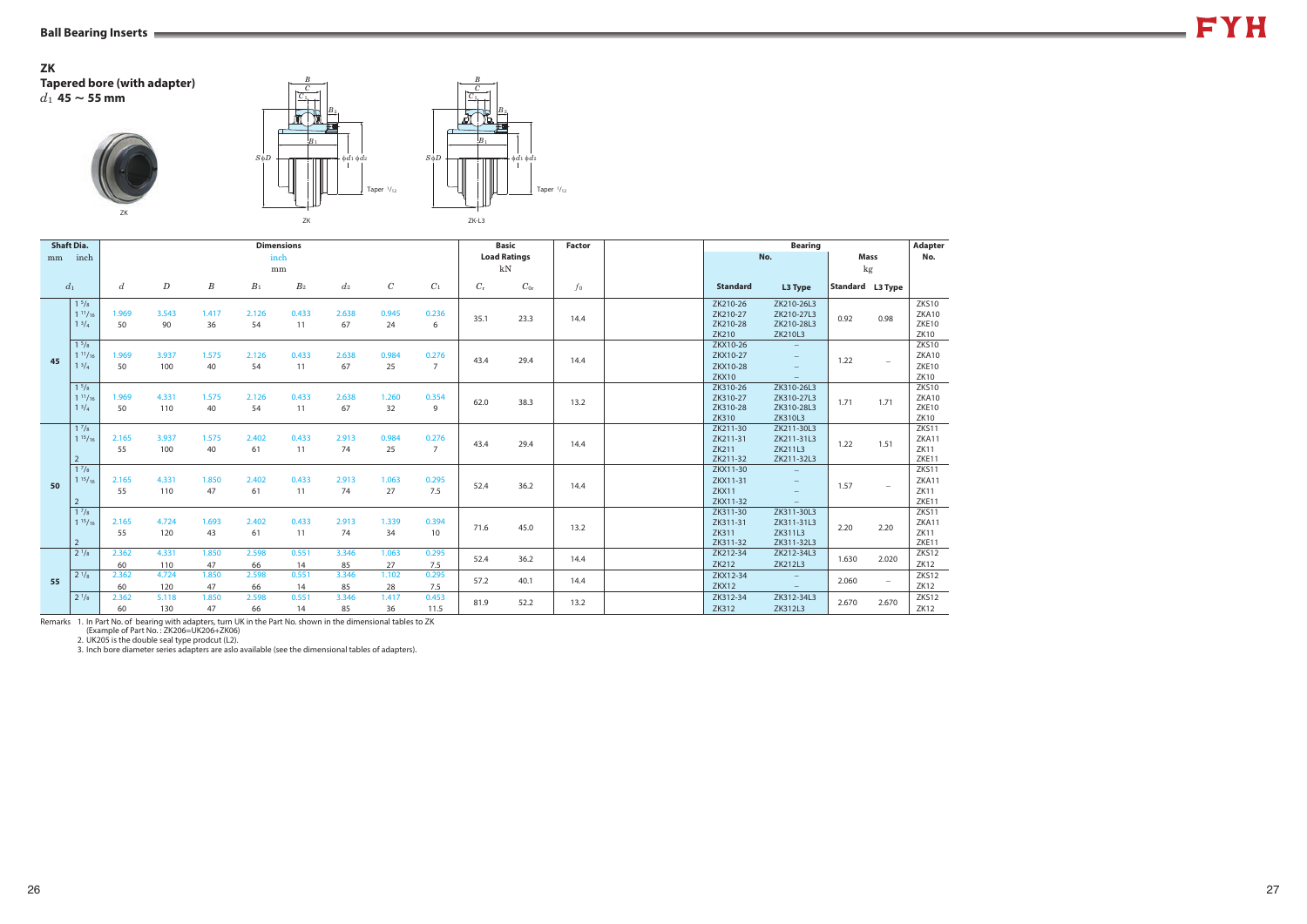

#### **ZK**

#### $d_1$  20  $\sim$  55 mm

|                 |             | Shaft Dia. $d_1$                                         |                                       |       | <b>Dimensions</b> |       |                       |                          | Adapter                  |                          |                          |                                    | <b>Sleeve</b>            |                                   | <b>Lock Nut</b> | <b>Set Screw</b>       |                                 | <b>Mass</b>              |                                                                    |       |
|-----------------|-------------|----------------------------------------------------------|---------------------------------------|-------|-------------------|-------|-----------------------|--------------------------|--------------------------|--------------------------|--------------------------|------------------------------------|--------------------------|-----------------------------------|-----------------|------------------------|---------------------------------|--------------------------|--------------------------------------------------------------------|-------|
| mm              |             | inch                                                     |                                       |       | inch              |       |                       |                          | No.                      |                          |                          |                                    | No.                      |                                   | No.             | G                      |                                 |                          | kg                                                                 |       |
|                 |             |                                                          |                                       |       | mm                |       |                       |                          |                          |                          |                          |                                    |                          |                                   |                 |                        |                                 |                          |                                                                    |       |
| (ZK)            |             |                                                          | $(CKE)$ $(ZKS)$ $(ZKA)$               | $B_1$ | $B_2$             | $d_2$ | (ZK)                  | (ZKE)                    | (ZKS)                    | (ZKA)                    | (ZK)                     | (ZKE)                              | (ZKS)                    | (ZKA)                             |                 | mm                     | (ZK)                            | (ZKE)                    | (ZKS)                                                              | (ZKA) |
|                 |             | <b>Contract Contract</b>                                 |                                       | 1.457 | 0.276             | 1.575 | ZK05                  | $\sim$ $-$               | $\sim$                   | $\sim$                   | AZ05                     | $\overline{\phantom{0}}$           |                          | $\sim$                            | AK05            | $M5\times0.5\times6$   | 0.11                            | $\sim$                   |                                                                    |       |
| 20              | $^{3}/_{4}$ | $\sim$ $-$                                               |                                       | 37    |                   | 40    | $\sim 100$            | ZKE05                    | $\sim$                   | $\sim$ $-$               | $\sim$                   | AZE05                              | $\sim$                   | $\sim$ 100 $\sim$                 | AK05            | $M5\times0.5\times6$   | $\sim$                          | 0.119                    | $\hspace{0.1mm}-\hspace{0.1mm}$                                    |       |
|                 |             |                                                          |                                       |       |                   |       | <b>ZK06</b>           | $\sim$ $ \sim$           | $\sim$                   | $\overline{\phantom{a}}$ | AZ06                     | $\sim$                             |                          | $-$                               | AK06            | $M5\times0.5\times6$   | 0.13                            | $\sim$                   | $\hspace{0.1mm}-\hspace{0.1mm}$                                    |       |
| 25              |             |                                                          |                                       | 1.575 | 0.276             | 1.772 | $\sim$                | <b>ZKE06</b>             | $\sim$                   | $\sim$                   | $\sim$                   | AZE06                              | $\sim$                   | $\sim$                            | AK06            | $M5\times0.5\times6$   | $\sim$                          | 0.125                    | $\hspace{0.1mm}-\hspace{0.1mm}$                                    |       |
|                 | $\sim$      |                                                          | $^{7}/_8$<br>$\overline{\phantom{0}}$ | 40    |                   | 45    | $\sim$                | $\sim$ $ \sim$           | <b>ZKS06</b>             | $\sim$ $ \sim$           | $\sim$                   | $\sim$                             | AZS06                    | $\sim$                            | AK06            | $M5\times0.5\times6$   | $\overline{\phantom{a}}$        | $\sim$                   | 0.16                                                               |       |
|                 | $\sim$      |                                                          | 15/16<br>$\overline{\phantom{0}}$     |       |                   |       |                       |                          |                          | ZKA06                    | $\overline{\phantom{m}}$ |                                    |                          | AZA06                             | AK06            | $M5\times0.5\times6$   |                                 | $\sim$                   | $\hspace{0.1mm}-\hspace{0.1mm}$                                    | 0.15  |
|                 | $\sim$      |                                                          | $\sim$<br>$\sim$                      | 1.732 | 0.276             | 1.969 | ZK07                  | $\overline{\phantom{a}}$ | $\sim$ $-$               | $\sim$ $-$               | AZ07                     | $\hspace{0.1mm}-\hspace{0.1mm}$    | $\sim$                   | $\sim$                            | AK07            | $M5\times0.5\times6$   | 0.17                            | $\equiv$                 | $\hspace{0.1mm}$                                                   |       |
| 30 <sub>2</sub> | $\sim$      | $1^{1}/8$                                                | $\sim$                                | 44    |                   | 50    | $\sim$                | $\hspace{0.1mm}$         | <b>ZKS07</b>             | $\sim$ $-$               |                          |                                    | AZS07                    | $\sim$                            | AK07            | $M5\times0.5\times6$   |                                 | $\overline{\phantom{a}}$ | 0.20                                                               |       |
|                 |             | the company of the company                               | $1 \frac{3}{16}$                      |       |                   |       | $\sim$                | $\overline{\phantom{a}}$ | $\sim$                   | ZKA07                    | $\sim$                   |                                    | $\sim$                   | AZA07                             | AK07            | $M5\times0.5\times6$   | $\hspace{0.1mm}-\hspace{0.1mm}$ | $\sim$                   | $\hspace{0.1mm}-\hspace{0.1mm}$                                    | 0.17  |
|                 |             | the company of the company                               | $\sim 100$                            | 1.850 | 0.315             | 2.244 | <b>ZK08</b>           | $\sim$                   | $\sim$ $ \sim$           | $\sim$                   | AZ08                     | $\overline{\phantom{a}}$           | $\sim$                   | $\sim$                            | AK08            | M6×0.75×7              | 0.22                            | $\sim$                   | $\sim$                                                             |       |
| 35 <sub>2</sub> | $1^{1}/4$   | <b>Contract Contract Contract</b>                        | <b>Contract Contract Contract</b>     | 47    | 8                 | 57    | $\sim$                | ZKE08                    | $\sim$                   | $\overline{\phantom{a}}$ | $\sim$                   | AZE08                              | $\overline{\phantom{0}}$ | $\sim$                            | AK08            | M6×0.75×7              | $\overline{\phantom{m}}$        | 0.29                     | $\hspace{0.1mm}-\hspace{0.1mm}$                                    |       |
|                 |             | $- 1^{3}/_{8}$                                           | $\sim$                                |       |                   |       | <b>Common</b>         | $\sim 100$ m $^{-1}$     | <b>ZKS08</b>             | $\sim$                   | $\sim$                   | $\sim$                             | <b>AZS08</b>             | $\sim$ $-$                        | AK08            | M6×0.75×7              | $\overline{\phantom{a}}$        | $\overline{\phantom{0}}$ | 0.22                                                               |       |
|                 | $1^{1/2}$   |                                                          | and the state of the state of the     | 1.929 | 0.3158            | 2.441 | <b>ZK09</b>           | $\sim$                   | $\sim$                   | $\sim$                   | AZ09                     | $\sim$                             |                          | $\sim$                            | AK09            | M6×0.75×7              | 0.25                            | $\sim$                   | $\hspace{0.1mm}-\hspace{0.1mm}$                                    |       |
| 40              |             | <b>Contract Contract Contract</b><br><b>Carl Command</b> | $\sim$<br>$1^{7}/_{16}$               | 49    |                   | 62    | $\sim$                | ZKE09<br>$\sim 100$      | $\sim$                   | $\sim$<br>ZKA09          | $\sim$                   | AZE09                              |                          | $\overline{\phantom{a}}$<br>AZA09 | AK09<br>AK09    | M6×0.75×7<br>M6×0.75×7 | $\overline{\phantom{m}}$        | 0.30                     | $\overline{\phantom{a}}$                                           | 0.33  |
|                 | $\sim$      |                                                          | $\overline{\phantom{a}}$              |       |                   |       | $\sim$<br><b>ZK10</b> | $\sim$ $-$               | $\sim$<br>$\sim$         | $\sim$                   | $\sim$<br>AZ10           | $\sim$<br>$\overline{\phantom{0}}$ |                          | $\sim$                            | AK10            | M6×0.75×10             | $\sim$<br>0.33                  | $\sim$<br>$\sim$         | $\hspace{0.1mm}-\hspace{0.1mm}$<br>$\hspace{0.1mm}-\hspace{0.1mm}$ |       |
|                 | $1^{3}/4$   |                                                          | $\overline{\phantom{a}}$              | 2.126 | 0.433             | 2.638 | $\sim$ $ \sim$        | <b>ZKE10</b>             | $\overline{\phantom{m}}$ | $\sim$                   | $\sim$                   | AZE10                              | $\sim$                   | $\sim$                            | AK10            | M6×0.75×10             | $\overline{\phantom{a}}$        | 0.35                     | $\overline{\phantom{a}}$                                           |       |
| 45              | $\sim$ $-$  | $1\frac{5}{8}$                                           | $\sim$                                | 54    | 11                | 67    | $\sim$                | $\sim$ $ \sim$           | <b>ZKS10</b>             | $\sim$ $-$               |                          |                                    | AZS10                    | $\sim$                            | AK10            | M6×0.75×10             |                                 | $\overline{\phantom{a}}$ | 0.43                                                               |       |
|                 | $\sim$      | <b>Contract Contract</b>                                 | $1^{11}/_{16}$                        |       |                   |       | $\sim$                | $\sim$ $ \sim$           | $\sim$ $ \sim$           | ZKA10                    | $\sim$                   |                                    | $\sim$                   | AZA10                             | AK10            | M6×0.75×10             |                                 | $\sim$                   | $\hspace{0.1mm}-\hspace{0.1mm}$                                    | 0.40  |
|                 | $\sim$      |                                                          | $\sim$                                |       |                   |       | <b>ZK11</b>           | $\sim$                   | $\sim$                   | $\sim$                   | AZ11                     | $\overline{\phantom{a}}$           |                          | $\sim$                            | <b>AK11</b>     | M6×0.75×10             | 0.42                            | $\sim$                   | $\hspace{0.1mm}$                                                   |       |
|                 |             |                                                          | $\overline{\phantom{a}}$              | 2.402 | 0.433             | 2.913 | $\sim$                | <b>ZKE11</b>             | $\sim$                   | $\sim$                   | $\sim$                   | AZE11                              | $\sim$                   | $\sim$                            | <b>AK11</b>     | M6×0.75×10             |                                 | 0.40                     | $\overline{\phantom{a}}$                                           |       |
| 50              | $\sim$      | $1^{7}/8$                                                |                                       | 61    | 11                | 74    | $\sim$                | $\sim 100$ m $^{-1}$     | <b>ZKS11</b>             | $\sim$                   | $\equiv$                 |                                    | AZS11                    | $\sim$                            | <b>AK11</b>     | M6×0.75×10             |                                 |                          | 0.5                                                                |       |
|                 |             | the company of the company of the                        | $1^{15}/_{16}$                        |       |                   |       |                       |                          |                          | <b>ZKA11</b>             |                          |                                    |                          | AZA11                             | AK11            | M6×0.75×10             |                                 | $\overline{\phantom{m}}$ | $\hspace{0.1mm}-\hspace{0.1mm}$                                    | 0.45  |
|                 | $\sim$      | $\sim$                                                   | $\sim$                                | 2.598 | 0.551             | 3.346 | <b>ZK12</b>           |                          | $\sim$                   | $\sim$                   | AZ12                     |                                    | $\sim$                   | $\sim$                            | AK12            | $M8\times1\times12$    | 0.61                            | $\overline{\phantom{m}}$ | $\hspace{0.1mm}$                                                   |       |
| 55              | $\sim$ .    | $2^{1/8}$                                                |                                       | 66    | 14                | 85    | $\sim$                |                          | <b>ZKS12</b>             | $\sim$ $-$               | $\sim$                   |                                    | AZS12                    | $\sim$                            | <b>AK12</b>     | $M8\times1\times12$    |                                 |                          | 0.66                                                               |       |

## FYH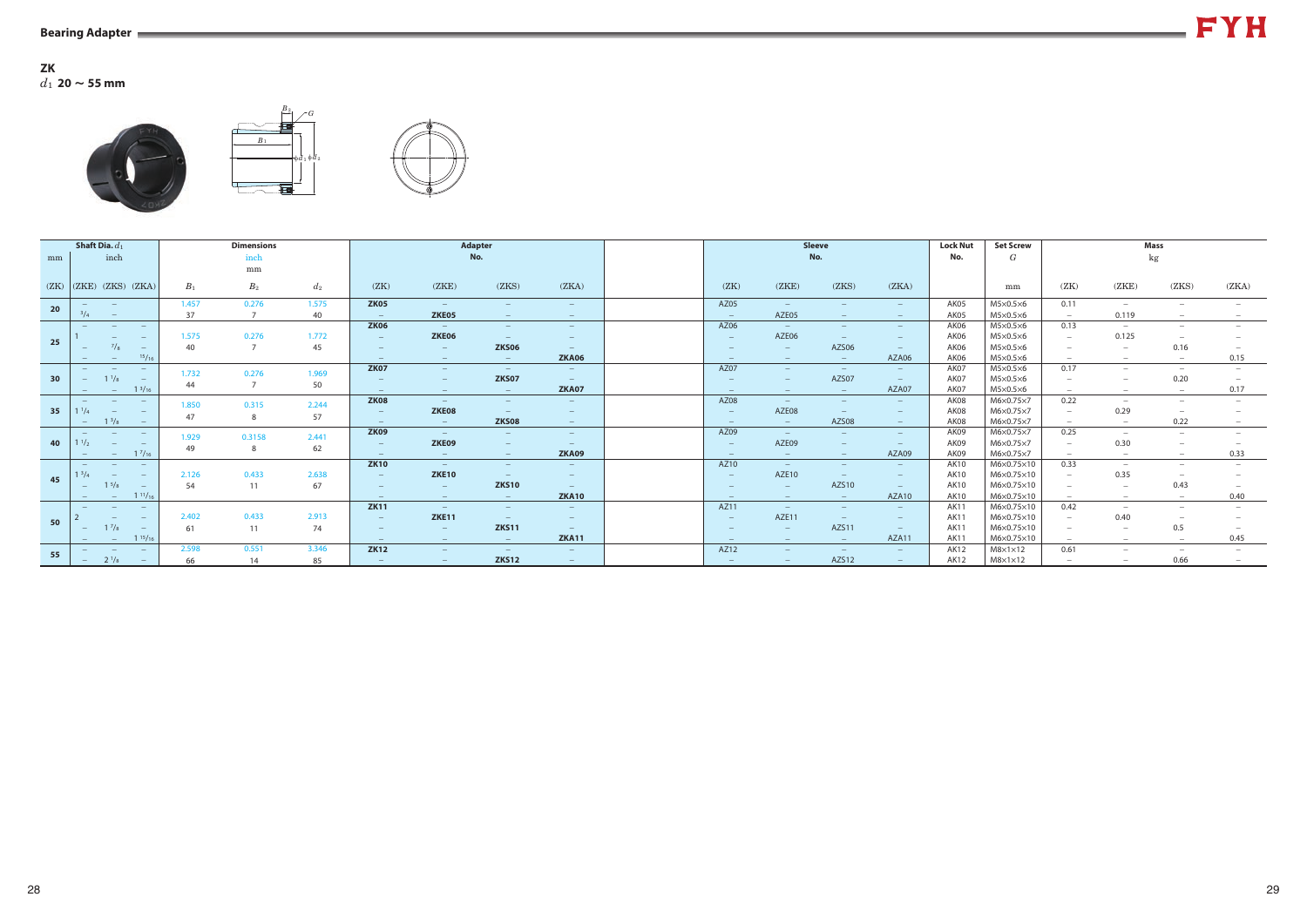## FYH has reinvented the adaptor sleeve.



This is the ball bearing version of our patented revolutionary locking system, Z LOCK. The new series is called ZK and utilizes a tapered bore UK insert with our original Z LOCK sleeve instead of a traditional adaptor sleeve. The units are pre-assembled at the factory and are ready to use straight out of the box unlike traditional units that have separate inserts and adaptor sleeves. The installation of ZK units is extraordinary. ZK uses one key to tighten just two set screws by hand. ZK requires no torque charts and does not affect the inner clearance of the bearing at all.

> 2306 Hirao Miharaku Sakai Osaka 587-0022 JAPAN TEL: 072-361-3750 FAX: 072-361-4173 E-mail: info@fyhbearings.com

A traditional UK unit requires many tools to be assembled. You must tighten the lock nut using a torque wrench and following a torque tightening chart. Over tightening of the adaptor creates smaller clearance which can affect bearing life.

# **ZOLOCK®SLEEVE**



# EYH



Tighten the set screws by hand. Tightening the set screws creates extreme holding power over traditional adaptor sleeves without any change to the bearing clearance.





### FYH USA INC.

13201 FYH Drive, Huntley Illinois 60142 USA TEL: 847-487-9111 FAX: 847-487-9222 E-mail: sales@fyhusa.com



### FYH INC.